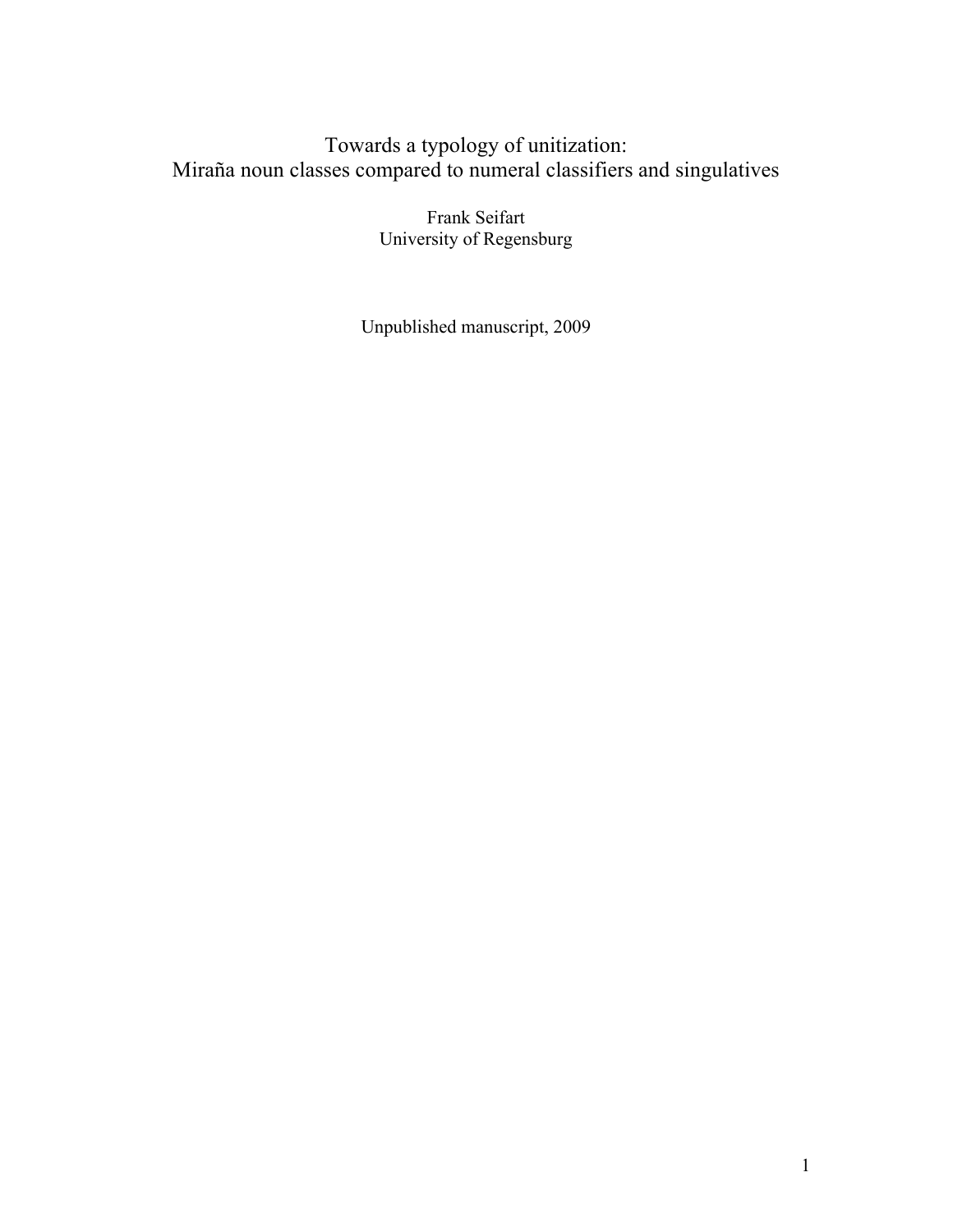#### **Abstract**

This paper is about morphosyntactic systems that "unitize" mass nouns or other nonunitized nouns to form a noun (or noun phrase) with unambiguous reference to a single, countable referent, for the purpose of, e.g., modification by a numeral. It presents the system employed by Miraña (as an example of a widespread pattern in the Northwest Amazon), which uses about 70 derivational noun class markers for unitization in a large section of the nominal lexicon. The comparison of this system to numeral classifiers and singulatives shows that some characteristics that have been assumed to always co-occur in unitization systems (because they do so in the better-known systems) should be treated as independent parameters in a typology of unitization.

Keywords: Mass-count distinction, Amazonian languages, Bora-Miraña, noun classes, numeral classifiers, singulatives, number systems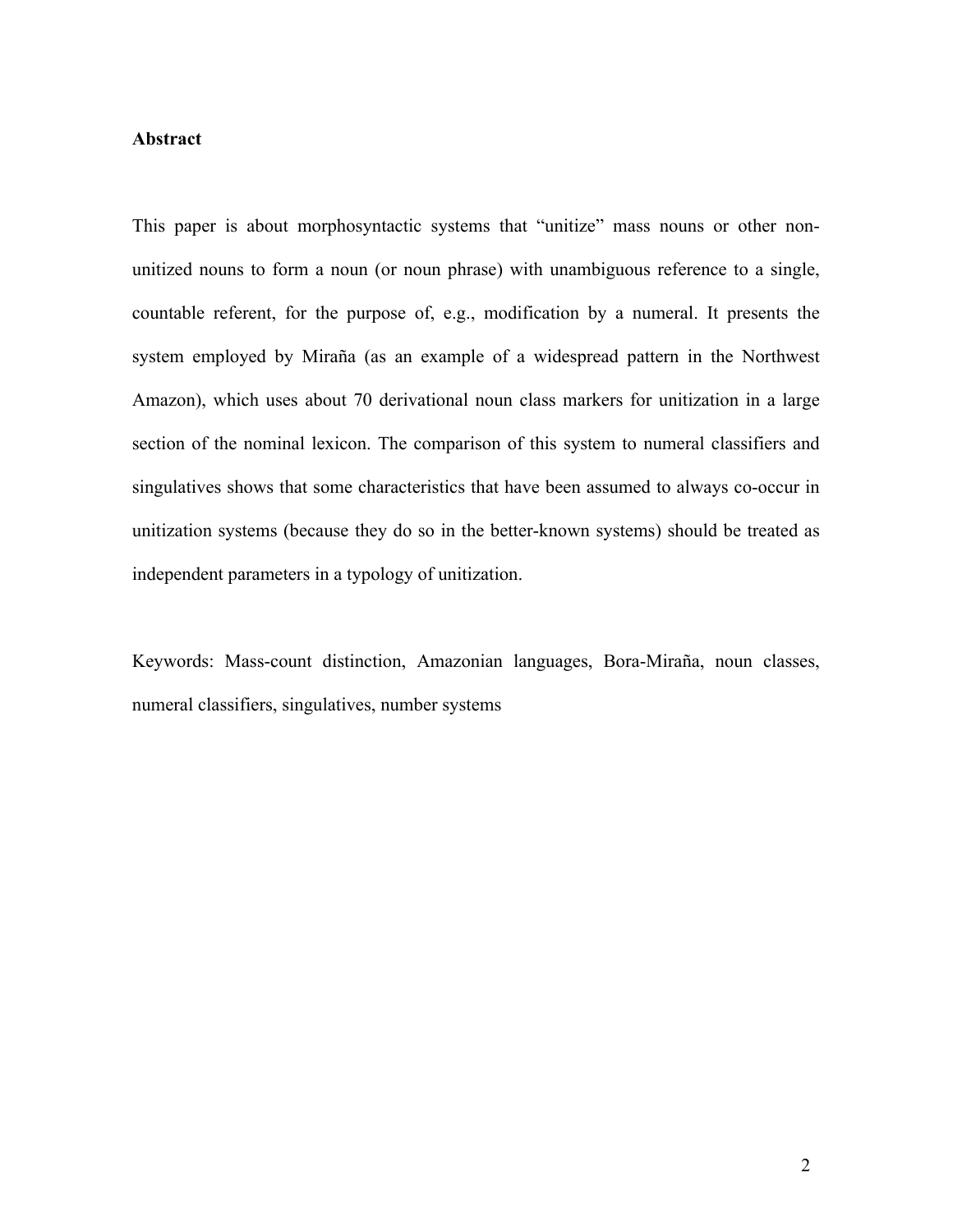#### **1. Introduction1**

Most, if not all, languages have at least some "non-unitized" nouns, i.e. nouns that do not make unambiguous reference to a single, countable referent in their basic form. Such nouns include, among others, mass nouns (which are not specified for any unit, e.g. *flour*) and collective nouns (which refer to a non-singular number of units, e.g. *cattle*). These nouns usually underlie some distributional restrictions, e.g. they cannot be modified with a numeral (at least not without a semantic shift), e.g. \**one flour*, \**one cattle*. Most, if not all, languages also have morphosyntactic devices that are applied to such nouns in contexts where unambiguous reference to single, countable unit is intended. These devices include syntactic constructions, e.g. *one pound of flour, one head of cattle*, and morphological markers, e.g. singulative markers. This paper is a cross-linguistic study on the range of variability found in morphosyntactic unitization devices and possible constraints on this variability.

This adds a new perspective on some issues that have been studied from a number of different angles. On the one hand, semanticists have been studying the feature structure of non-count nouns vs. count nouns, often with special reference to numeral classifier languages (e.g. Link 1983; Chierchia 1985; Wiese 1997; Doetjes to appear). On the other

 $<sup>1</sup>$  Financial support from the Max Planck Institute for Psycholinguistics and the DOBES program of the</sup> Volkswagen Foundation is gratefully acknowledged. I am grateful for very helpful comments on earlier versions of this paper from Jan Rijkhoff and Walter Bisang. Earlier discussion of the issues treated here with Nick Enfield and Nikolaus Himmelmann is also gratefully acknowledged. I am solely responsible for any errors and shortcomings.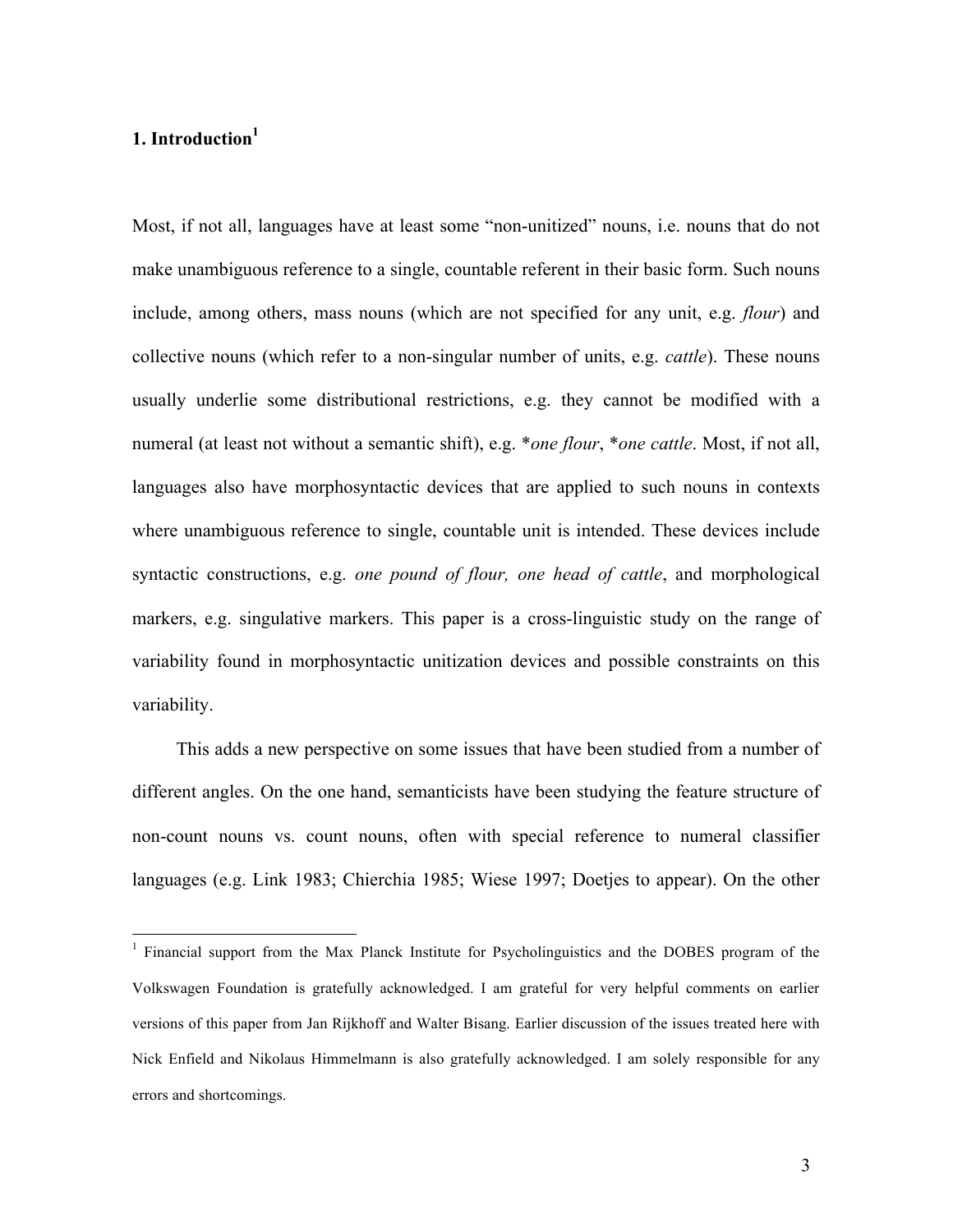hand, there are morphosyntactic descriptions of systems that are involved in unitization, e.g. numeral classifiers and singulative markers, both on the level of individual languages and in cross-linguistic studies of types of systems. However, there is no framework yet for a systematic comparison of morphosyntactic systems of expression of unitization. This paper contributes to building such a framework, which should eventually lead to a better understanding of how human languages may morphosyntactically handle the problem of expressing unambiguous reference to single, countable referents. The morphosyntactic systems discussed here are maybe particularly relevant for this enterprise because they constitute grammaticalized systems whose primary functions include precisely unitization. However, a complete typology of unitization devices would probably also have to take into account other linguistic subsystems that can be more or less marginally involved in unitization, such as diminutives, determiners, and agentive markers (Rijkhoff 2000: 119– 120).

This paper brings into the discussion of countability and number marking systems North-West Amazonian data, which instantiate a hitherto not well-known kind of system.  $Miraña<sup>2</sup> data show that unitization by large sets of classifier of$ 

<sup>&</sup>lt;sup>2</sup> Miraña is an endangered language with about 50 speakers in Southern Colombia. It probably belongs to the Witotoan family (Aschmann 1993). Its close dialectal variant Bora, with about 1.500 speakers, is spoken in Southern Colombia and Northern Peru (Thiesen 1996). Some general typological facts about Miraña include that it is polysynthetic, agglutinating, suffixing and has a relatively free word order (SOV). It has a case marking system and subject cross-reference on finite verbs. Two tones are used to mark grammatical structures (e.g. nominalization by a low tone on the first syllable of a stem) and cause massive tone sandhi, as observable in many examples further below. The Miraña data used in this study comes from the author's field work in Colombia from 1999 to 2004 and is represented in phonological transcription.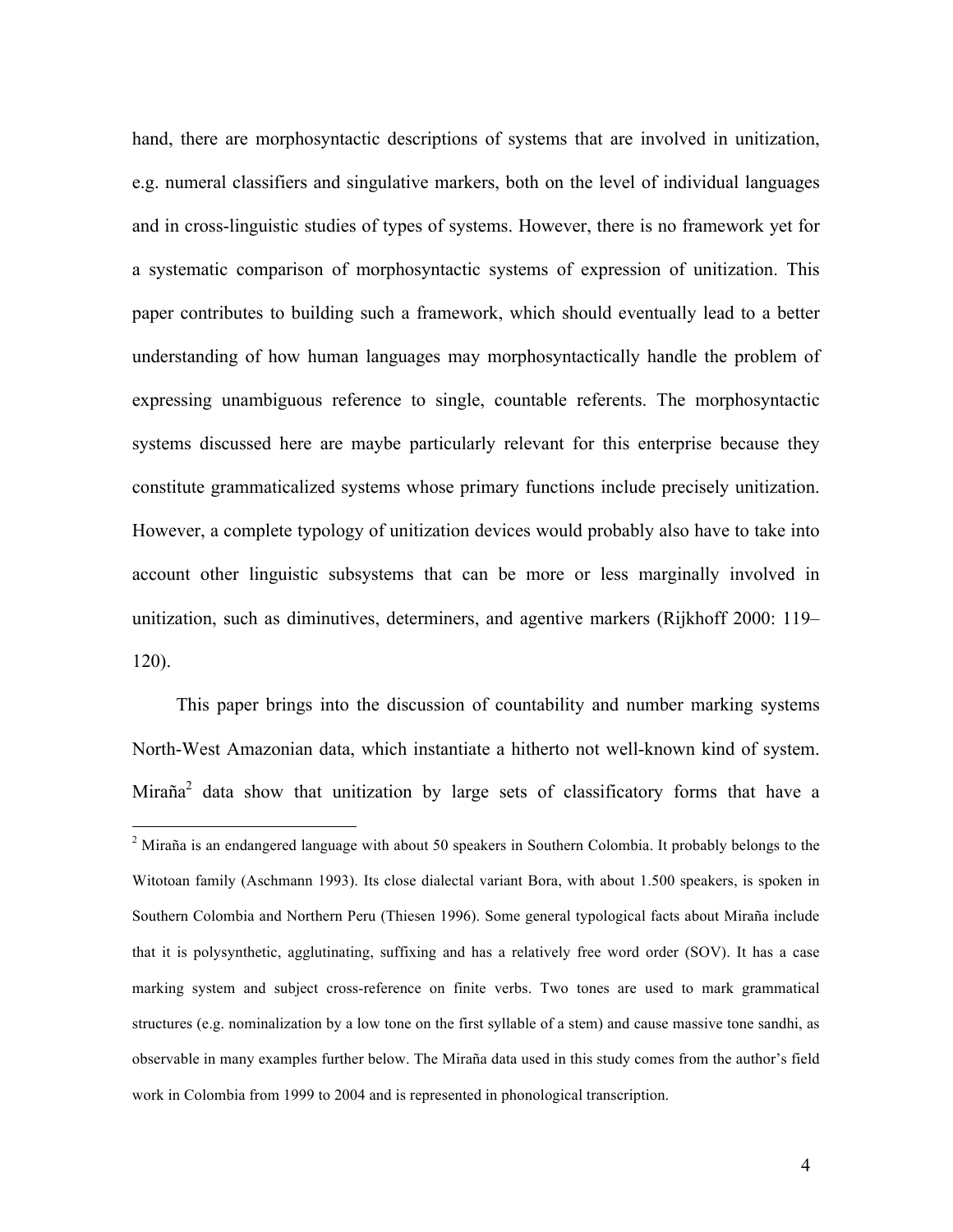classificatory effect on large sections of the nominal lexicon, as known from numeral classifier languages, may take place not only in numeral constructions (as in numeral classifier languages), but also in morphosyntactic structures comparable to singulatives, i.e. suffixed directly to nouns with the possibility of subsequent plural marking. For the construction of a typology of unitization devices, this means that the locus of the unitizing element (on nouns or on numerals) and the properties of the set of unitizing elements (large sets of classifiers or small sets of singulative markers) should correspond to independent parameters that can be combined in various ways in language-specific unitization systems. Viewed from this perspective, the better-known devices, numeral classifiers and singulatives, turn out to be two possible, probably common, clusters of characteristics in a typological space that allows for a greater variability than previously assumed.

The findings of this paper also necessitate a refinement of an important typological generalization about countability and number marking systems. It shows that the claim that classifiers in numeral constructions never co-occur with obligatory plural marking (Sanches and Slobin 1973; Greenberg 1977) must be constrained to classifiers that not only occur in numerals, but that also perform their unitizing function only in numeral constructions. This refinement is necessary to exclude Miraña, which would be counterexample, as can be observed in example (1), where a class marker unitizes the noun 'banana(s)', and also appears in the numeral, and both expressions are obligatorily marked for plural.

#### (1) maːkíní- $2o$ - $\beta a$  *úhi-* $2o$ *-ne*

three-SCM.3DIM.OBLONG-PL banana(s)-SCM.3DIM.OBLONG-PL 'three bananas'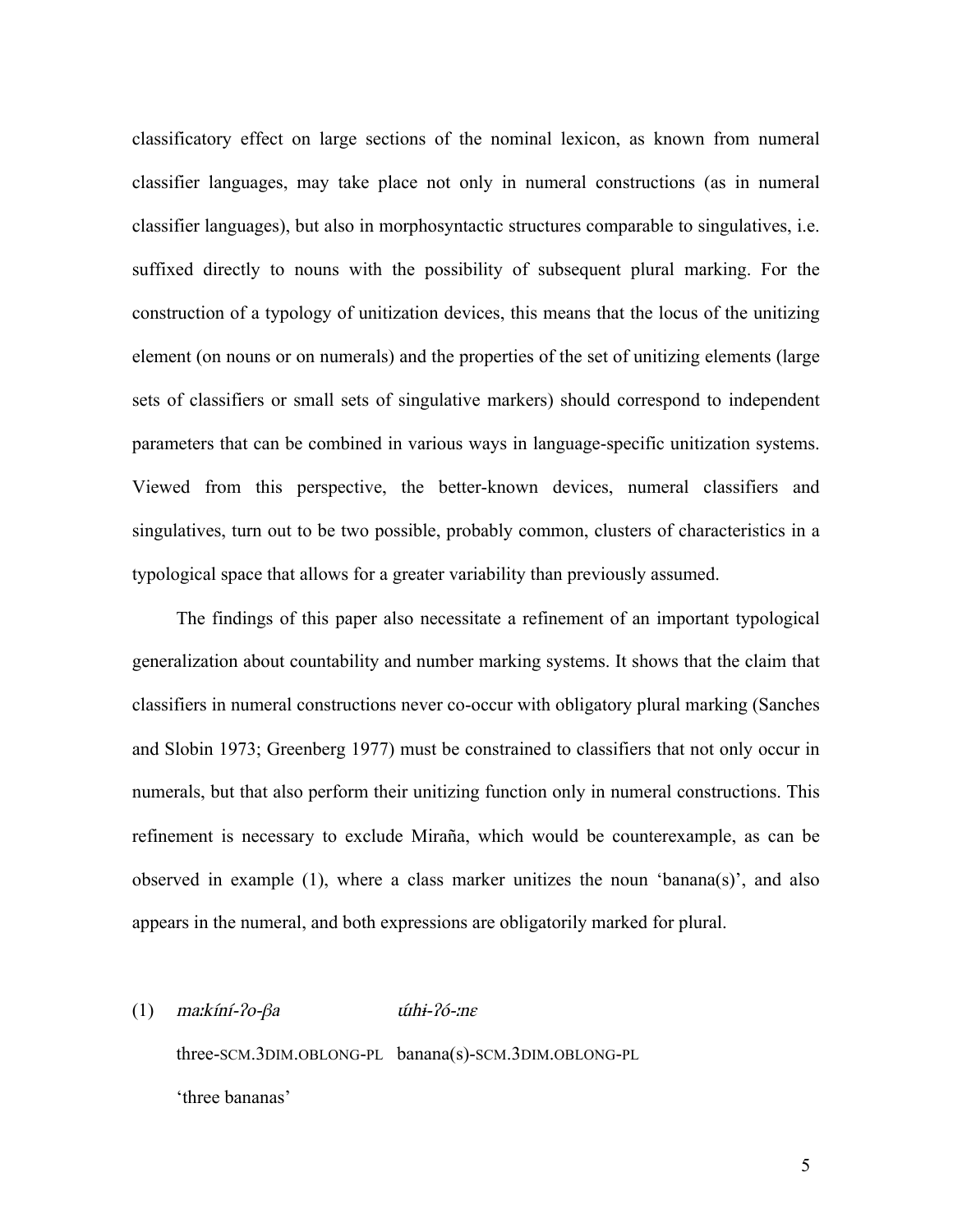This paper proceeds by first dealing with some terminological (and underlying conceptual) issues in the domain of countability and number marking (Section 2) before turning to the analysis of the Miraña unitization system (Section 3). Section 4 reviews relevant aspects of numeral classifiers and singulative marking, as a basis for a systematic comparison of the three types of morphosyntactic unitization devices in the concluding discussion (Section 5).

#### **2. Terminological issues**

Unitization in the sense used here operates on a noun that does not make unambiguous reference to single, countable referent in its basic form, transforming it into an expression that does make unambiguous reference to a single, countable referent. The resulting expression is not necessarily a noun itself, but may be a multi-word phrase, depending on the morphological type of the language. To make clear what the unitization process involves, it is important to identify the different types of nouns (and noun phrases), both on the "input" side of unitization and on the "output" side. (For the sake of simplicity, the addition "and noun phrases" is sometimes omitted in the following, even when a multiword phrase is meant.) This is also important because a number of different terminologies are used in this area of study, stemming from different research traditions.

Rijkhoff (2002) offers a comprehensive typology of noun types according to features that are relevant for unitization. This typology is reproduced in Table 1, with alternative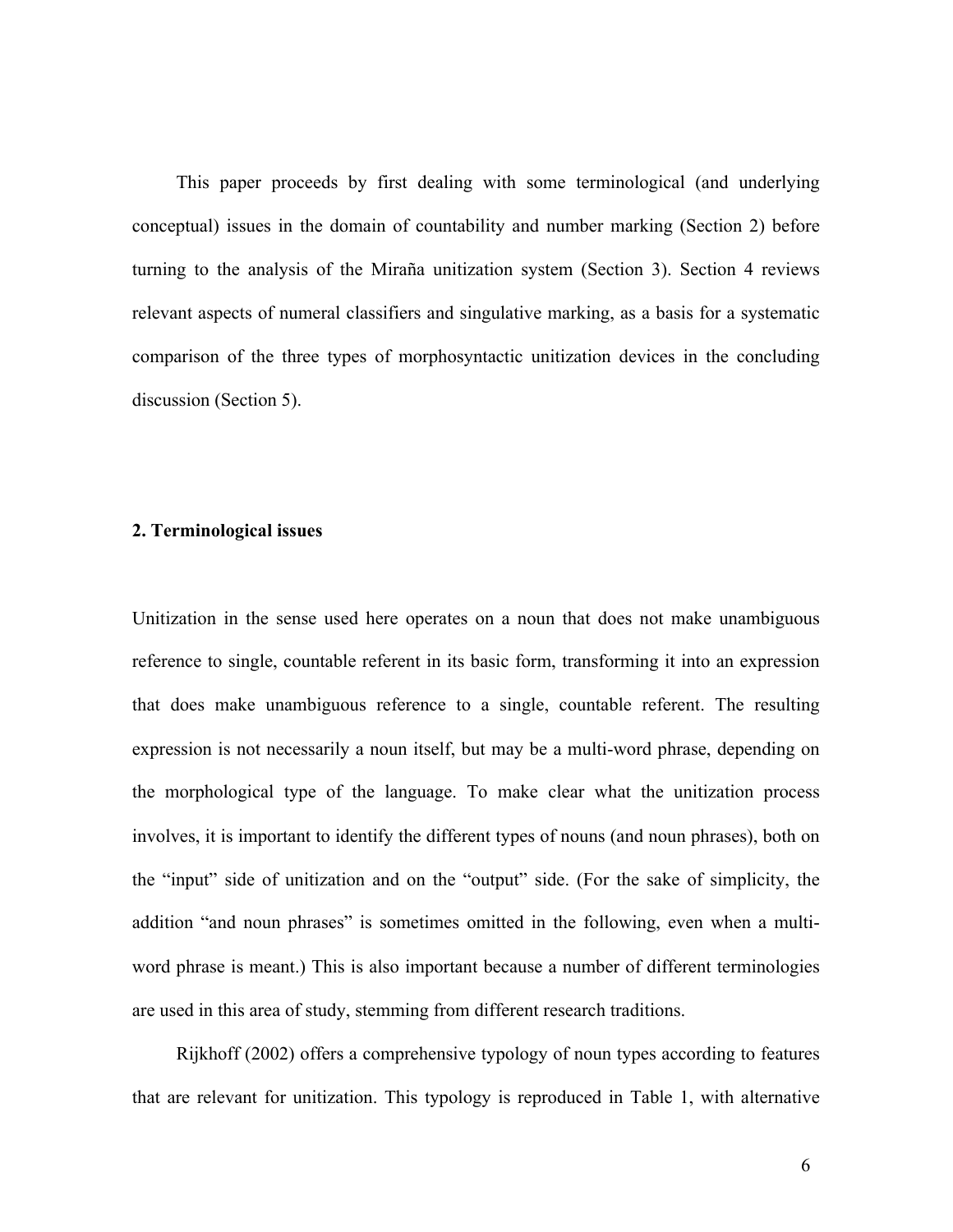terminologies, used by other authors, added in brackets. The feature [Shape] distinguishes nouns that are specified for a countable unit, i.e. count nouns, from nouns that are not, i.e. non-count nouns. Within these two broad types, the feature [Homogeneity] differentiates further noun types. Within count nouns, this features differentiates singular object nouns from collective nouns. Singular object nouns are prototypical count nouns which are singular in reference in their basic form. Collective nouns are count nouns that are plural in reference in their basic form. If a count nouns is not specified for the feature [Homogeneity] it is called a set noun. Set nouns may refer to any number of individual, countable referents, including single referents, but the referents must be countable units, as expected for count nouns. In the present paper, the more common term "transnumeral nouns" is used for set nouns.

Within non-count nouns, the feature [Homogeneity] distinguishes the well-known category of mass nouns from sort nouns (called concept nouns by some authors). Like mass nouns, sort nouns do not combine directly with numerals, but they show some distributional differences, and they do not refer to masses, but to abstract, non-individuated "concepts". Non-count nouns that are not specified for the feature [Homogeneity] are called general nouns. The categories of sort nouns and general nouns, i.e. non-individuated nouns other than mass nouns, are often hard to identify as form classes and notoriously difficult to describe semantically (see further discussion in Sections 3 and 4).

[approximate place of Table 1]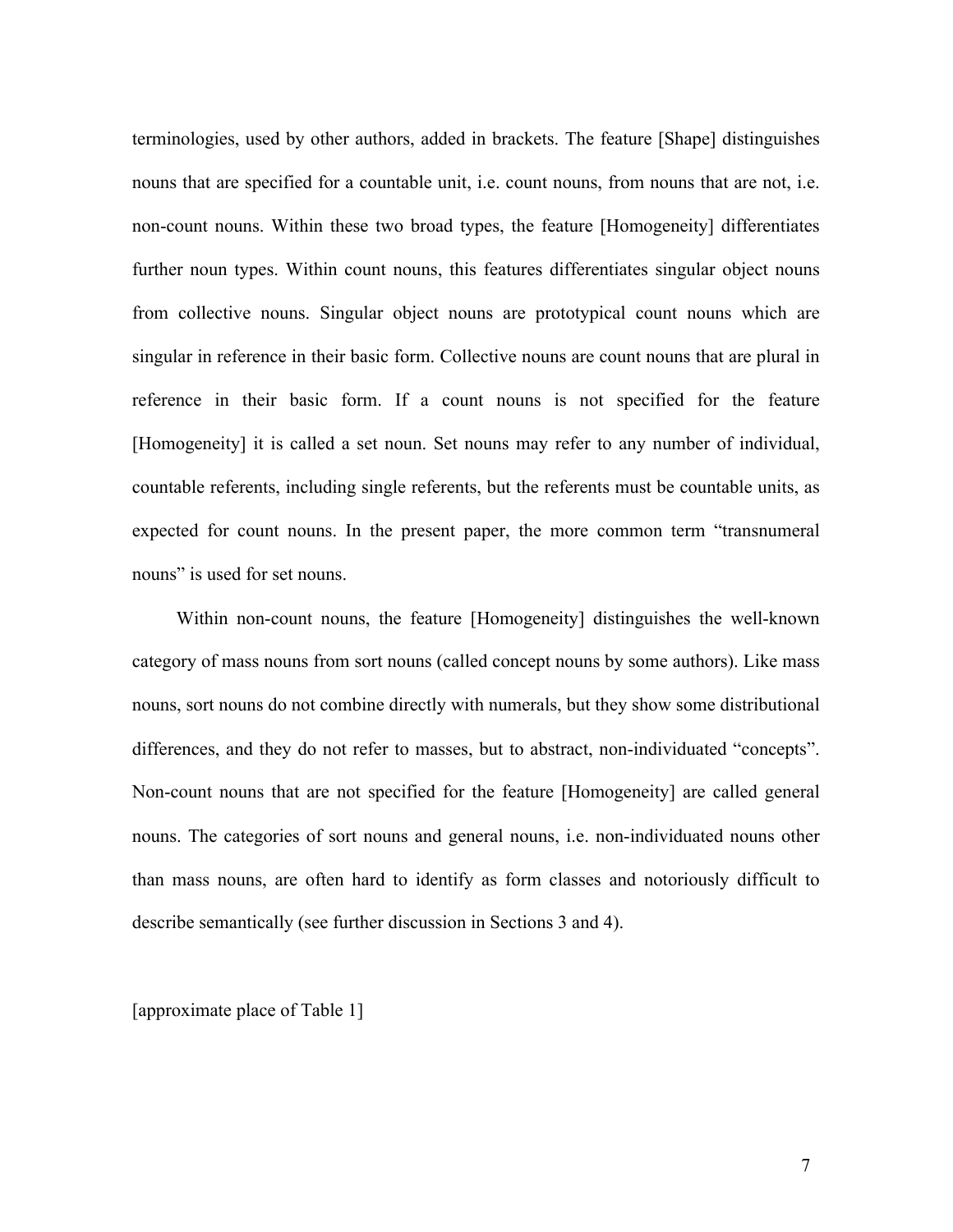The noun types in Table 1 are based on lexical-semantic properties. These types may or may not correspond to form classes in a given language. However, the lexical-semantic properties of these nouns may result in distributional restrictions involving, e.g., the combinability with number markers and numeral classifiers. Therefore, distributional tests can be used to set up form classes and identify a group of nouns in a given language with the types recognized in Table 1. At least some of these tests are necessarily languagespecific. For instance, not all languages have numeral classifiers or number marking. The most important distributional tests that are used to establish noun types as form classes are the following (see Rijkhoff 2002: 28–59 for extensive discussion and exemplification):

- singular object, collective, and set nouns enter direct construction with numerals; mass, concept and general nouns require a classifier
- mass nouns combine with "mensural classifiers", sort nouns with "sortal classifiers"
- singular object nouns take obligatory plural marking when plural in reference
- collective nouns may take plural agreement, singular object nouns always take singular agreement.

Turning now to the processes that operate on these noun types (Table 2), it is common to speak of "individuation" as the formation of a count noun from a mass, sort, or general noun. In this paper, the term individuation is used in a somewhat more narrow sense as referring only to the formation of a singular object noun (not a collective or transnumeral noun) from a mass, sort, or general noun. Individuation in this sense thus involves the specification of an individual unit and the specification that this unit is one, i.e.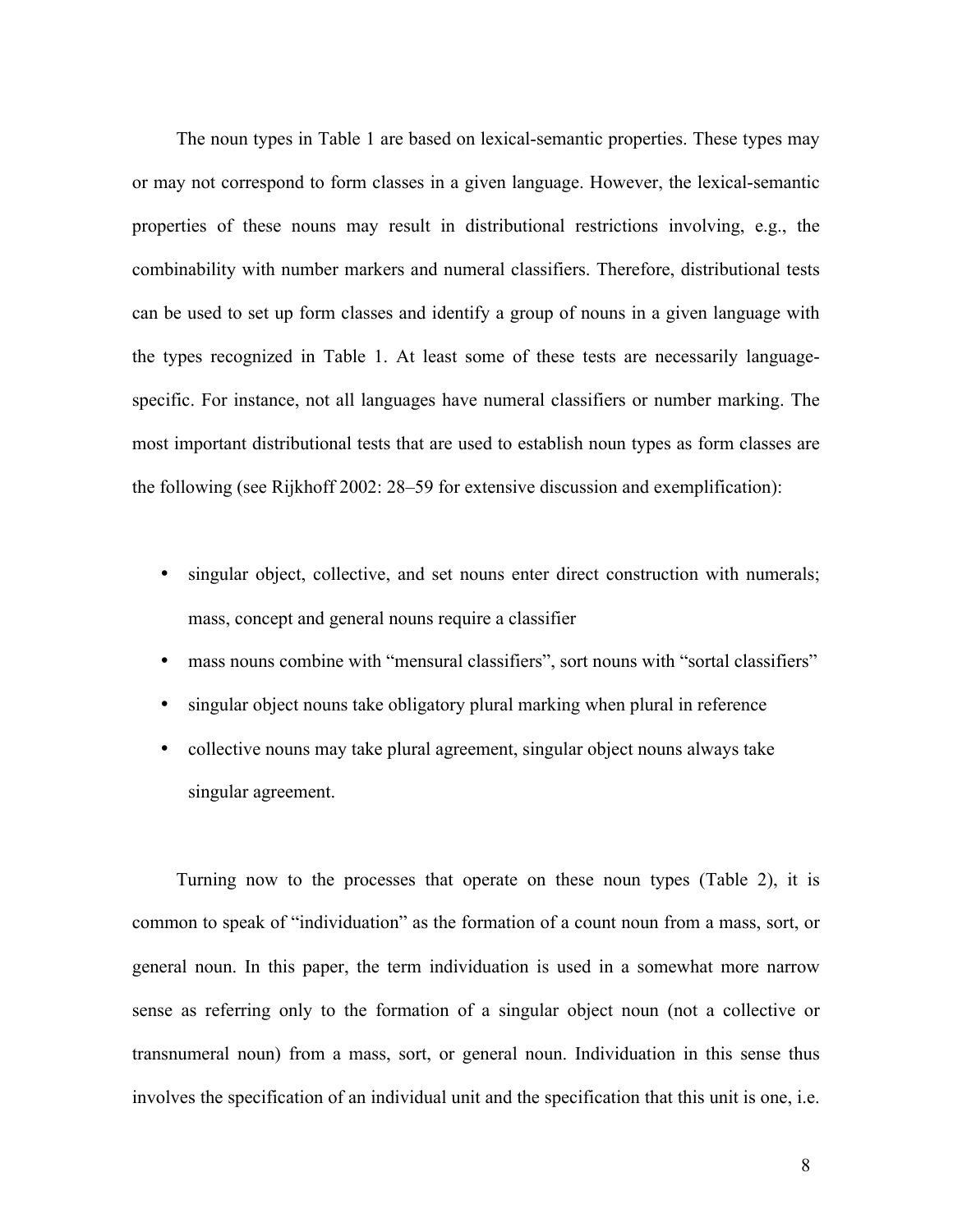the resulting singular object noun is singular in reference in its basic form. When a transnumeral or collective noun is transformed into a singular object noun, this process is called "singularization", as it comes down to marking singular number on nouns that are already individuated. In this paper, I use the term "unitization" as a cover term for individuation and singularization, i.e. to refer to the formation of a singular object noun from any other noun type, including collective or set nouns. Unitization thus involves the specification of singular number, possibly in addition to specification of an individual unit. Accordingly, I used "non-unitized" as a cover term for general, sort, mass, transnumeral, and collective nouns.

#### [approximate place of Table 2]

From a semantic point of view, there are important differences between singularization, i.e. the mere specification of singular number on nouns that are specified for a particular unit, and individuation, which involves as a major process the specification of a unit for nouns that lack them. However, the analysis of new data presented here as well as the cases reviewed in this paper suggest that languages tend to apply the same or very similar morphosyntactic mechanisms for both mechanisms. This not only justifies the redefinition of the term "unitization" (which is sometimes used as an equivalent of "individuation"), it also justifies treating both processes together in a unified framework.

#### **3. An Amazonian unitization system: Miraña noun classes**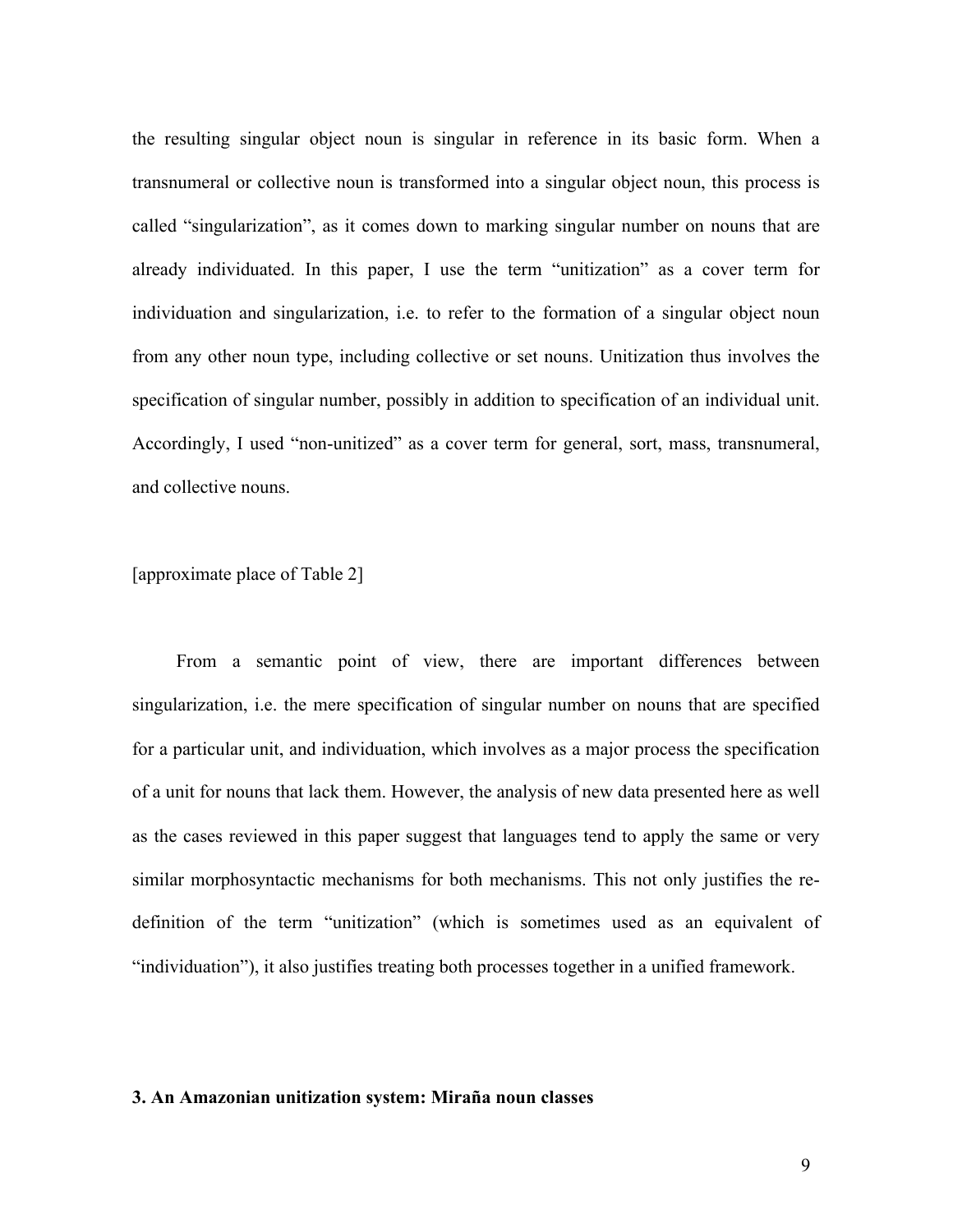#### *3.2. Two basic Miraña noun types*

There are two basic noun types in Miraña that correspond to the "input" and "output" of unitization processes in the language. Noun types can be set up as form classes according to their combinability with number markers and numerals. A first, clearly identifiable type of nouns are a set of bare noun roots without class marker suffixes. These nouns cannot combine with the inflectional number markers that other nouns take (examples 2–4). (Note that there are separate sets of number markers for animates and inanimates.) These nouns typically refer to substances (example 2a), to various objects (example 4a), or they may refer to both (example 3a). They cannot usually refer to single, countable objects. These properties characterizes them as non-unitized nouns. Possible subtypes within these nouns will be further discussed in Section 3.4, below.

 $(2)$  a. *í:nui* 

'earth'

 $b.$  \* *í:nu-:kui* 

earth-DU Intended meaning: two (pieces of) earth

c.  $*$  *í:*n*u*-*:nε* 

earth-PL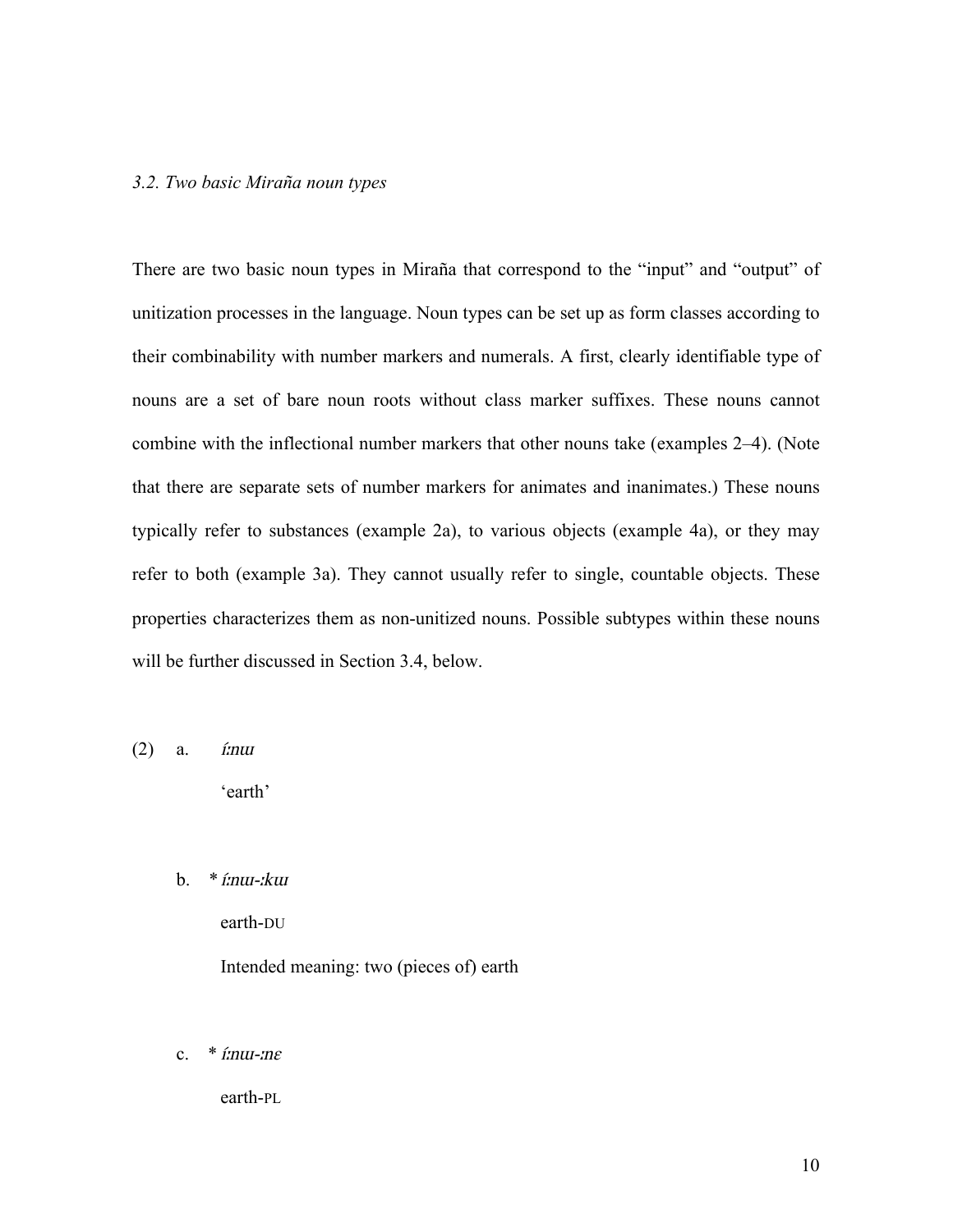#### Intended meaning: (pieces of) earth

(3) a. ko<sup>ː</sup>

'wood/logs'

b.  $*ko$ - $ku$ 

wood-DU

Intended meaning: two logs

c.  $*$  ko- $n\varepsilon$ 

wood-PL logs

Intended meaning: logs

(4) a. ka<sup>ː</sup>

'ants'

b. \*ka-mɯ́tsi

ants-DU

Intended meaning: two ants

c.  $*$  ka-mu

ants-PL

Intended meaning: ants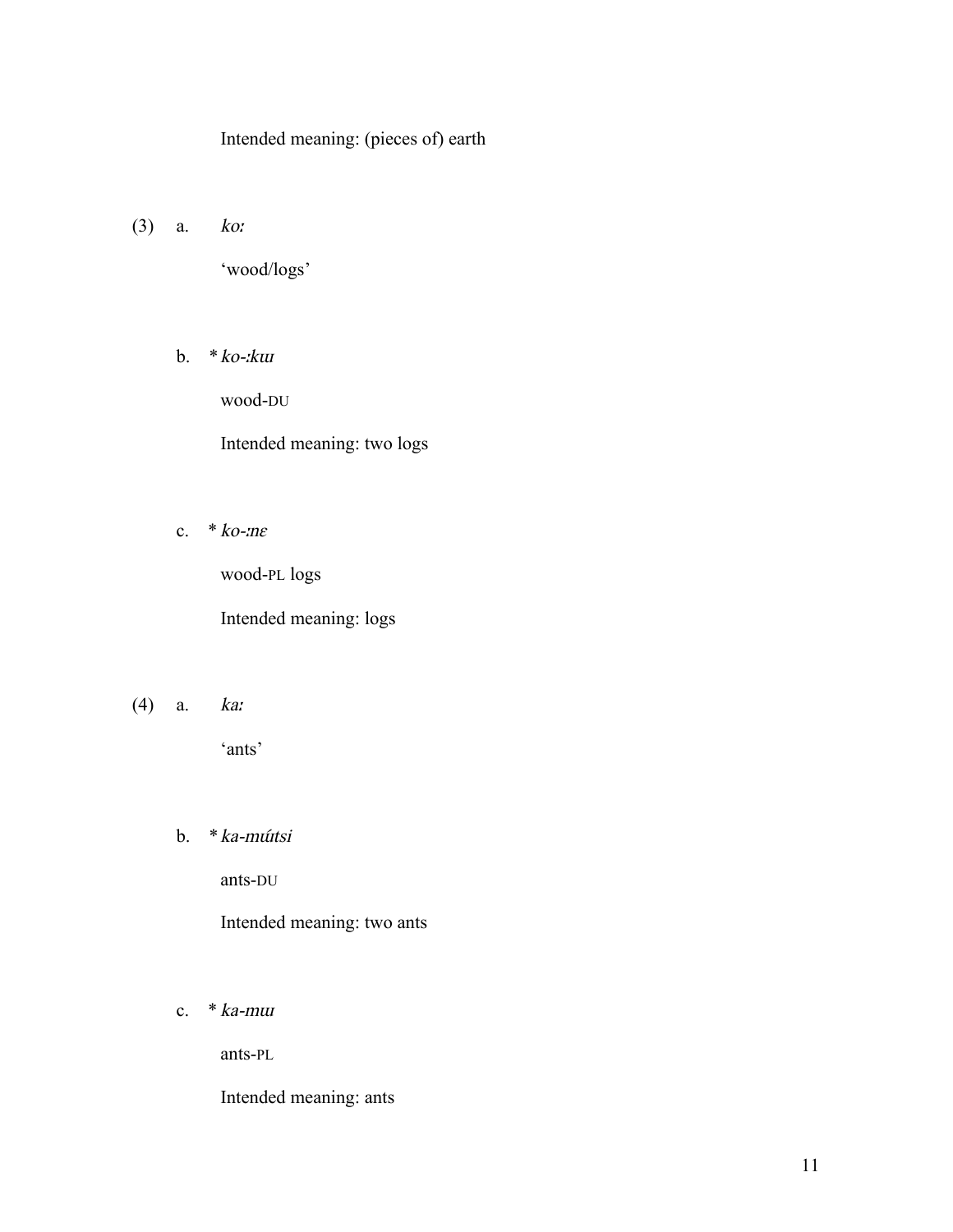A second clearly identifiable type of Miraña nouns are "singular object nouns", which refer to single referents in their basic form and obligatorily take number inflection when non-singular in reference. This category includes a number of morphologically different subtypes. One subtype of Miraña singular object nouns are nouns that are derived with class markers from non-unitized nouns, i.e. unitized nouns (compare examples 5–7 with examples 2–4). When a non-unitized noun refers to a non-singular number of referents (example 7a), then the plural-marked derived singular object noun (example 7d) is interpreted as referring to a smaller number of referents than the non-unitized noun.

- $(5)$  a. *í:nui* 'earth'
	- b. <sup>í</sup>ːnɯ-ba

earth-SCM.3DIM 'a piece of earth'

c. <sup>í</sup>ːnɯ-bá-ːk<sup>ɯ</sup>

earth-SCM.3DIM-DU 'two pieces of earth'

d. <sup>í</sup>ːnɯ-bá-ːn<sup>ɛ</sup>

earth-SCM.3DIM-PL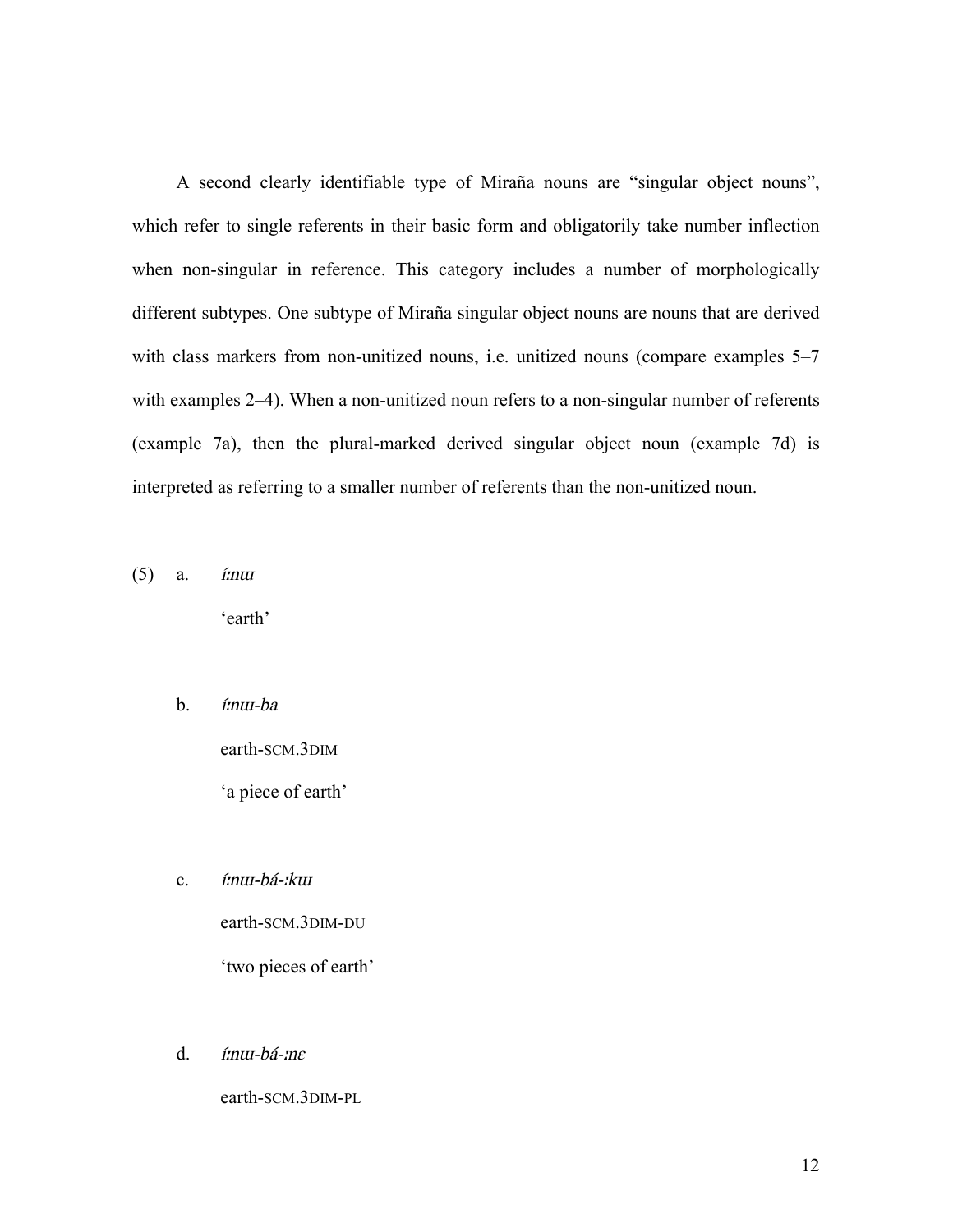'pieces of earth'

(6) a. ko<sup>ː</sup>

'wood, logs'

b. ko-ʔba

wood-SCM.3DIM

'a log'

c. ko-ʔbá-ːk<sup>ɯ</sup>

wood-SCM.3DIM-DU

'two logs'

d. ko-ʔbá-ːn<sup>ɛ</sup>

wood-SCM.3DIM-PL

'logs'

(7) a. ka<sup>ː</sup>

'ants'

b. ka-ʔba

ants-SCM.3DIM

'an ant'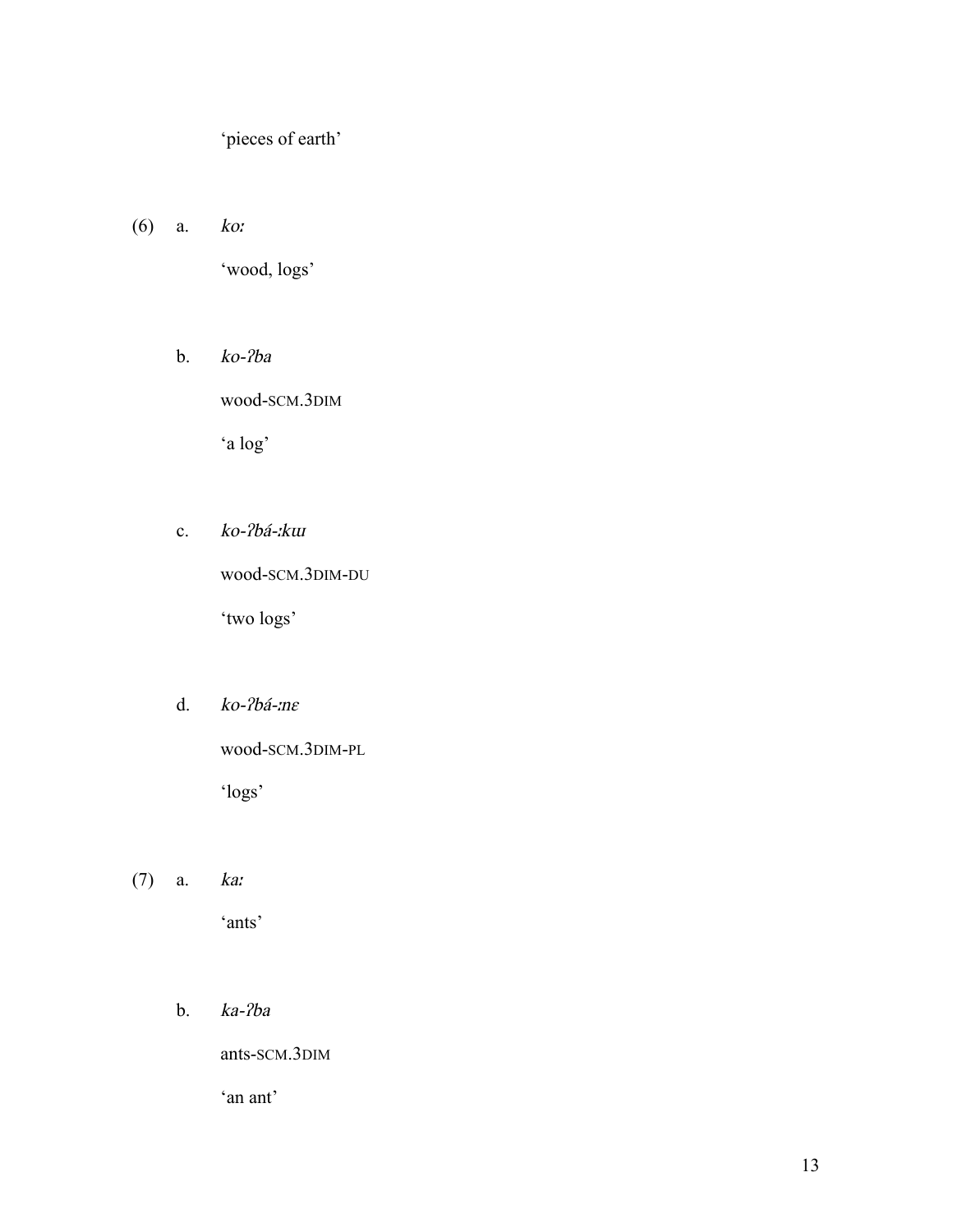c. ká-ʔba-mɯ́tsi

ants-SCM.3DIM-DU 'two ants'

d. ka-ʔbá-m<sup>ɯ</sup>

ants-SCM.3DIM-PL

'some ants'

Another subtype of Miraña singular object nouns are repeater nouns, i.e. about 50 nouns that can be used as class markers and as nouns (see Section 3.2). They also refer to single countable referents in their basic form and obligatorily combine with number markers when non-singular in reference (example 8). These forms thus also clearly belong to the category of singular object nouns. There are a number of other subtypes of singular object nouns, mostly nouns with human referents, e.g.  $m\acute{\epsilon}/\epsilon$  'aunt' vs.  $m\acute{\epsilon}/\epsilon$ -mu 'aunts', that will be discussed in Section 3.5, below.

(8) a. gwajhko

hook 'hook'

b. tsá-gwajhko (gwajhko) one-RP.HOOK (hook)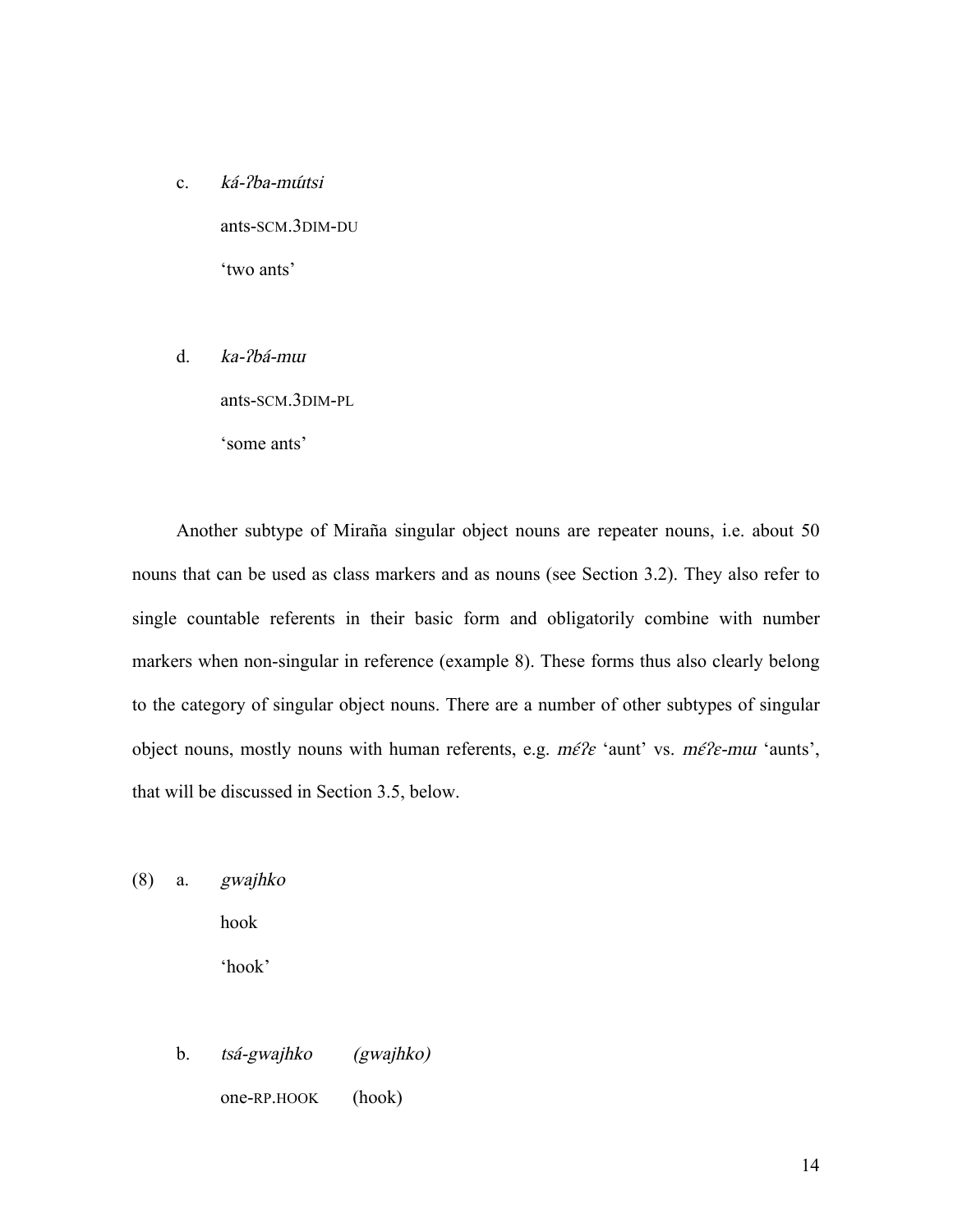'one hook'

c. gwajhkó-ːk<sup>ɯ</sup>

hook-DU

'two hooks'

d. gwajhkó-ːn<sup>ɛ</sup>

hook-PL

'hooks  $(>2)$ '

In summary, number marking patterns in Miraña allow to clearly identify two main noun types: Singular object nouns (that take obligatory number marking when non-singular in reference) and non-unitized nouns (that cannot take number marking at all). Nonunitized nouns can be unitized, i.e. transformed into singular object nouns, by class marker suffixation.

#### *3.2. Miraña noun classes*

Unitization in Miraña is one function of a complex system of nominal classification (see Seifart 2005 for a full description). Therefore this section describes some general properties of this system, as a background to a more specific discussion of noun types and unitization in Miraña in Sections 3.3–3.6. Miraña has a typical North-West Amazonian nominal classification system, comparable to, e.g., Northwest Amazonian Arawakan languages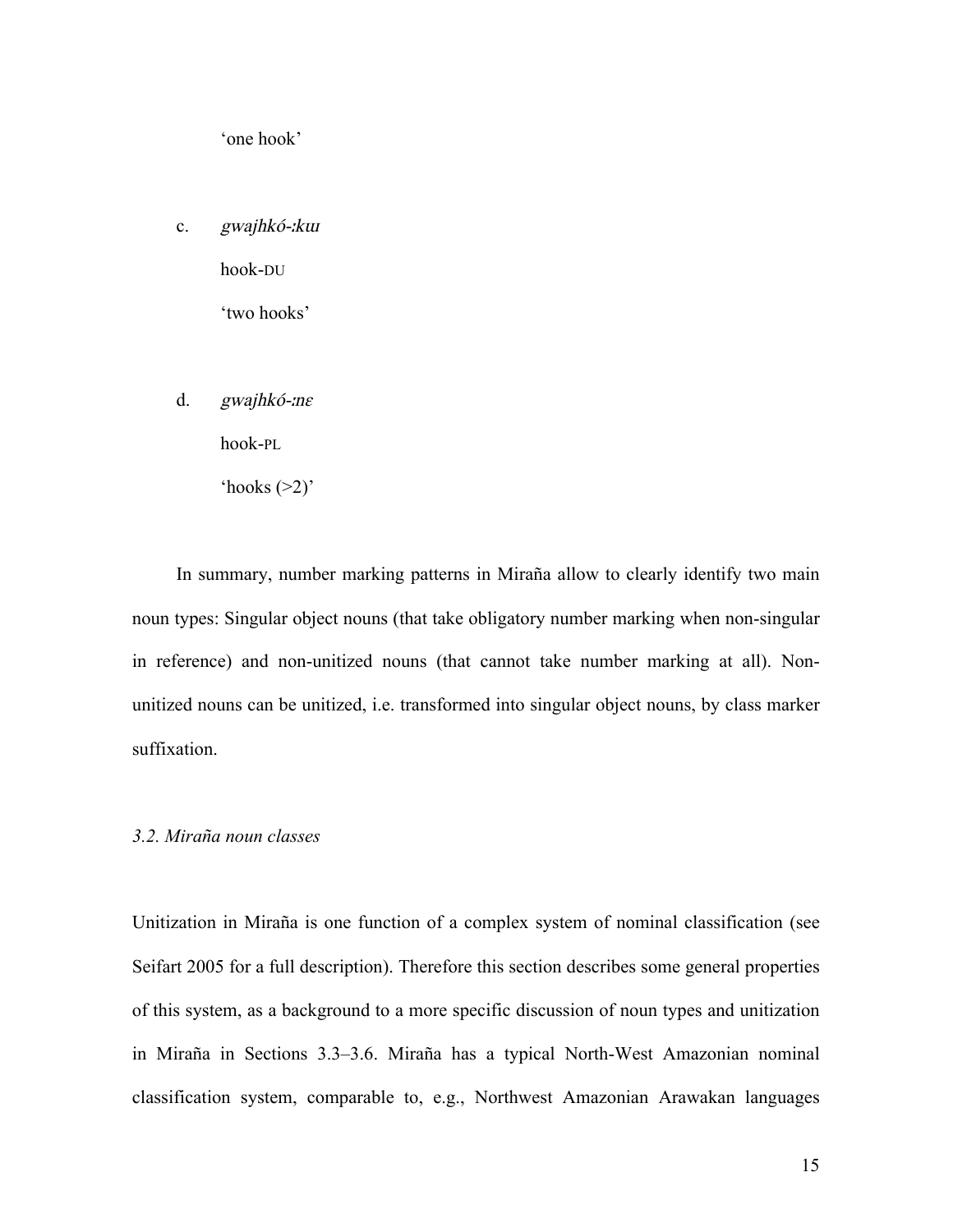(Aikhenvald, e.g. 2007) and Eastern Tukanoan language (Barnes 1990; Morse & Maxwell 1999: 75–85; Gomez-Imbert 2007) (see also the overviews by Payne 1987; Derbyshire & Payne 2000; and Seifart & Payne 2007). Like these, Miraña has a large and heterogeneous set of class markers that are defined by exclusive occurrence in a number of morphosyntactic contexts, among them numerals. Miraña class marker forms (Table 3) range from phonologically simple, semantically general, and highly frequent forms (towards the left in Table 3) to phonologically complex, semantically specific, and less frequent forms (towards the right in Table 3). The set of class markers includes 6 "general class markers" (GCMs) which distinguish animacy, gender, and number, and 66 "specific class markers" (SCMs), which encode primarily spatial distinctions, such as physical shape, dimensionality, and arrangement. Also interacting with the system are 53 so-called "repeaters" that can be used as class markers and as nouns. (In the rightmost columns of Table 3, the use of a repeater in the class marker slot of a numeral is illustrated, see also example 8b.) Overall, this inventory of forms is reminiscent of typical numeral classifiers with respect to the size of the inventory, its semi-openness (through repeaters) and the semantic profile, with natural gender for animates and shape for inanimates as predominant semantic domains (Croft 1994: 152; Aikhenvald 2000: 286–293; Grinevald 2000: 72–73).

[approximate place of Table 3]

Class markers have two main functions in Miraña: Derivation of new noun stems and agreement marking on modifiers, determiners, and pro-forms. As already mentioned, one of the effects of the derivational use of class markers, illustrated in example 9, is unitization,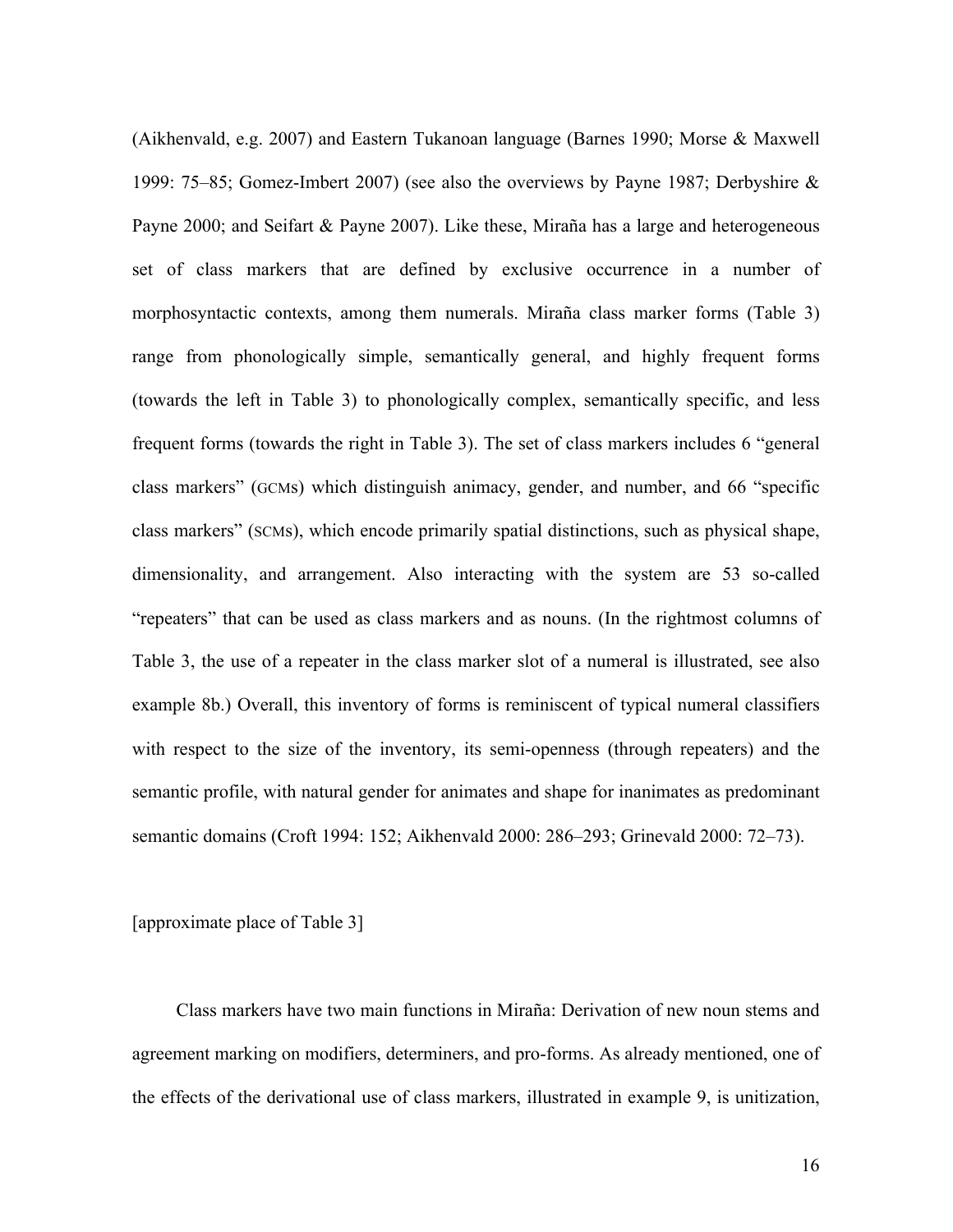as discussed in detail further below. It is not uncommon that one and the same (nonunitized) noun root combines freely with a number of different class markers, forming different singular object nouns (examples 9b–d).

 $(9)$  a.  $\hat{u}$ hi

'banana substance/banana plants/banana fruits/etc.'

b. ɯ́hɨ-ko

banana-SCM.1D.POINTED 'banana plant'

c. *úthi-?o* 

banana-SCM.3DIM.OBLONG 'banana fruit'

#### d. ɯ́hɨ-dʒíːh<sup>ɯ</sup>

banana-SCM.POWDER

'banana powder (ground dried banana)'

The associations of noun roots with class markers is mostly semantically transparent, as in examples 9 and 10, but there are also semantically opaque combinations, where there is no direct relation between the meaning of the class marker and the meaning of the derived noun (see Seifart 2005: 199–222, as in example 11.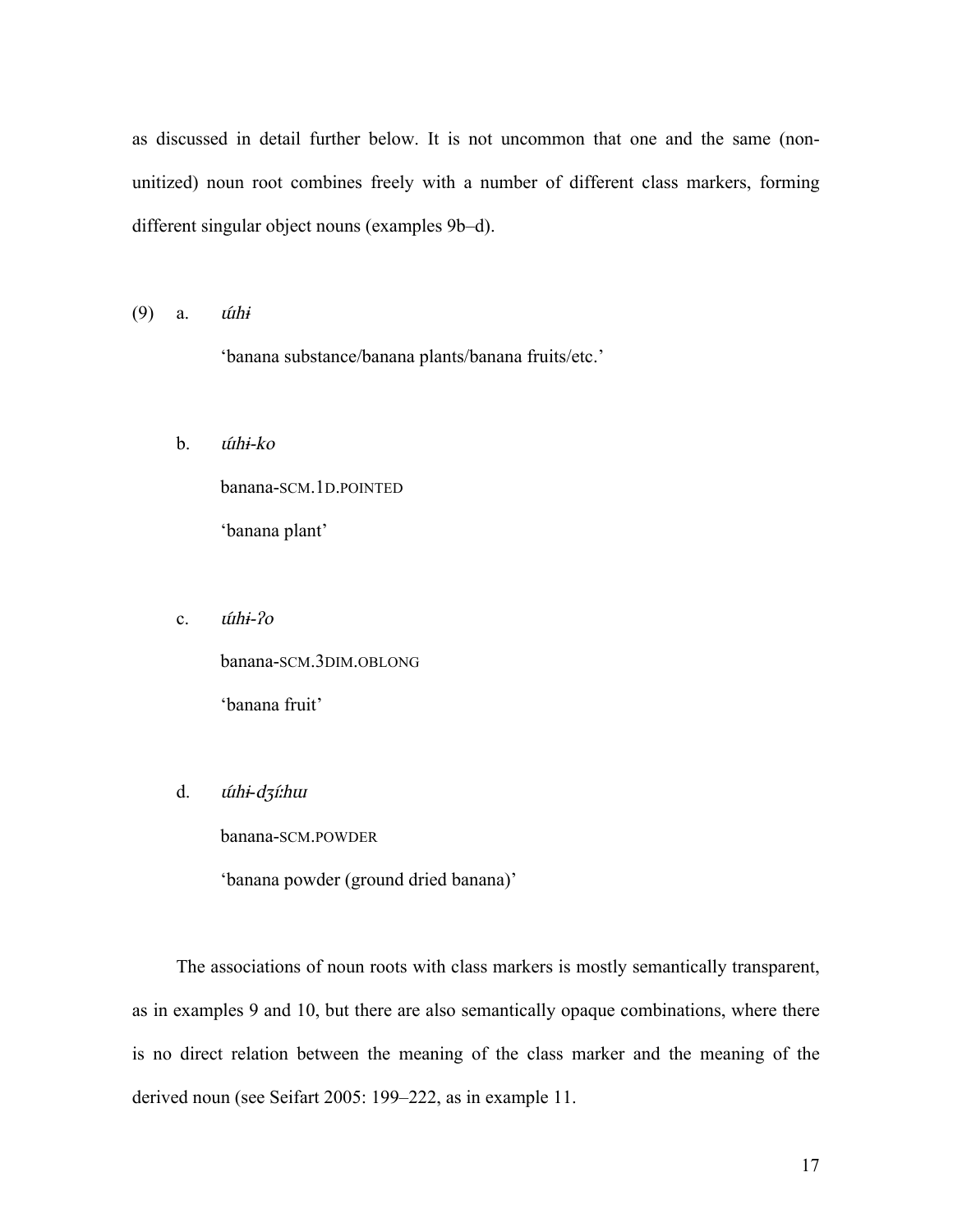(10) a.  $k$ *ó:hui-?* $\varepsilon$ avocado-SCM.TREE 'avocado tree'

> b. bájnɛ-h<sup>ɯ</sup> tobacco-SCM.TUBE 'cigarette'

 $(11)$  a. *kúi:hui-gwa* fire-SCM.2DIM.STRAIGHT 'fire'

b. *pí:ka-hi* 

bird, sp.-SCM.2DIM.ROUND 'bird, sp.'

The second major function of class markers is agreement marking. Expressions on which noun class agreement is obligatorily marked include numerals, adjectives, and some finite verb forms (illustrated in example 12) as well as virtually all other nominal expressions (possessive pronouns, third-person pronouns, quantifiers, etc.) and relative clauses.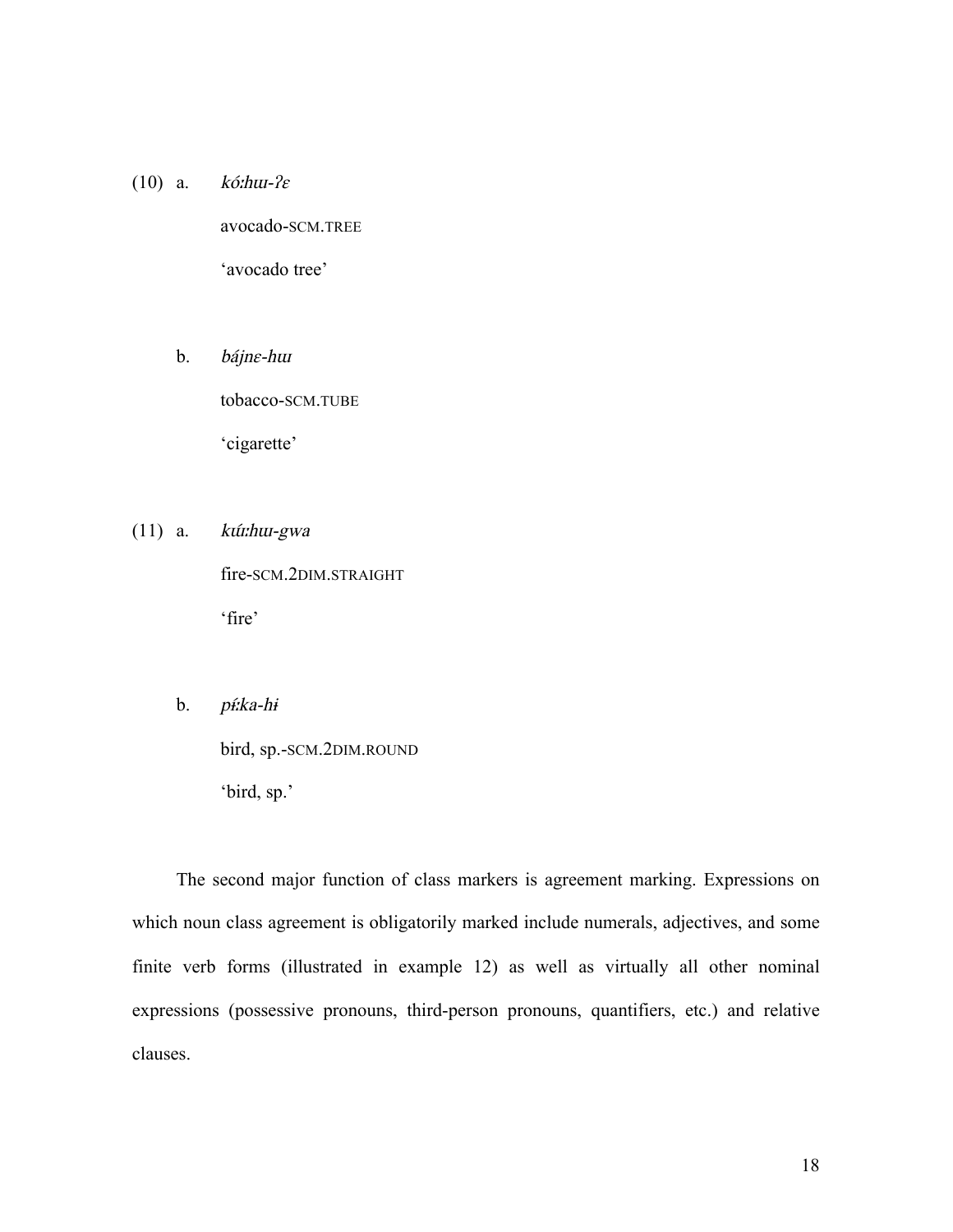# (12) a. íhka-ko tsa-ko <sup>m</sup>ɯ́hɯː-ko COP-SCM.1D.POINTED one-SCM.1D.POINTED big-SCM.1D.POINTED pihhúí-ko fish.NMZ-SCM.1D.POINTED 'There is one big fishing rod' b. íhka-ʔ<sup>o</sup> tsa-ʔ<sup>o</sup> <sup>m</sup>ɯ́hɯː-ʔ<sup>o</sup>

COP-SCM.3DIM.OBLONGone-SCM.3DIM.OBLONG big-SCM.3DIM.OBLONG ɯ́hɨ-ʔ<sup>o</sup> banana-SCM.3DIM.OBLONG 'There is one big banana'

There is a strict morphosyntactic constraint which determines that agreement in noun class can only be marked with the same "specific class marker" found in the agreement controller (example 13) (or else an appropriate "general class marker", see Section 3.3, below). Another specific class marker may not be used, even if in a given discourse situation it would be semantically more appropriate, e.g. if an avocado fruit happens to be oblong (example 5b). In their agreement use, class markers thus set up disjunctive noun classes, confirming that agreement is a grammatical phenomenon in the language.<sup>3</sup> Some members of the three noun classes defined by taking agreement with -gwa

<sup>&</sup>lt;sup>3</sup> This also justifies the use of the term "(noun) class marker", rather than (non-agreeing) "classifier", see Grinevald & Seifart (2004).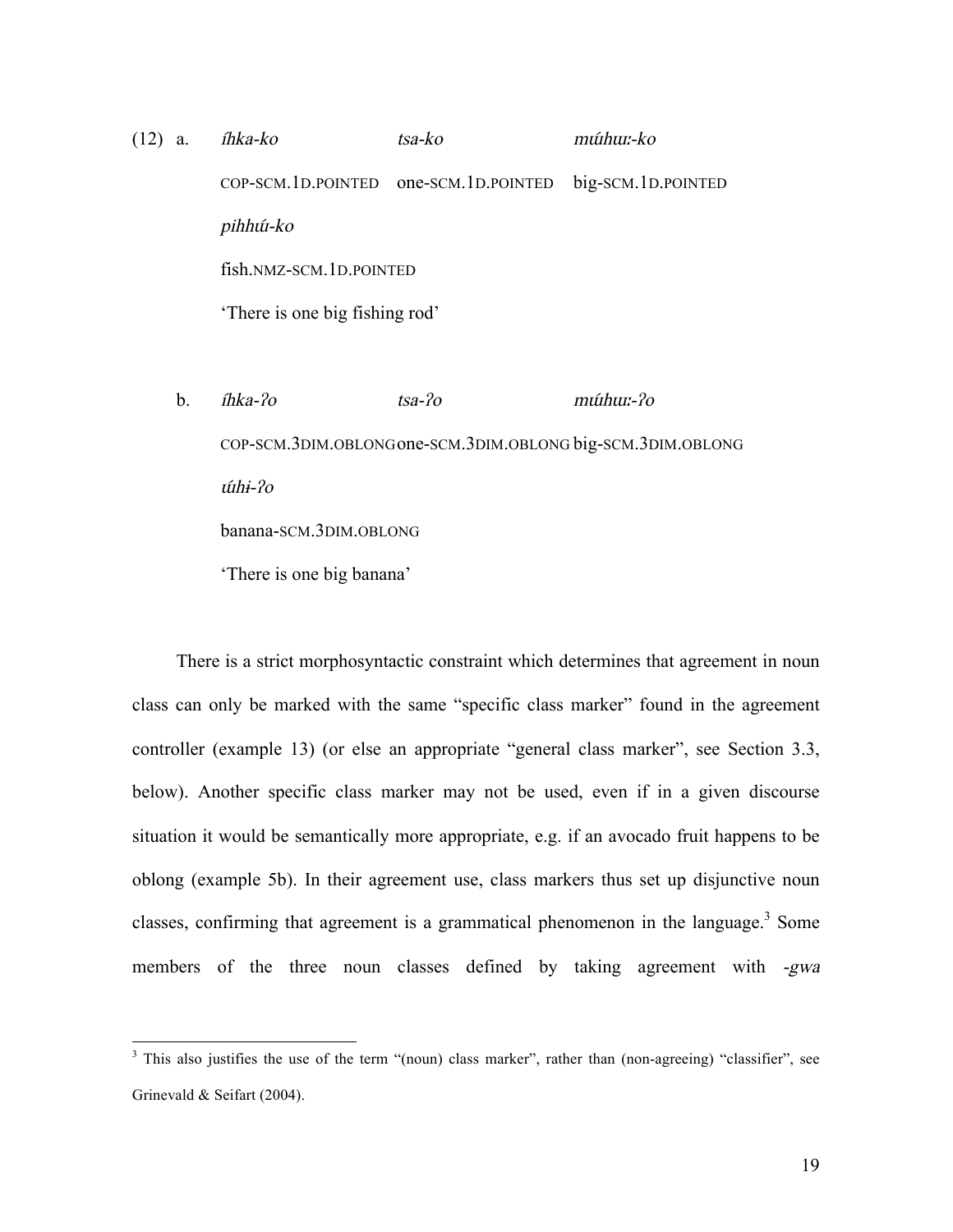'SCM.2DIM.STRAIGHT', -h<sup>ɨ</sup> 'SCM.2DIM.ROUND', and -i 'SCM.1D.MEDIUM' are given in Table 4.

- (13) a. tsa-ʔba kóːhɯ-ba one-SCM.3DIM avocado-SCM.3DIM 'one avocado (fruit)'
	- b. \*tsa-ʔ<sup>o</sup> kóːhɯ-ba one-SCM.3DIM.OBLONG avocado-SCM.3DIM Intended meaning: one avocado (fruit)

[approximate place of Table 4]

#### *3.3. Numerals and other agreeing expressions*

Numerals are particularly relevant for the study of unitization for two reasons. On the one hand, numerals are the locus of a famous unitization device, numeral classifiers. On the other hand, the ability of nouns to combine with numerals may help to define different noun types in a language. This section first discuses the morphosyntactic differences between unitization in Miraña and numeral classifiers and then the relevance of numerals to further define noun types in Miraña.

In Miraña, numerals are one out of broad variety of morphosyntactic contexts that class markers occur in. When a class marker is used in a numeral, this structure may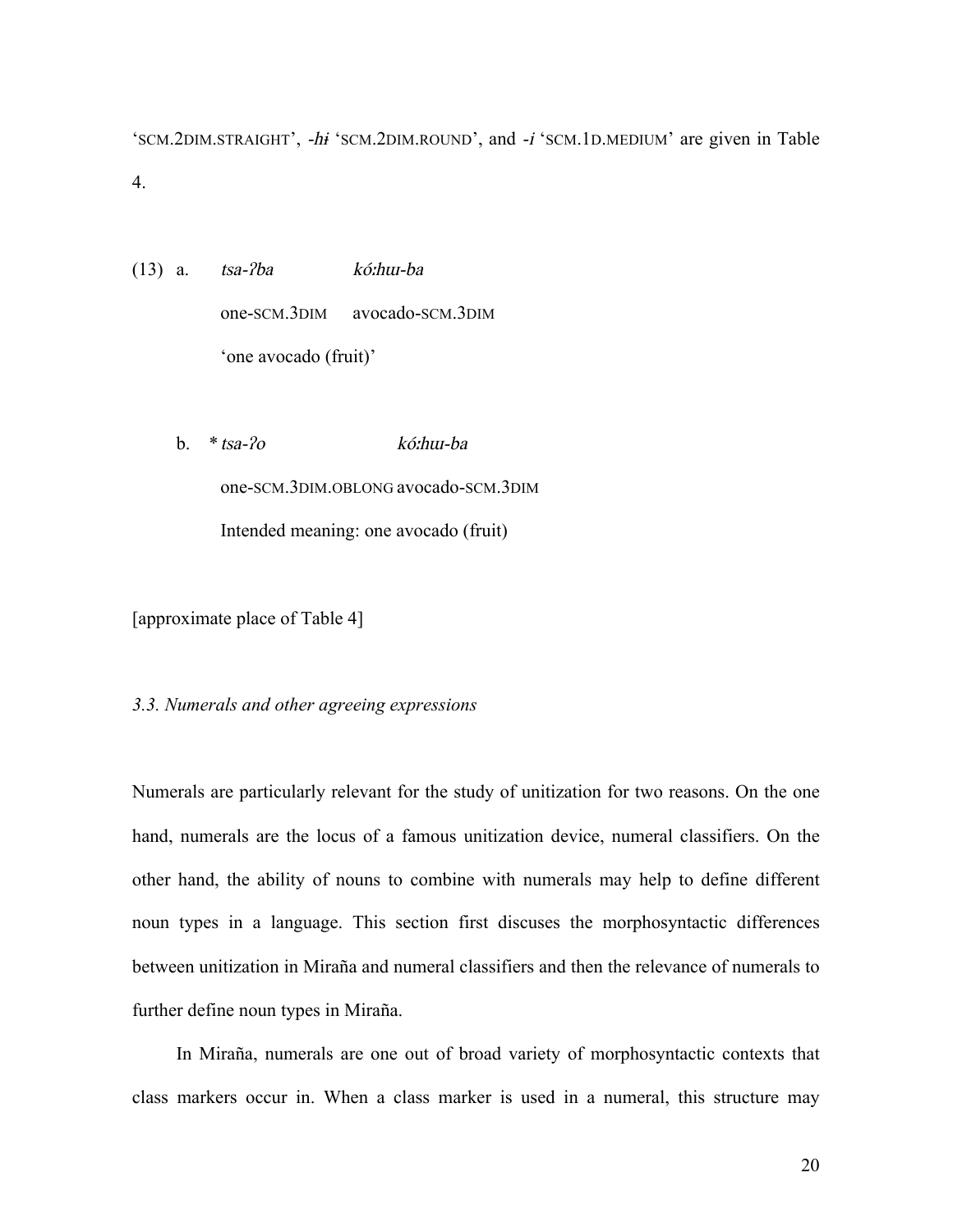superficially look like numeral classifiers (example 14a). However, Miraña class markers only have a unitizing function on nouns themselves, not on numerals, as this section will show. In contexts other than nouns, including numerals, their function is agreement marking. In numerals, the use of class markers obeys the same morphosyntactic constraints as on other agreement targets (see Section 3.2.). Like in most other agreeing expressions, noun class agreement is obligatory in numerals, i.e. numerals cannot be used without a class marker (example 14b). Numerals can only be used with singular object nouns as head nouns that denote the enumerated entity (example 14a). A non-unitized noun cannot be used in combination with a numeral (which itself must include a class marker), as shown in example 14c. (This also confirms the status of these nouns as non-unitized, see below.) Example 14c is crucial for the comparison with numeral classifiers, as it corresponds to the structure that numeral classifier languages use for unitization, where non-unitized nouns require that a unitizing element is used in combination with the numeral (see Section 4.3), but not in combination with the noun. A fundamental morphosyntactic difference between the Miraña systems and numeral classifier systems is thus that the unitizing function of the Miraña class marker takes place on nouns themselves, not on numerals.

- $(14)$  a.  $tsa-2o$   $\omega$   $\omega$ hi- $2o$ one-SCM.3DIM.OBLONG banana-SCM.3DIM.OBLONG 'one banana'
	- b.  $*tsa-$

Intended meaning: one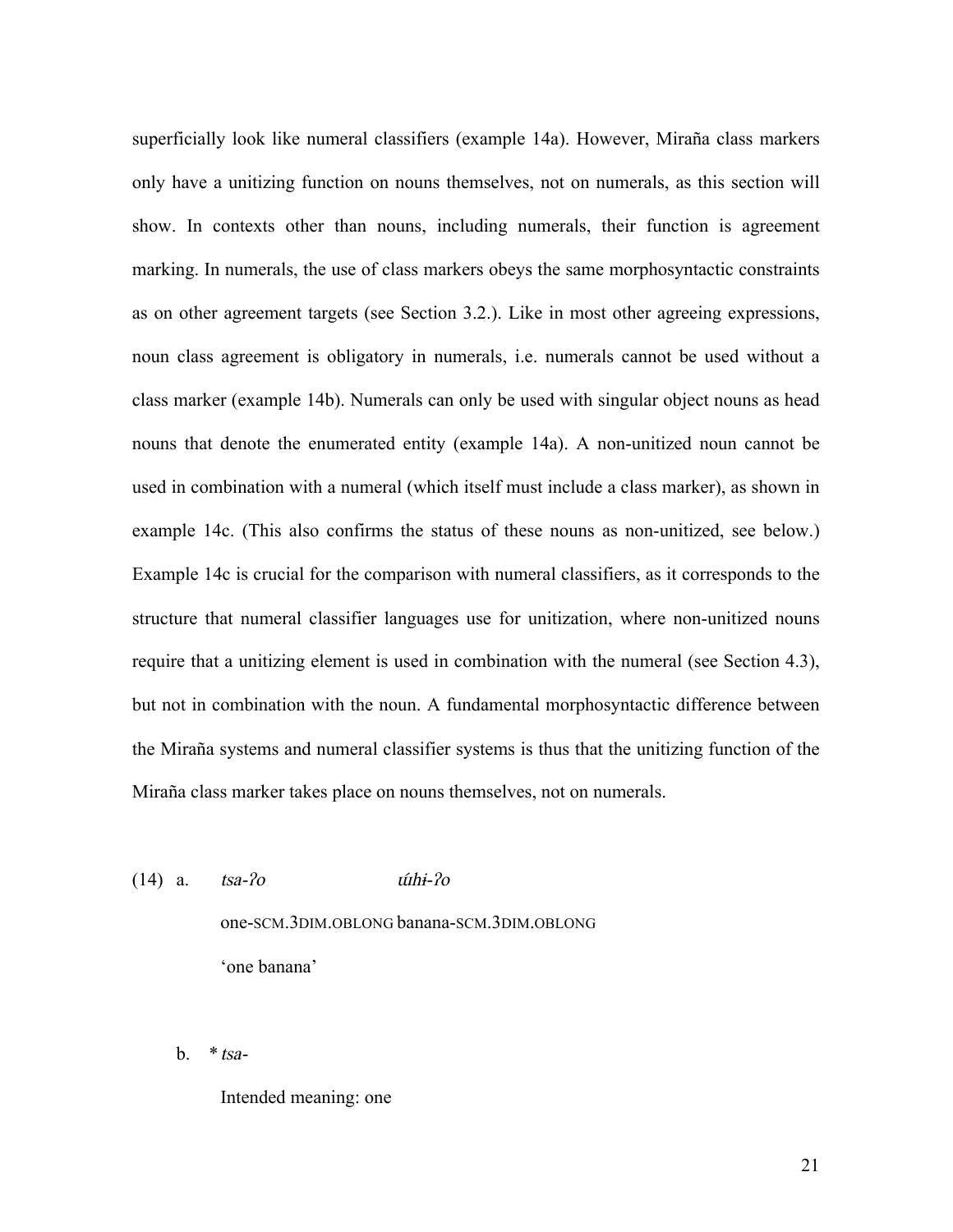c.  $*$  tsa- $2\sigma$  uthi one-SCM.3DIM.OBLONG banana Intended meaning: one banana

Examples 15 and 16 illustrate that numerals 'two' and 'three' also show agreement in noun class. These examples also illustrate that numerals also agree in number with the enumerated noun. (Note that different allomorphs of the plural markers are used in the numeral and in the noun in example 16a.) Numerals 'two' and 'three' can also only be used in combination with unitized and appropriately number-marked nouns (examples 15b–d and 16b–d).

(15) a. mi-ʔó-ːk<sup>ɯ</sup> ɯ́hɨ-ʔó-ːk<sup>ɯ</sup> two-SCM.3DIM.OBLONG-DU banana-SCM.3DIM.OBLONG-DU 'two bananas'

b. \*mi-ʔó-ːk<sup>ɯ</sup> <sup>ɯ</sup>h<sup>ɨ</sup> two-SCM.3DIM.OBLONG-DU banana Intended meaning: two bananas

c. \* mi-ʔó-ːk<sup>ɯ</sup> ɯ́hɨ-ʔ<sup>o</sup> two-SCM.3DIM.OBLONG-DU banana-SCM.3DIM.OBLONG Intended meaning: two bananas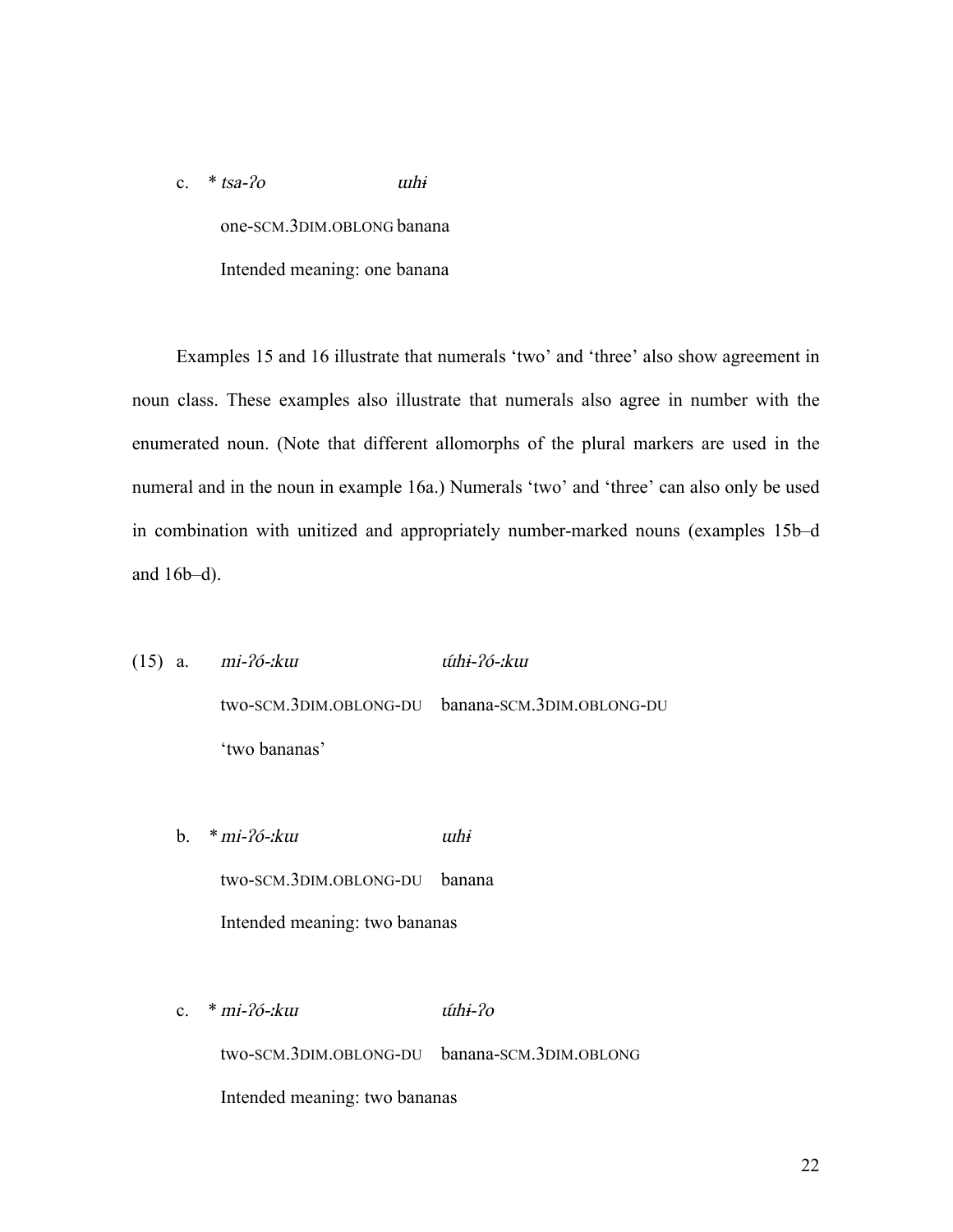- d. \*mi-ʔó-ːk<sup>ɯ</sup> ɯ́hɨ-ʔó-ːn<sup>ɛ</sup> two-SCM.3DIM.OBLONG-DU banana-SCM.3DIM.OBLONG-PL Intended meaning: two bananas
- (16) a. ma: $k$ íní- $2o$ - $\beta$ a *úthi-* $2o$ *-*: $n\varepsilon$ three-SCM.3DIM.OBLONG-PL banana-SCM.3DIM.OBLONG-PL 'three bananas'
	- b. \*maːkíní-ʔo-β<sup>a</sup> <sup>ɯ</sup>h<sup>ɨ</sup> three-SCM.3DIM.OBLONG-PL banana Intended meaning: three bananas
	- c. \* ma:kíní-?o-βa úhi-?o three-SCM.3DIM.OBLONG-PL banana-SCM.3DIM.OBLONG Intended meaning: three bananas
	- d. \*maːkíní-ʔo-β<sup>a</sup> ɯ́hɨ-ʔó-ːk<sup>ɯ</sup> three-SCM.3DIM.OBLONG-PL banana-SCM.3DIM.OBLONG-DU Intended meaning: three bananas

On numerals higher than 'three', class markers and number markers are optional (examples 17a vs. 17e, 18a vs. 18e). This is an exception to the otherwise uniformly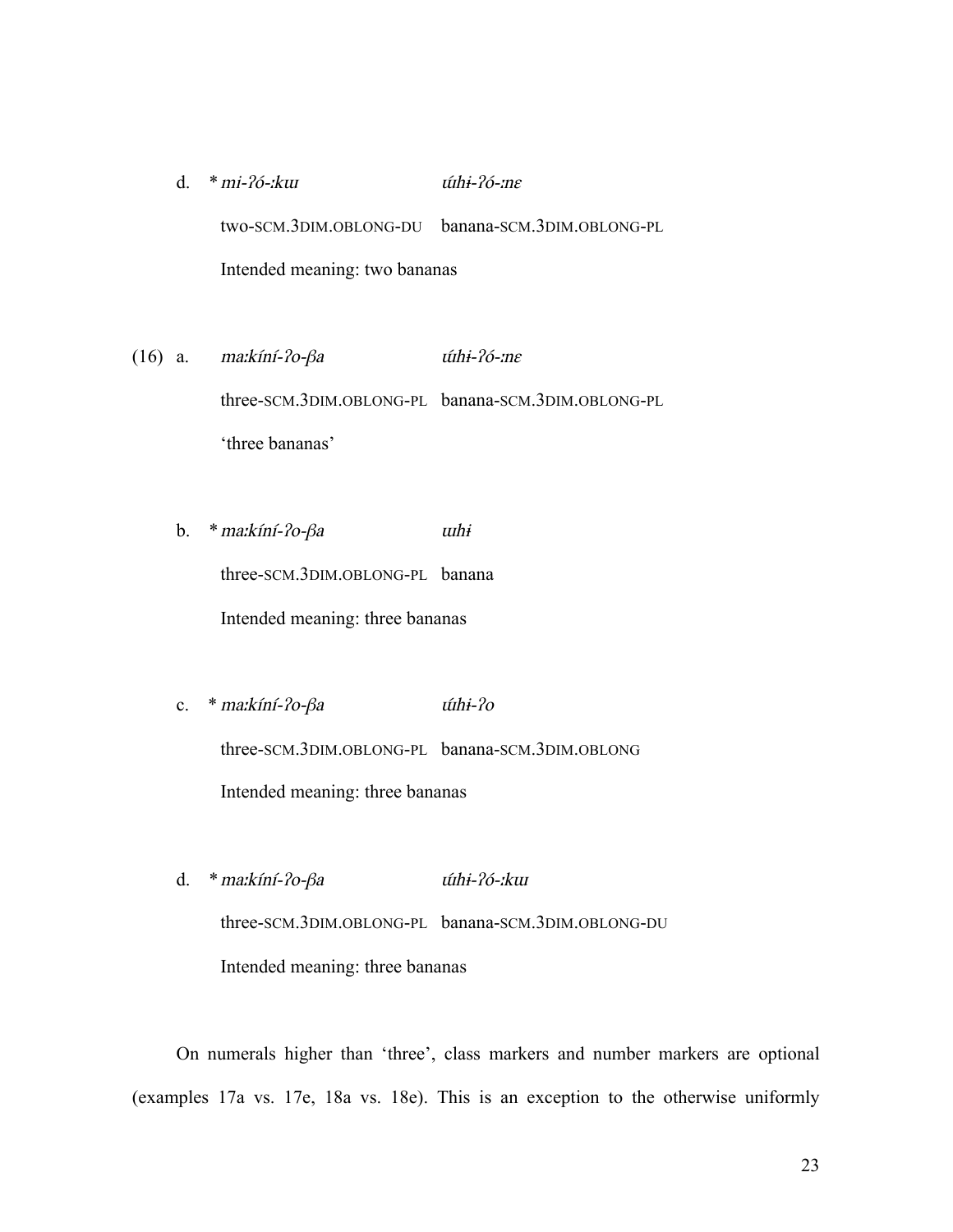obligatory noun class agreement marking patterns of Miraña. The optionality of class markers and number markers on higher numerals does not affect the requirement that the enumerated noun must be unitized and appropriately number-marked (examples 17b–d, 17f–h, 18b–d, 18f–h). This confirms again that unitization is taking place on the noun, not on the numeral in Miraña.

- (17) a. tsanɛ́náʔbɛ́βahkátsí-ʔo-β<sup>a</sup> ɯ́hɨ-ʔó-ːn<sup>ɛ</sup> four-SCM.3DIM.OBLONG-PL banana-SCM.3DIM.OBLONG-PL 'four bananas'
	- b. \*tsanɛ́náʔbɛ́βahkátsí-ʔo-β<sup>a</sup> <sup>ɯ</sup>h<sup>ɨ</sup> four-SCM.3DIM.OBLONG-PL banana Intended meaning: four bananas
	- c. \* tsanéná?béβahkátsí-?o-βa úthi-?o four-SCM.3DIM.OBLONG-PL banana-SCM.3DIM.OBLONG Intended meaning: four bananas
	- d. \*tsanɛ́náʔbɛ́βahkátsí-ʔo-β<sup>a</sup> ɯ́hɨ-ʔó-ːk<sup>ɯ</sup> four-SCM.3DIM.OBLONG-PL banana-SCM.3DIM.OBLONG-DU Intended meaning: four bananas
	- e. tsanéná?béβahkátsí úthi-?ó-:nε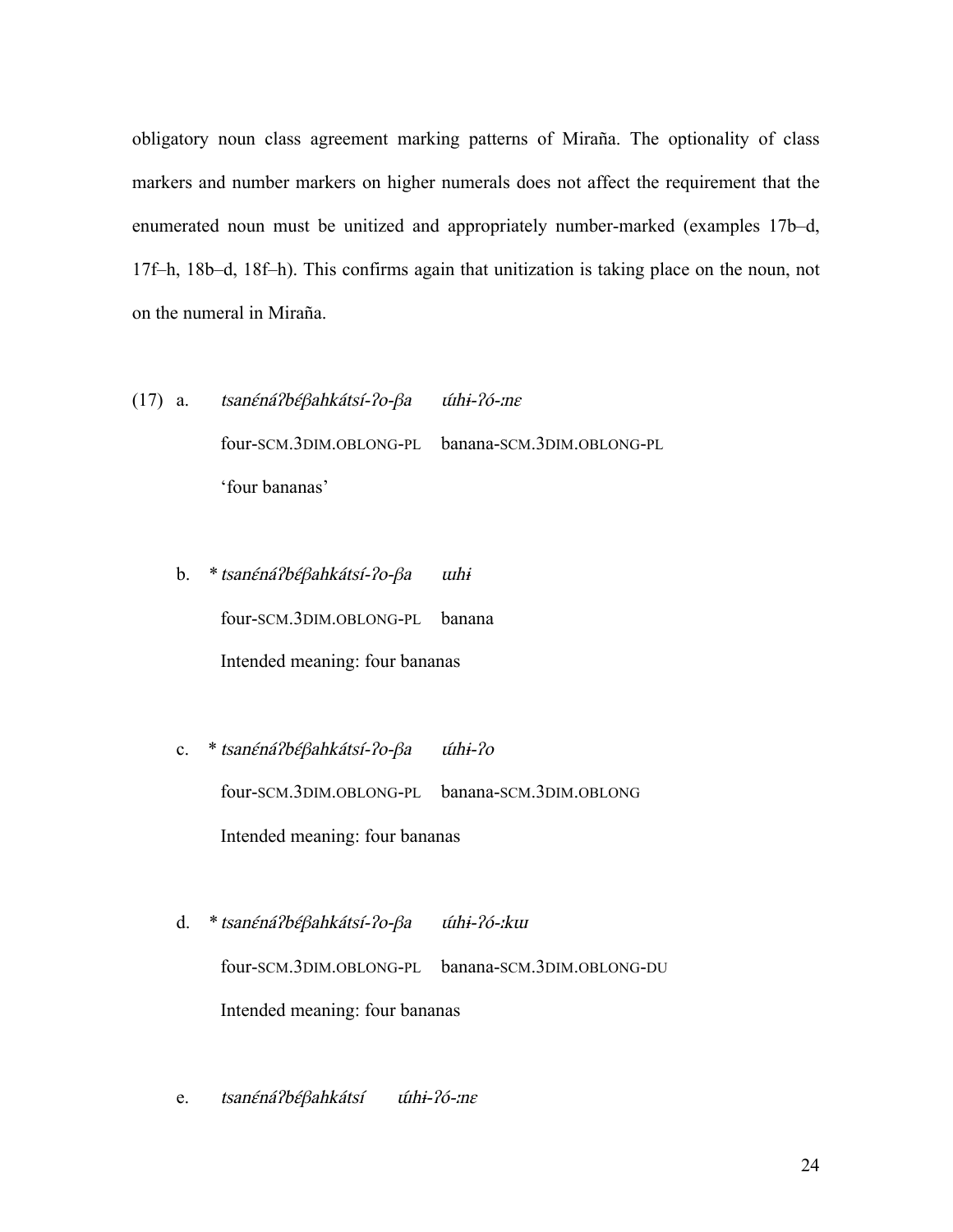four banana-SCM.3DIM.OBLONG-PL

'four bananas'

f. \* tsanɛ́náʔbɛ́βahkátsí <sup>ɯ</sup>h<sup>ɨ</sup>

four banana Intended meaning: four bananas

g. \*tsanɛ́náʔbɛ́βahkátsí <sup>ɯ</sup>hɨ-ʔ<sup>o</sup>

four banana-SCM.3DIM.OBLONG Intended meaning: four bananas

h. *\* tsanéná?béβahkátsí úthi-?ó-:kur* 

four banana-SCM.3DIM.OBLONG-DU

Intended meaning: four bananas

- (18) a. tsáʔohts<sup>ɨ</sup> ́-ʔo-β<sup>a</sup> ɯ́hɨ-ʔó-ːn<sup>ɛ</sup> five-SCM.3DIM.OBLONG-PL banana-SCM.3DIM.OBLONG-PL 'five bananas'
	- b. \*tsáʔohts<sup>ɨ</sup> ́-ʔo-β<sup>a</sup> <sup>ɯ</sup>h<sup>ɨ</sup> five-SCM.3DIM.OBLONG-PL banana Intended meaning: five bananas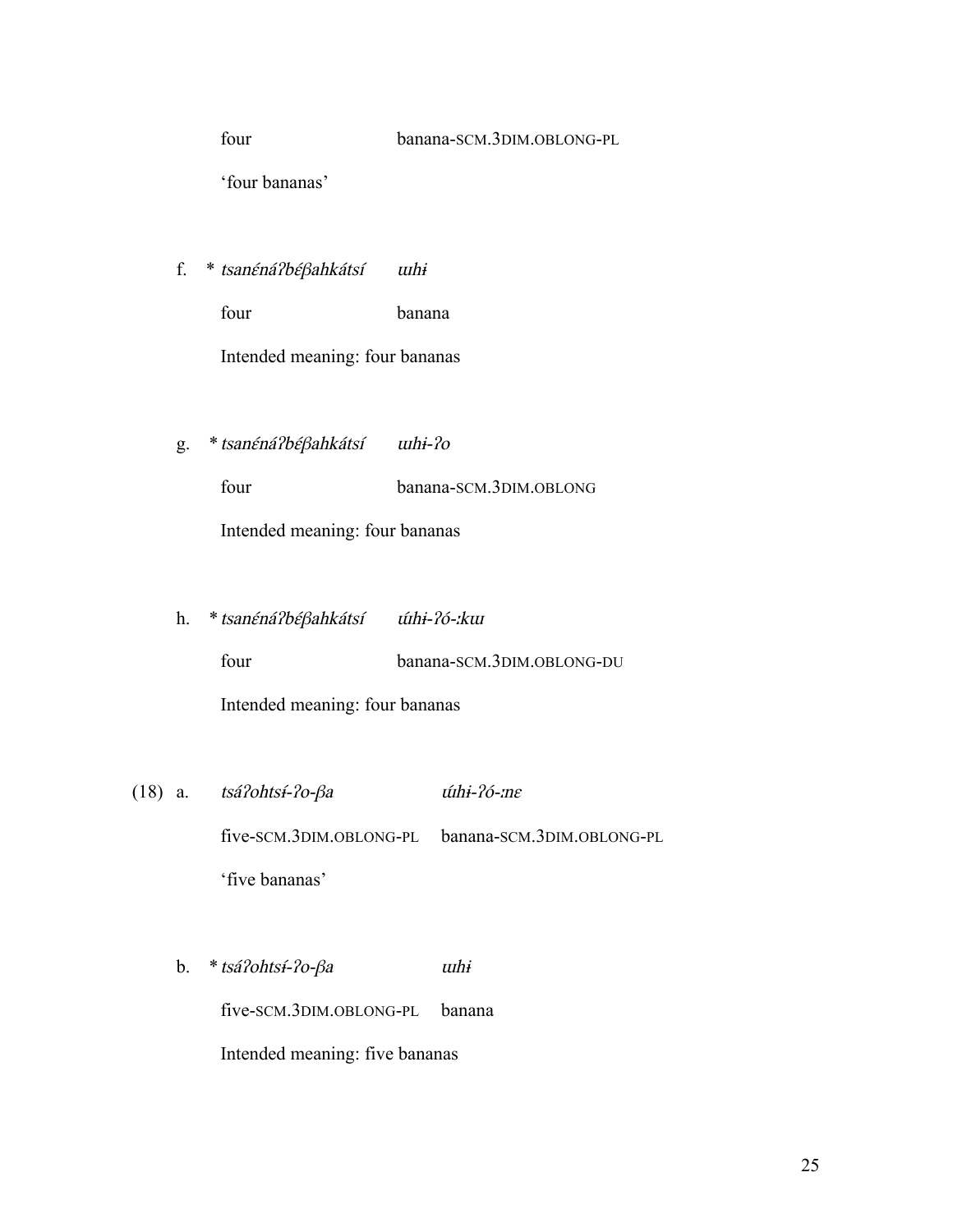- c. \* tsá?ohtsí-?o-βa *úthi-?o* five-SCM.3DIM.OBLONG-PL banana-SCM.3DIM.OBLONG Intended meaning: five bananas
- d. \*tsáʔohts<sup>ɨ</sup> ́-ʔo-β<sup>a</sup> ɯ́hɨ-ʔó-ːk<sup>ɯ</sup> five-SCM.3DIM.OBLONG-PL banana-SCM.3DIM.OBLONG-DU Intended meaning: five bananas
- e. tsá?ohtsí úthi-?ó-:ne

five banana-SCM.3DIM.OBLONG-PL

'five bananas'

#### f. \* tsáʔohts<sup>ɨ</sup> ́ <sup>ɯ</sup>h<sup>ɨ</sup>

five banana

Intended meaning: five bananas

g. \*tsáʔohts<sup>ɨ</sup> ́ <sup>ɯ</sup>hɨ-ʔ<sup>o</sup>

five banana-SCM.3DIM.OBLONG

Intended meaning: five bananas

h. *\* tsá?ohtsí úthi-?ó-ːkui* 

five banana-SCM.3DIM.OBLONG-DU

Intended meaning: five bananas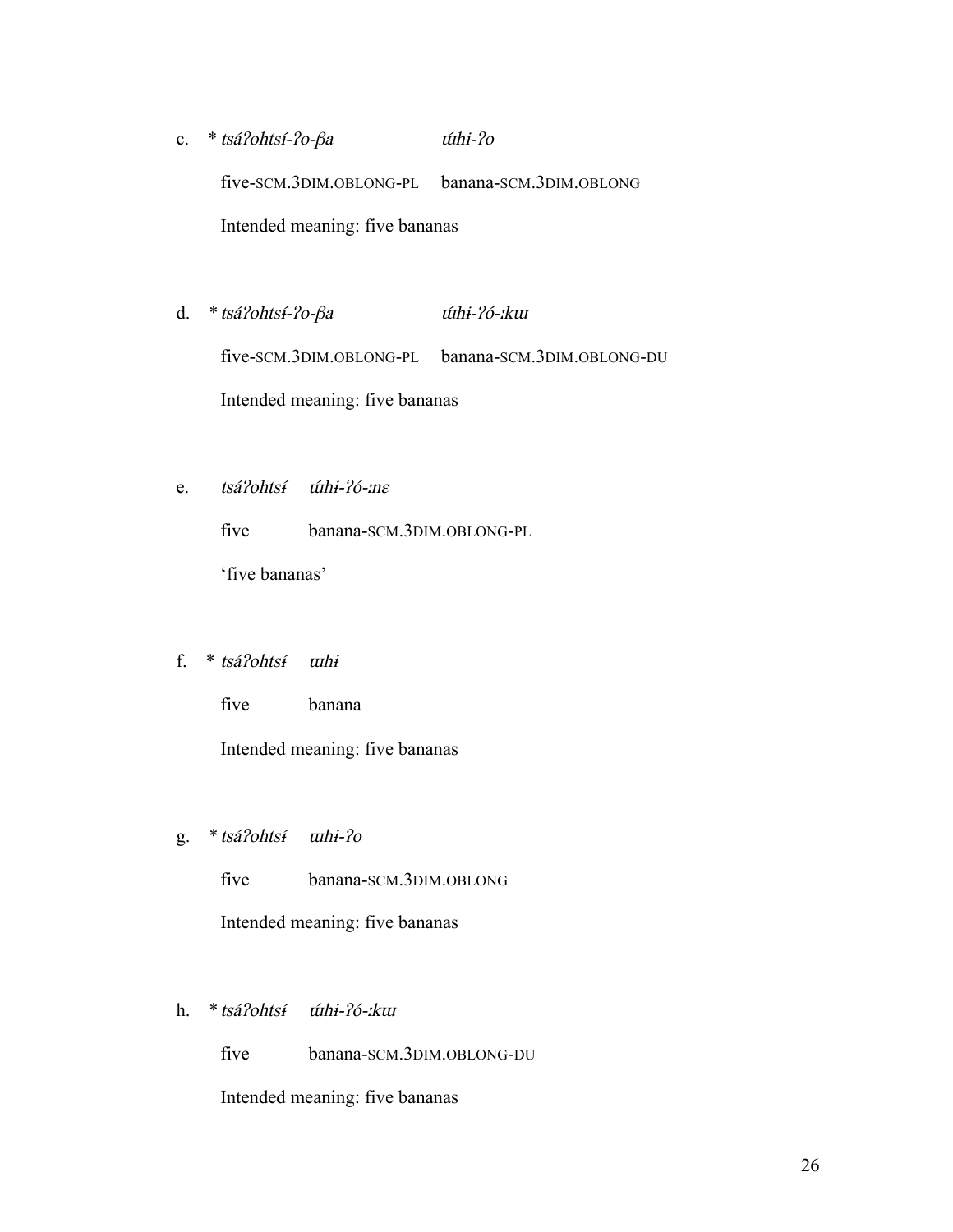Examples 19a–e illustrate that agreeing expressions other than numerals, in this case a demonstrative pronoun, must also agree in noun class and number with agreement controller.

- (19) a.  $i-2\sigma$   $$ PRX-SCM.3DIM.OBLONG banana-SCM.3DIM.OBLONG 'this banana'
	- b. \*í-ʔ<sup>o</sup> ɯ́hɨ-ʔó-ːk<sup>ɯ</sup> PRX-SCM.3DIM.OBLONG banana-SCM.3DIM.OBLONG -DU Intended meaning: these two bananas
	- c.  $*$  *i*-*?o*  $\angle$  *i*(*hi*-*?o-:ne* PRX-SCM.3DIM.OBLONG banana-SCM.3DIM.OBLONG -PL Intended meaning: these bananas
	- d. í-ʔo-ːk<sup>ɯ</sup> ɯ́hɨ-ʔó-ːk<sup>ɯ</sup> PRX-SCM.3DIM.OBLONG-DU banana-SCM.3DIM.OBLONG-DU 'these two bananas'
	- e. í-ʔo-ʔh<sup>ɨ</sup> ɯ́hɨ-ʔó-ːn<sup>ɛ</sup> PRX-SCM.3DIM.OBLONG-PL banana-SCM.3DIM.OBLONG-PL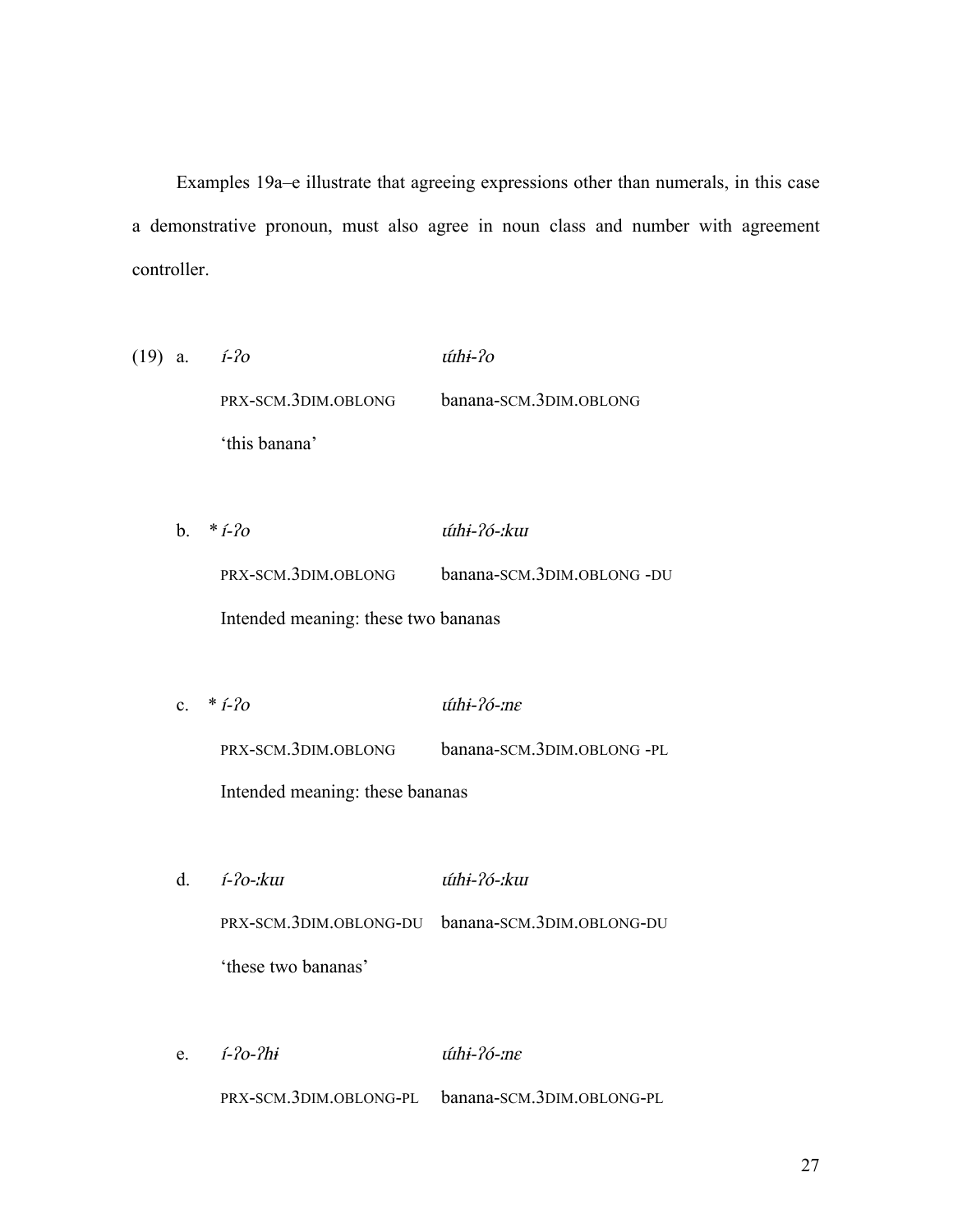'these bananas'

When the agreement controller is a noun that includes a specific class marker, agreement in noun class can also be marked with the "general inanimate class marker"  $-ne$ instead of repeating the specific class marker from the agreement controller (compare example 20 with example 19). Importantly, this class marker can also be used without further number marking for noun class agreement marking with dual and plural head nouns (example 20b–c). It is also used for agreement marking with non-unitized nouns (example 20d). This class marker is normally not used with nouns, but frequently used for agreement marking, replacing the specific class marker. The "general inanimate class marker"  $-ne$  can also be used for agreement marking in numerals (example 21). This does not affect the requirement that only singular object nouns, not non-unitized nouns, can be used with numerals (example 21b).

(20) a.  $\textit{i-n}\varepsilon$   $\textit{tithi-}2\textit{o}$ 

PRX-GCM.INAN banana-SCM.3DIM.OBLONG 'this banana'

- b. *í-ne úthi-?ó-ːkuɪ* PRX-GCM.INAN banana-SCM.3DIM.OBLONG-DU 'these two bananas'
- c.  $i$ -n $\varepsilon$  *-n* $\varepsilon$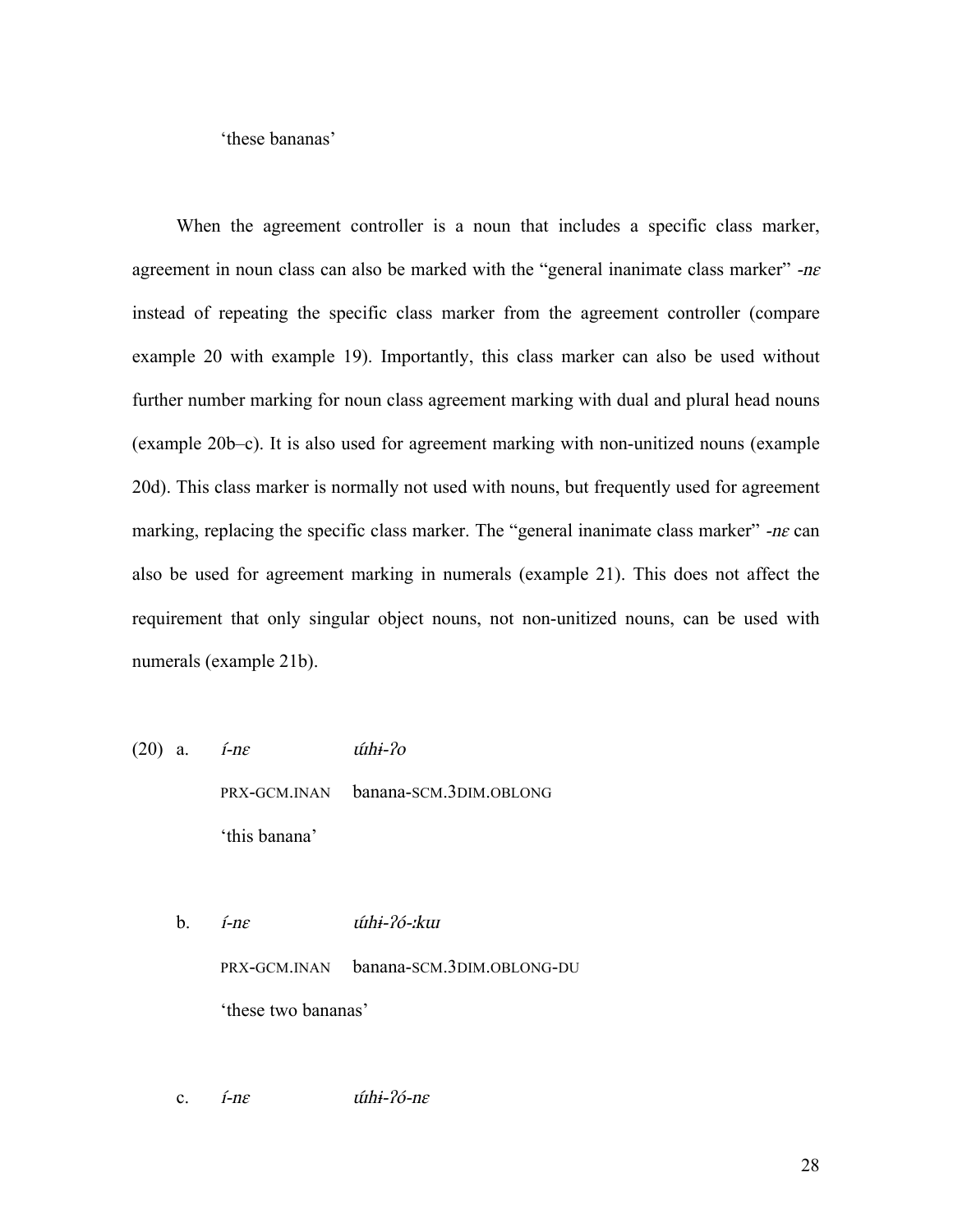PRX-GCM.INAN banana-SCM.3DIM.OBLONG-PL

'these bananas'

d.  $i$ -n $\varepsilon$   $\omega$   $\omega$ hi

PRX-GCM.INAN banana

'this banana (substance), these banana fruits, plants, etc.'

- (21) a. ma: $k$ íní-ne- $\beta$ a *ú*thi- $\gamma$ ó-:ne three-GCM.INAN-PL banana-SCM.3DIM.OBLONG-PL 'three bananas'
	- b. \*maːkíní-n<sup>ɛ</sup>-β<sup>a</sup> <sup>ɯ</sup>h<sup>ɨ</sup>

three-GCM.INAN-PL banana

Intended meaning: three bananas

In sum, the combinability of nouns with numerals confirms the distinction of two basic noun types in Miraña, unitized nouns and non-unitized nouns. The function of class markers on numerals is part of a uniform agreement pattern that extends to many other expressions in the language, and thus has a fundamentally different function in numerals than numeral classifiers. This also casts doubt on a characterization of the language as a "multiple classifier language", which combines different systems of nominal classification, including "numeral classifier", as proposed by Aikhenvald (2000: 123, 221, 246) for Bora, a close dialectal variant of Miraña (see Seifart in press).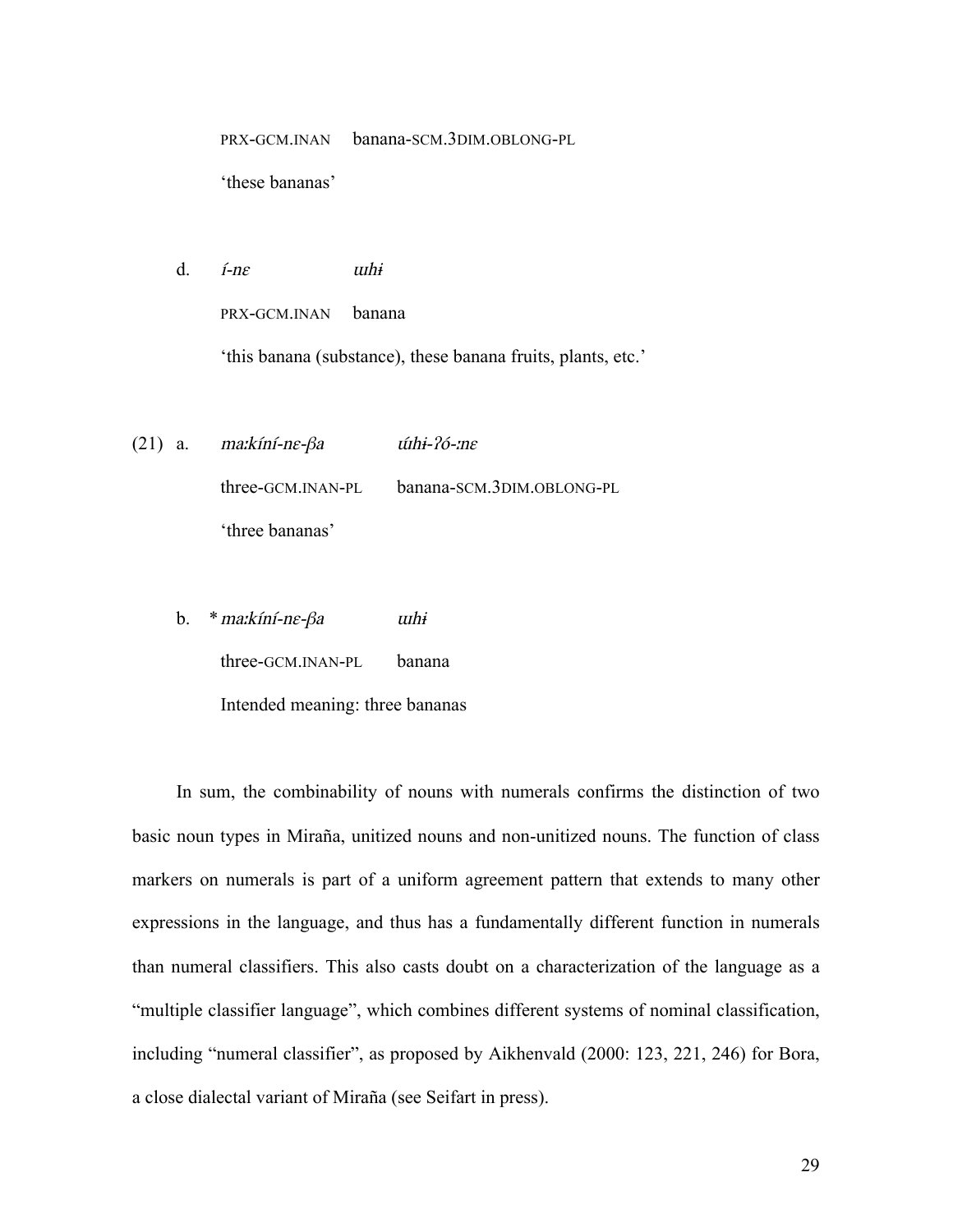*3.4. Subclasses of non-unitized nouns: mass, sort, general, collective, or transnumeral nouns?*

This section takes a closer look at the set of non-unitized nouns to see which noun types )in terms of Table 1) belong to this category and whether subclasses can be established within this set. This is important for a characterization of the unitization process in Miraña, in particular to determine whether unitization in Miraña involves individuation of mass, sort, or general nouns (i.e. the specification of a unit and of singular number), and/or singularization of collective or transnumeral nouns (i.e. only the specification of singular number).

In some languages, the combinability of nouns with quantifiers can help to distinguish a form class of mass nouns from a form class of collective nouns (e.g., \**many/much water* vs. *many/*\**much people*). In Miraña, however, quantifiers do not formally differentiate nouns that refer to masses (example 22a) from those that refer to collectives (example 22d), or nouns that are referentially ambiguous (example 22b–c).

 $(22)$  a. míta-n $\acute{\epsilon}$  í:nu big/much/many-GCM.INAN earth 'much earth/much dirt'

> b.  $m$ íta-né koː big/much/many-GCM.INAN wood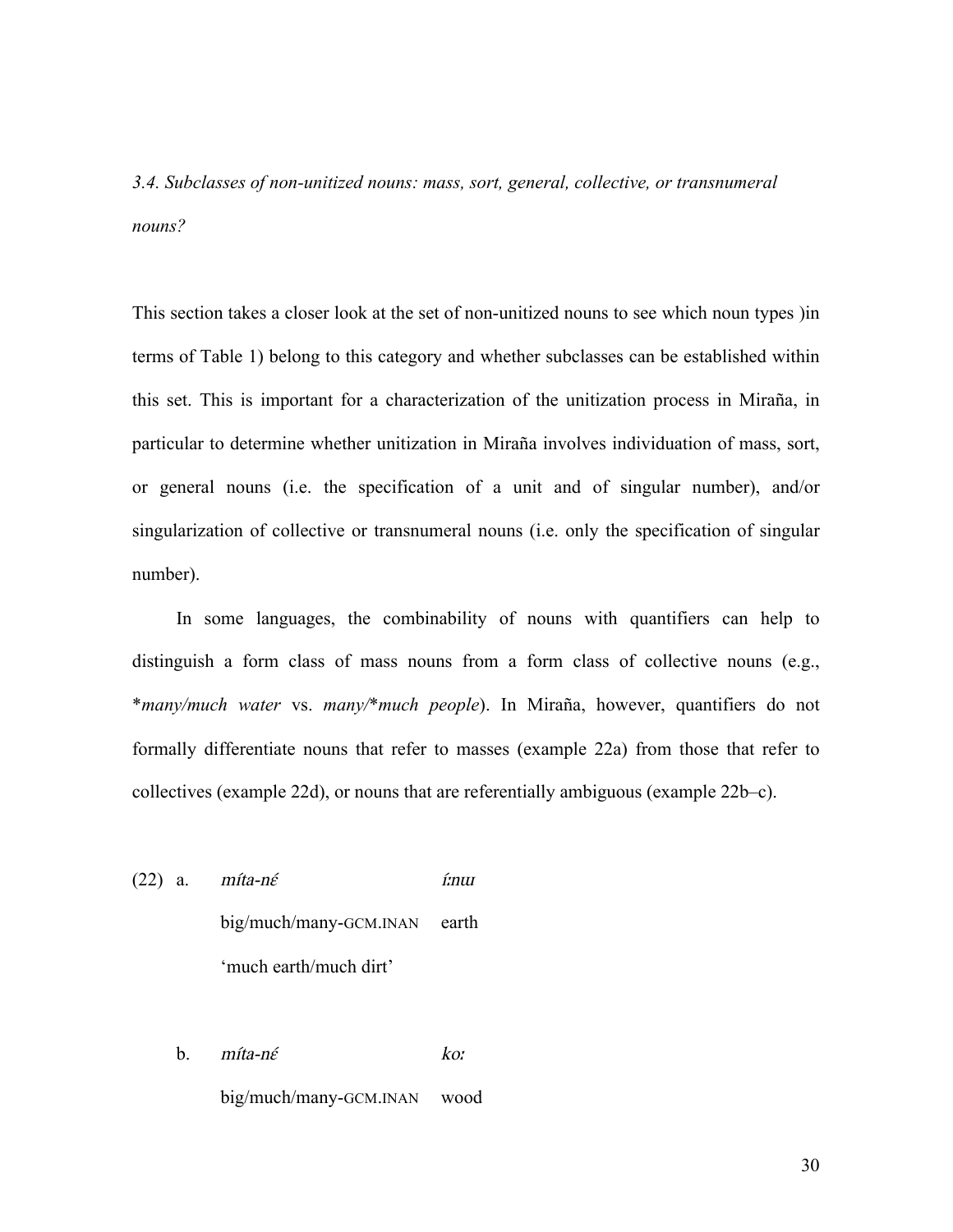'much wood/many logs'

c. míta-né *uthi* big/much/many-GCM.INAN banana 'much banana substance/many banana fruits/many banana plants/etc.'

d. míta-nɛ́ ka<sup>ː</sup> big/much/many-GCM.INAN ants 'many ants'

Noun class agreement with (referentially) mass and collective non-unitized nouns is marked with the "general inanimate class marker"  $-ne$ , and there is no number agreement (examples 22a-d, see also example 20d, above). Thus, noun class and number agreement does not help to set up different form classes within non-unitized nouns, at least not within inanimate non-unitized nouns. Non-unitized nouns denoting ethno-zoological species, however, take animate plural agreement and not animate singular agreement (examples 23a–c). This may be taken as a piece of evidence for a subclass of collective nouns within non-unitized nouns.

(23) a.  $m$ íta-mé ka: big/much/many-GCM.ANIM.PL ants 'many ants'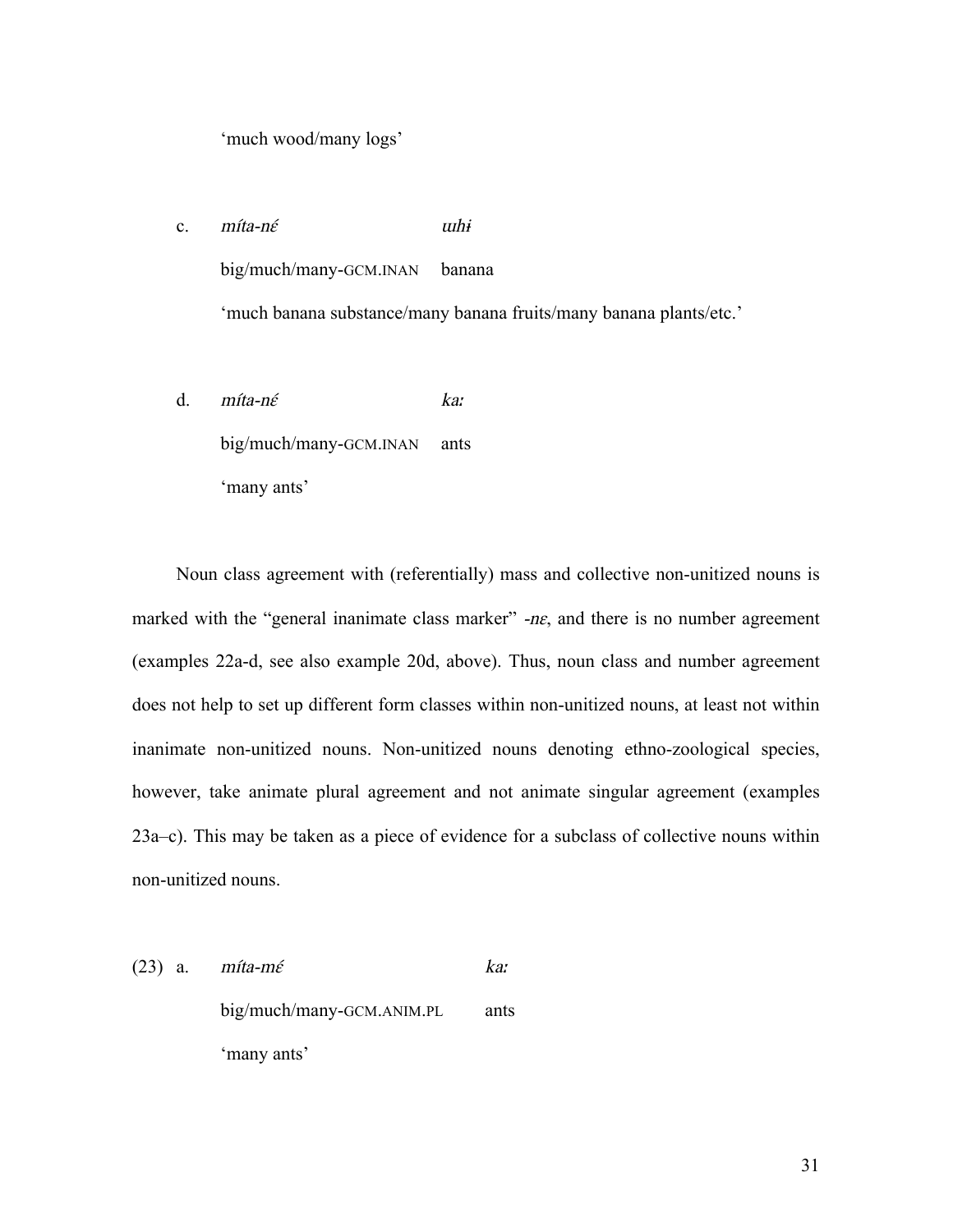b. tsáː-m<sup>ɛ</sup> ka<sup>ː</sup> come-GCM.ANIM.PL ants '(the) ants came'

c.  $*$  tsa:-be ka:

come-GCM.M.SG ants

Intended meaning: the/an ant came

We have seen that some non-unitized nouns have referential properties of mass nouns, others referential properties of collective nouns and that some are referentially ambiguous. Quantifiers do not differentiate between the two. It seems that there are no nonunitized noun with referential properties of transnumeral nouns, i.e. nouns that could be used to refer to either one or more than one object. There is some evidence for a subclass of unambiguously collective nouns within non-unitized nouns, the nouns denoting ethnozoological species. In this latter case, unitization is a simple operation of singularization, without a specification of a countable unit (e.g. *ants* vs. *ant*, example 7a–b). For the nonunitized nouns that are not unambiguously collective, the question remains whether a unit is pre-specified in or for these nouns, and thus whether the unitization process that operates on them involves individuation, i.e. the specification of a unit in addition to marking singular number.

Another possibility to tackle this question is to look at the combinability of nonunitized nouns with—possibly a number of different*—*class markers. If a given noun can only combine with one class marker, this is an argument for considering that this noun is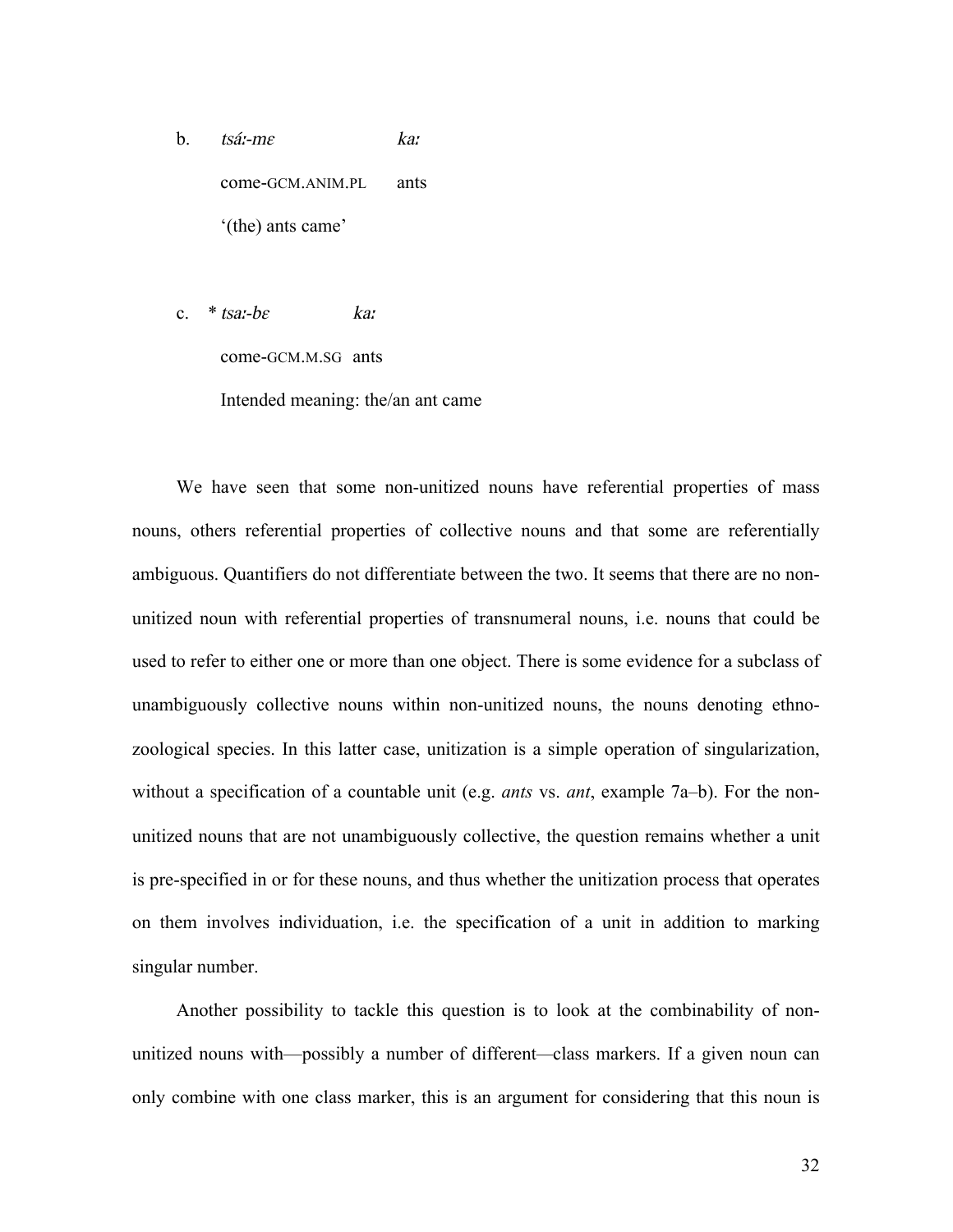pre-specified for the one particular unit that is denoted by the derived unitized noun, comparable to what Bisang (1999: 121) calls "actualizing individuation", i.e. a process which "brings out" a unit for certain syntactic purposes, without adding semantic specifications about the kind of unit. This is the case for the great majority of ethnozoological terms, confirming their status as individuated collective nouns (example 24, see also examples 7, above, and 29–30, below).

 $(24)$  a. *nex* 

'flies'

b.  $n\epsilon$ - $2ba$ 

flies-SCM.3DIM

'fly'

If a given noun can combine with various class markers, these clearly add semantic content to the resulting unitized noun, specifying different individual units that are related to the concept denoted by the underived, non-unitized noun (example 9, above, to which example 25 adds more derived forms). (This is comparable to what Bisang [1999: 121] calls "creative individuation".) In the appropriate circumstances, the underived, nonunitized noun (example 25a) can be used to refer a non-singular number of objects denoted by any of the derived nouns, as well as to the substance denoted by the root. In such a case, it is less convincing to posit a pre-specified unit as part of the lexical semantics of the underived noun, at least one cannot assume that there would be a single unit pre-specified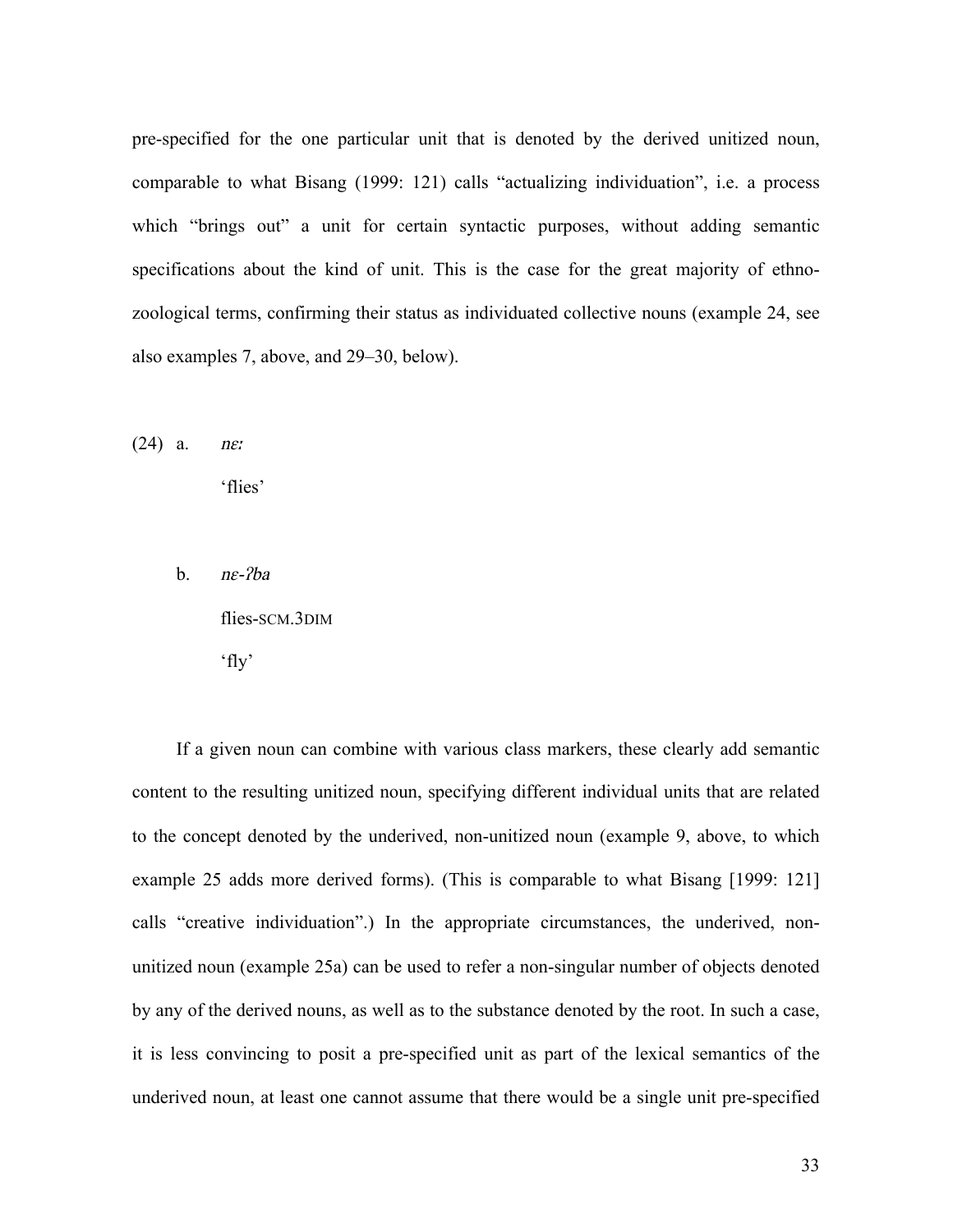in the underived noun. These semantic properties characterize nouns such as ɯh<sup>ɨ</sup> 'banana substance/banana fruits/banana plants/etc.' as non-individuated and the process of unitization operating on such nouns is thus more likely to involve individuation, i.e. the specification of a unit in addition to marking singular number.

 $(25)$  a.  $$ 

'banana substance/banana fruits/banana plants/banana plantations/banana bunches/banana seeds/etc.'

 $b.$   $$ 

banana-SCM.BUNCH 'banana bunch'

c. *úthi-hi* 

banana-SCM.2DIM.ROUND

'seed of a species of wild banana'

d. ɯ́hɨ-báh<sup>ɯ</sup>

banana-SCM.BUSH

'banana plantation'

The previous examples suggested that the number of class markers that a nonunitized noun combines with could be an criterion to set collective nouns apart from non-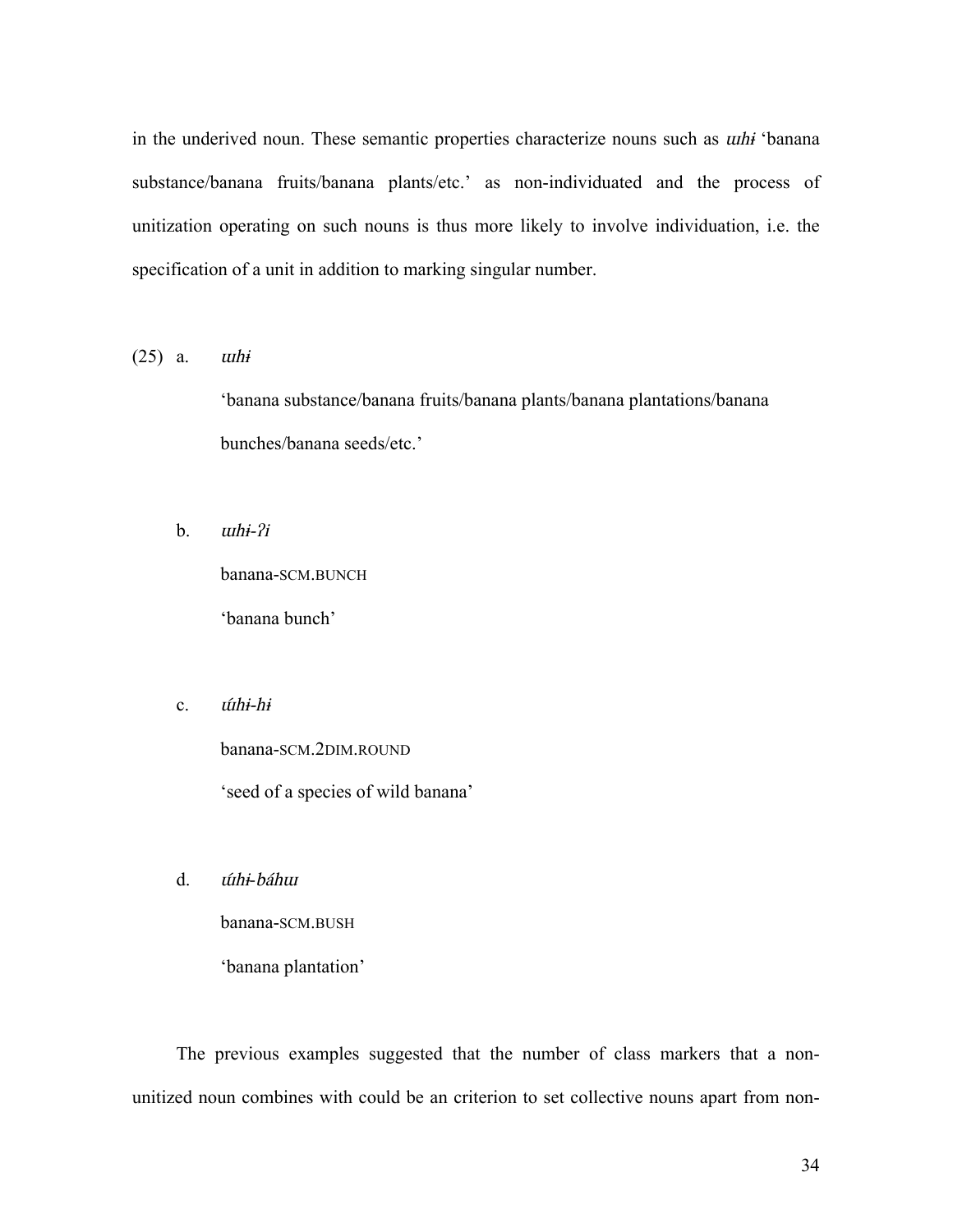individuated nouns. However, the ability of a noun to combine with class markers seems to be governed purely by the compatibility of the meanings of the nouns and class markers involved, not by a morphosyntactic constraint that would allow to establish formal subclasses. Thus, we find even within ethno-zoological terms a number of nouns that can combine with different class markers, such as the one in example 26, where two different class markers derive nouns denoting an individual animal (example 26b) and the anthill of the particular species (example 26c). (Note that different ethno-zoological terms take different class markers, including -*?ba* 'SCM.3DIM', -*u* 'SCM.3DIM.ROUND', -*gwa* 'SCM.2DIM.STRAIGHT', and others.) This shows that the number of class markers that a given noun can combine with cannot be taken as a clear-cut criterion for differentiating non-individuated nouns from collective nouns in Miraña.

 $(26)$  a. *méni:ke* 

'ants'

- b. <sup>m</sup>ɛ́níːk<sup>ɛ</sup>-<sup>ɯ</sup> ants-SCM.3DIM.ROUND 'ant'
- c. <sup>m</sup>ɛ́níːkɛ-m<sup>ɨ</sup>

ants-SCM.TRANSPORT 'anthill'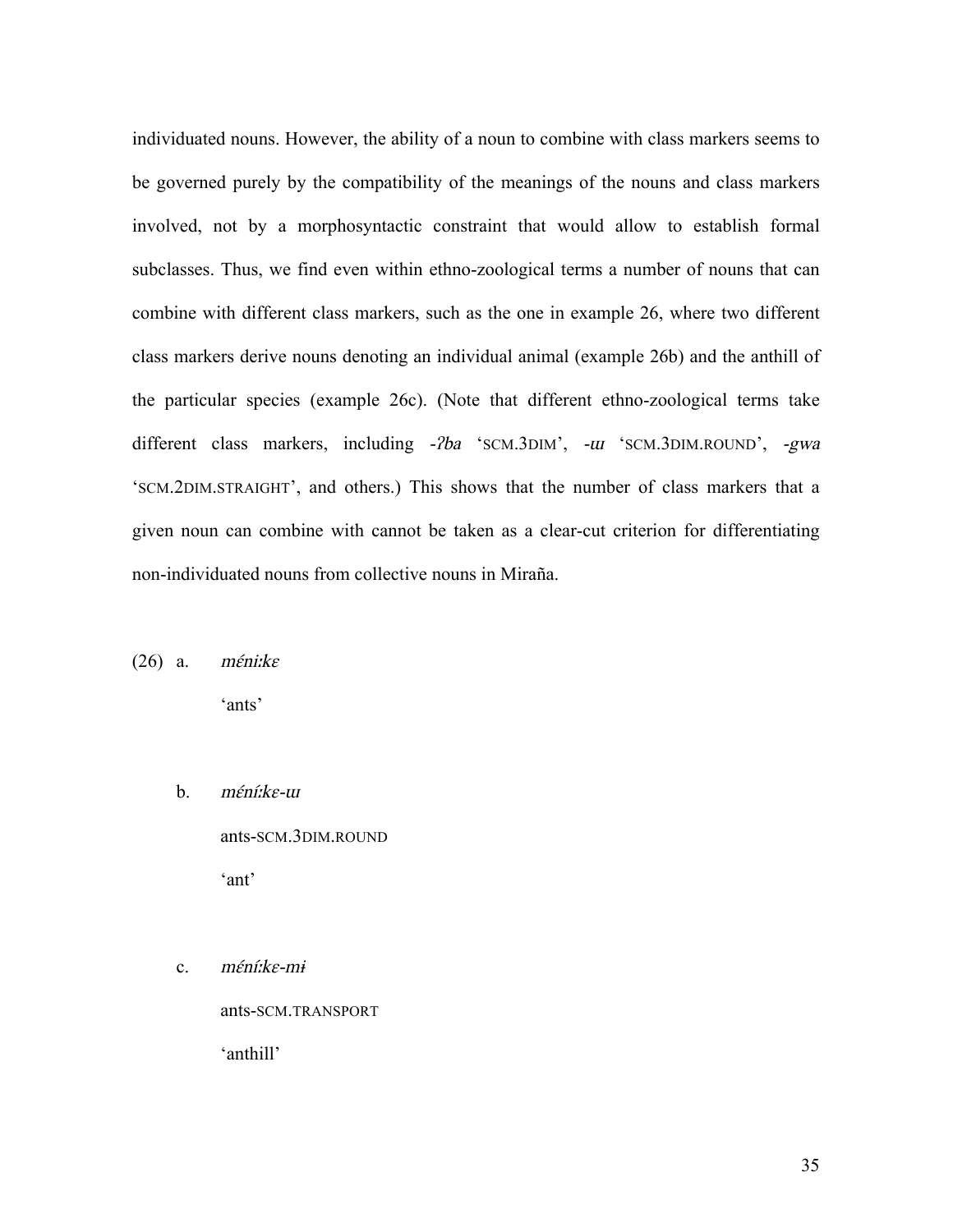For some numeral classifier languages it has been argued that two subclasses of nonindividuated nouns are distinguished formally by their combinability with different kinds of unitizing elements: mass nouns combine with mensural classifiers, which typically specify a measurable portion of a substance, and sort nouns with sortal classifiers, which are the 'true' classifiers (see further discussion in Section 4.3, below). In Miraña, some class markers, especially polysyllabic class markers, have meanings comparable to mensural classifiers (example 27). However, there is no distributional difference between these class markers and other class markers, whose meaning is less clearly related to measures. Some other class markers can be used like mensural classifiers, deriving nouns that denote particular portions of the substance denoted by the root (example 28), but the same class markers are also used to simply singularize nouns that are—referentially as least—clearly collective nouns (example 29).

- $(27)$  a. *úme-htsúr:?o* salt-SCM.BUNDLE 'bundle of salt'
	- b.  $p$ *ika-?dá?i* manioc-SCM.PIECE 'a piece of manioc'
- (28) a. <sup>ɯ</sup>m<sup>ɛ</sup>

'salt'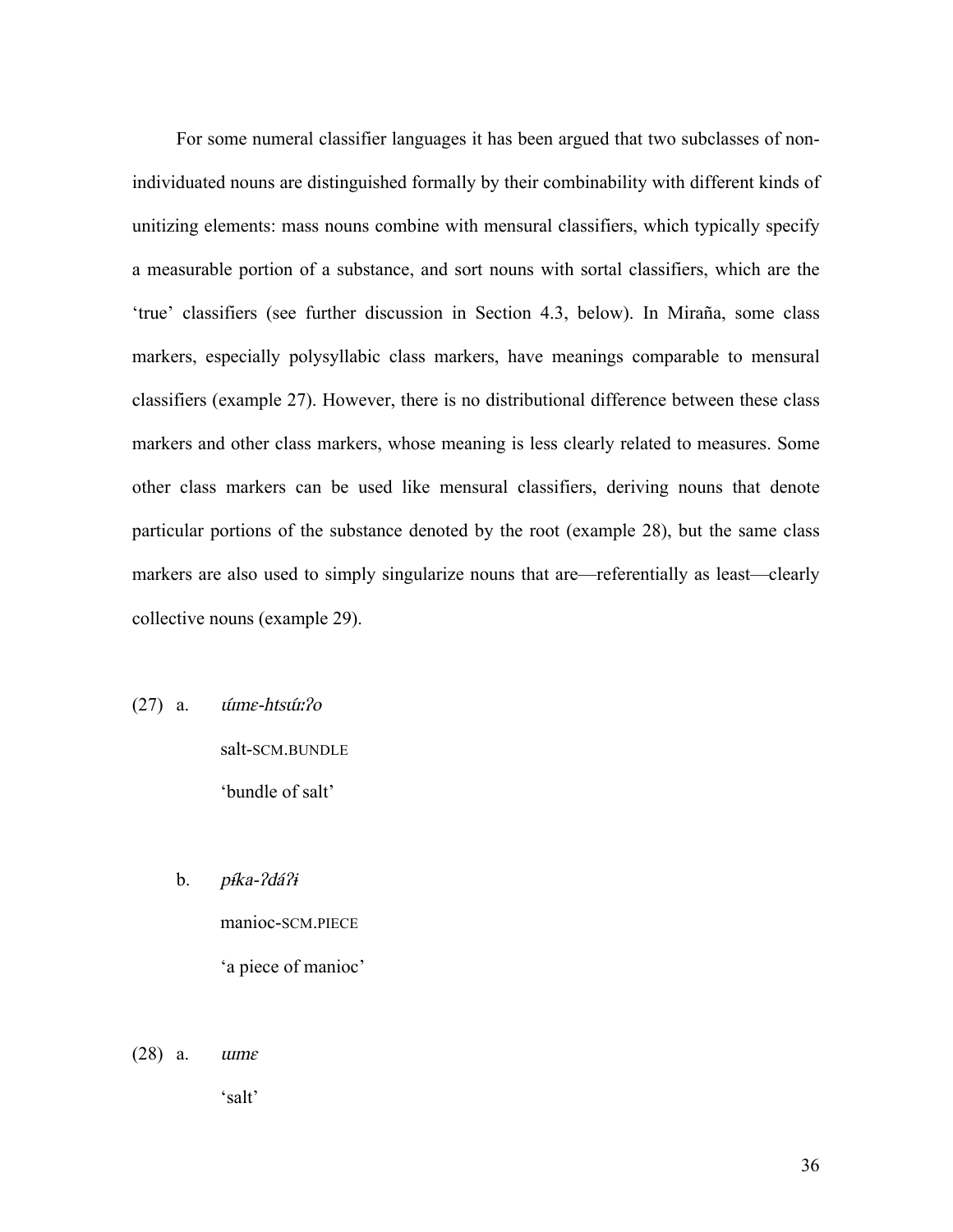b. *úme-gwa* salt-SCM 2DIM STRAIGHT 'plank-shaped piece of salt'

- $(29)$  a. *mi:kúrrur* 'stars/fireflies'
	- b. mŕ:kúru-gwa

stars/fireflies-SCM.2DIM.STRAIGHT

'star/firefly'

The main conclusion from the lengthy discussion about noun types within nonunitized nouns in Miraña is that there are no clear-cut formal subclasses within nonunitized nouns. In particular, non-individuated (mass, sort, or general) nouns are hardly formally distinguishable from individuated collective nouns. Referentially, non-unitized nouns are either mass nouns or collective nouns, but not transnumeral. There are some indications that ethno-zoological terms are a category of collective nouns. Unitization by class marker suffixation applies uniformly to all non-unitized nouns, including nouns that are referentially collective and nouns that are referentially mass nouns.

#### *3.5. Unitization in different sections of the nominal lexicon*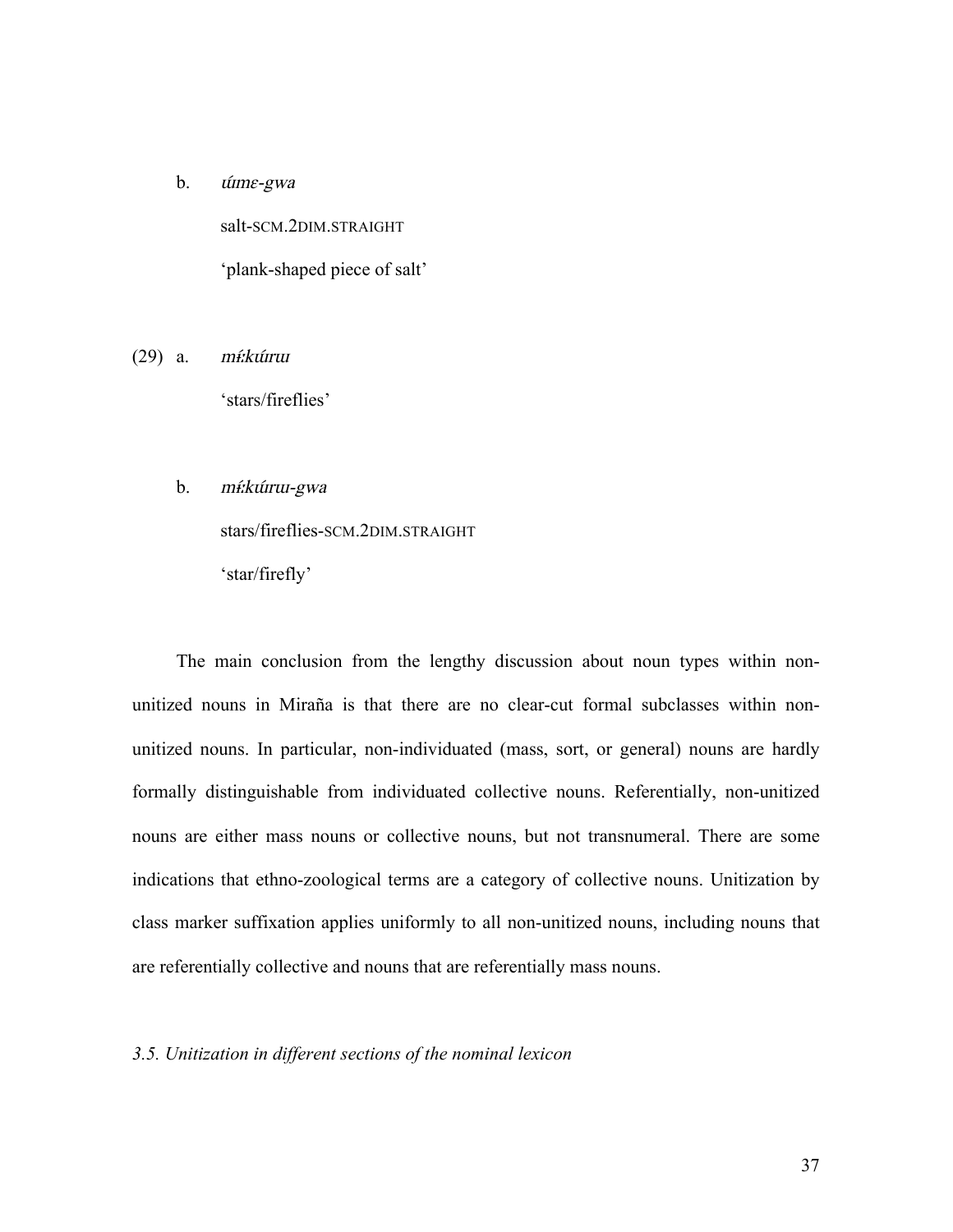The aim of this section is to show how unitization applies within different sections of the Miraña nominal lexicon, such as animate and inanimate nouns, independently of formal subclasses of non-unitized nouns. The extent to which unitization applies in the nominal lexicon is proposed as one parameter in a typology of unitization devices (Section 5). As a side issue, this section also shows that the distribution of non-unitized nouns in the nominal lexicon of Miraña follows the Animacy Hierarchy, which Corbett (2000: 56) formulates as follows: "speaker > addressee > third person > kin > human > animate > inanimate" (see also Smith-Stark 1974; Lucy 1992: 46). The Animacy Hierarchy predicts that "the singularplural distinction in a given language must affect a top segment of the Animacy Hierarchy" (Corbett 2000: 56). For Miraña, this means that we should find non-unitized nouns at the lower end of the hierarchy.

Among Miraña inanimate nouns, i.e. the lower end of the hierarchy, most nouns are non-unitized in their basic form, in which they are not affected by the singular-plural distinction. What is maybe remarkable about Miraña is that from any of these nouns, unitized singular object nouns (for which number marking is obligatory) can be derived by class marker suffixation. Table 5 gives some examples of botanical species, natural kinds, and artifacts, which are often derived from nominalized verbs (see Table 4 for more examples of inanimate singular object nouns).

#### [approximate place of Table 5]

Within ethno-zoological terms, i.e. non-human animate nouns, the next category on the Animacy Hierarchy, there are also many nouns which are non-unitized in their basic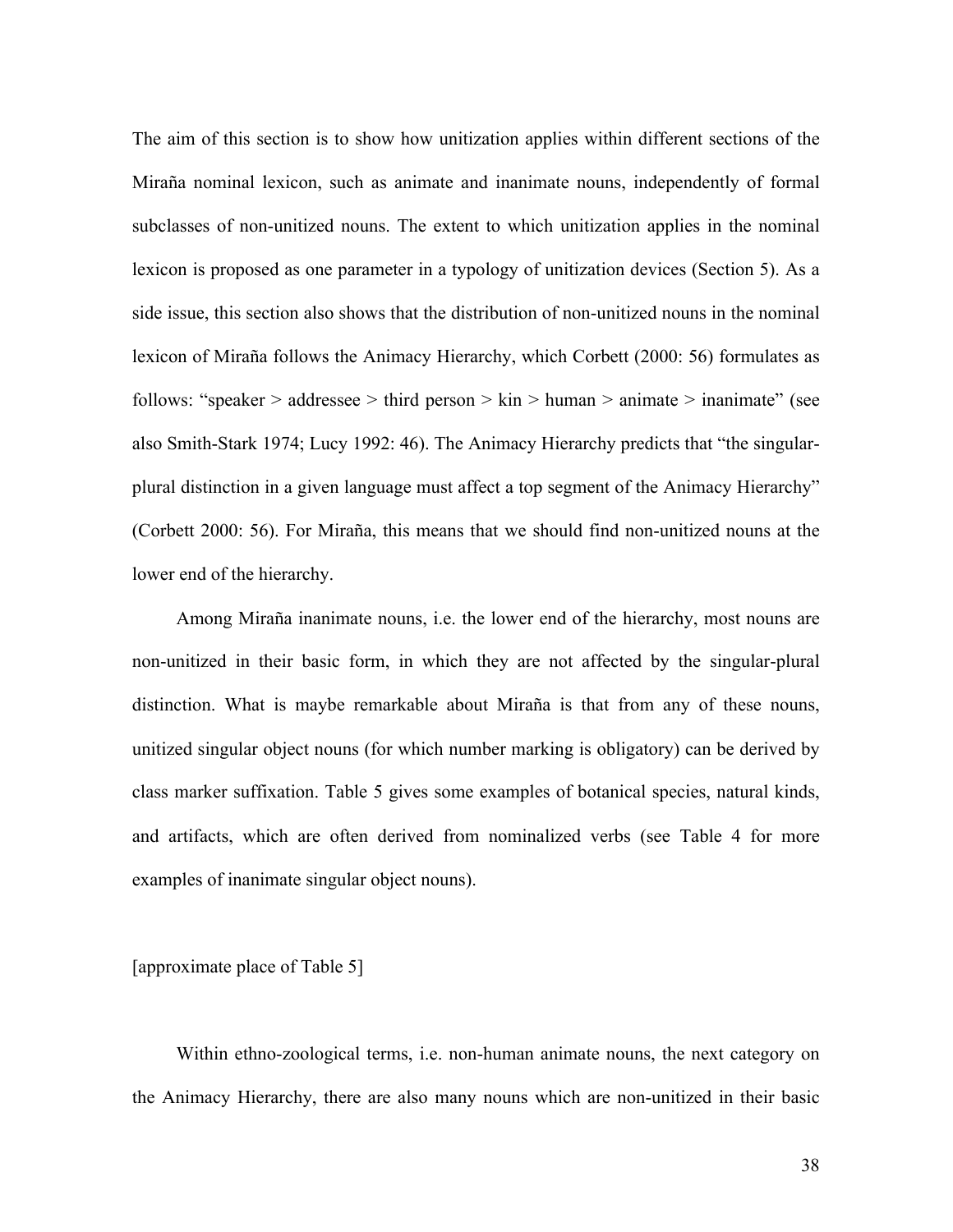forms, especially terms for smaller animals, which are unitized with class markers (example 30, see also examples 7, 24, 26, and 29, above). For these nouns, it should be noted that even though the non-unitized forms do not take number inflection, the singularplural distinction is relevant for them in the sense that the underived form refers to groups of animals and the unitized form to single animals. As mentioned above, the plural-marked unitized form (example 30c) usually refers to a smaller group that then non-unitized form (example 30a).

(30) a. <sup>a</sup>ːtsári

'rats'

b. <sup>a</sup>ːtsári-<sup>ɯ</sup>

rats-SCM.3DIM.ROUND 'a rat'

c. <sup>a</sup>ːtsári-ɯ́-m<sup>ɯ</sup> rats-SCM.3DIM.ROUND-PL 'rats'

Class markers are fossilized on many ethno-zoological terms (examples 31–32). For these nouns, no non-unitized form exists (examples 31a, 32a) and the inflectional singularplural distinction is thus always relevant. Like with other singular object nouns, the plural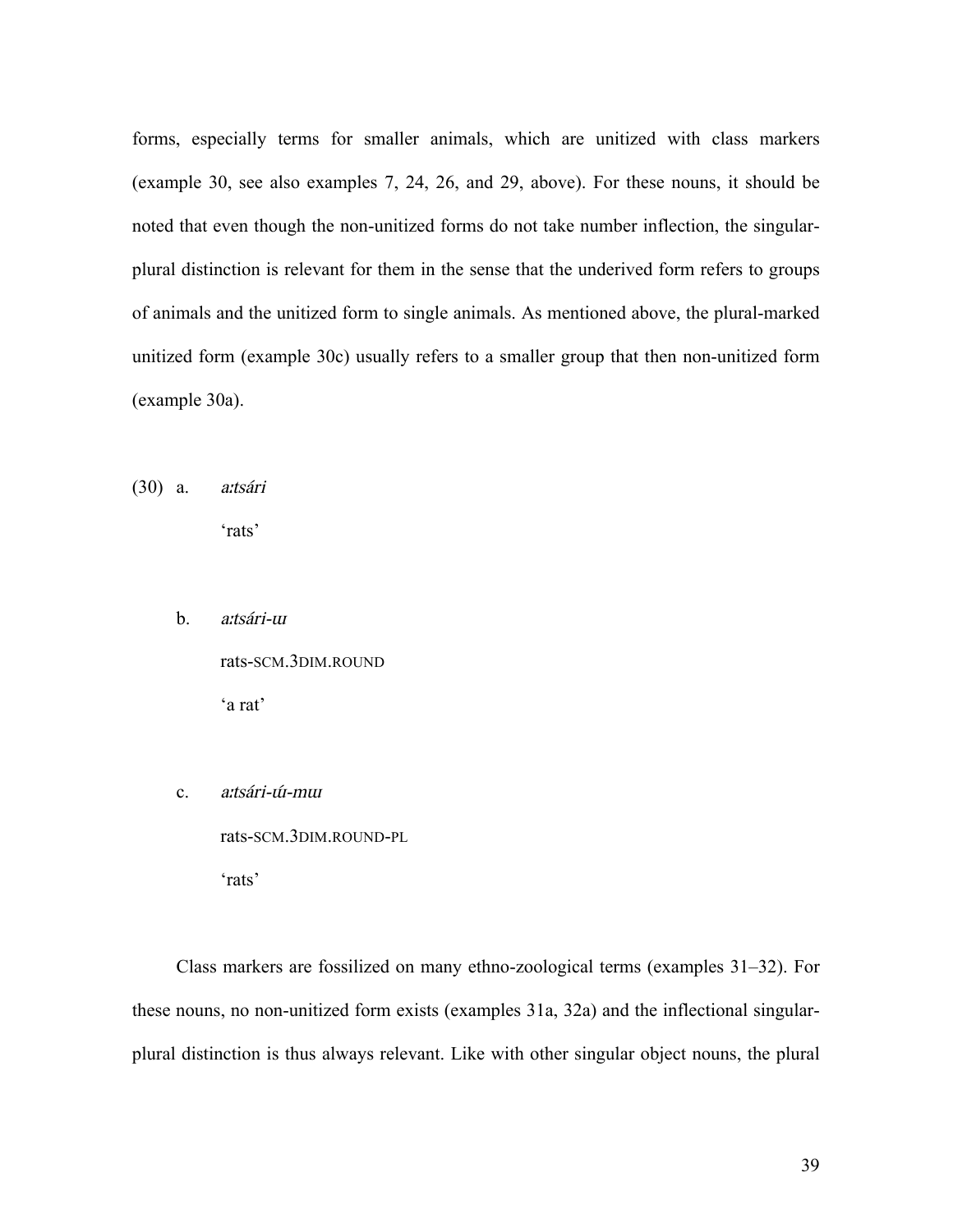is formed by a plural suffix (examples 31c, 32c). If the class marker is fossilized this is the only possible form with plural reference.

(31) a. <sup>o</sup>ʔtsá-i

chameleons-SCM.1DIM.MEDIUM 'chameleon'

b. \*oʔtsá

Intended meaning: chameleons

c. <sup>o</sup>ʔtsá-i-m<sup>ɯ</sup>

chameleon-SCM.1DIM.MEDIUM-PL

'chameleons'

(32) a. <sup>a</sup>ːrí-ko

spiders-SCM.1DIM.POINTED 'spider'

b.  $*$ *a*: $rf$ 

Intended meaning: spiders

c. <sup>a</sup>ːrí-ko-m<sup>ɯ</sup>

spiders-SCM.1DIM.POINTED-PL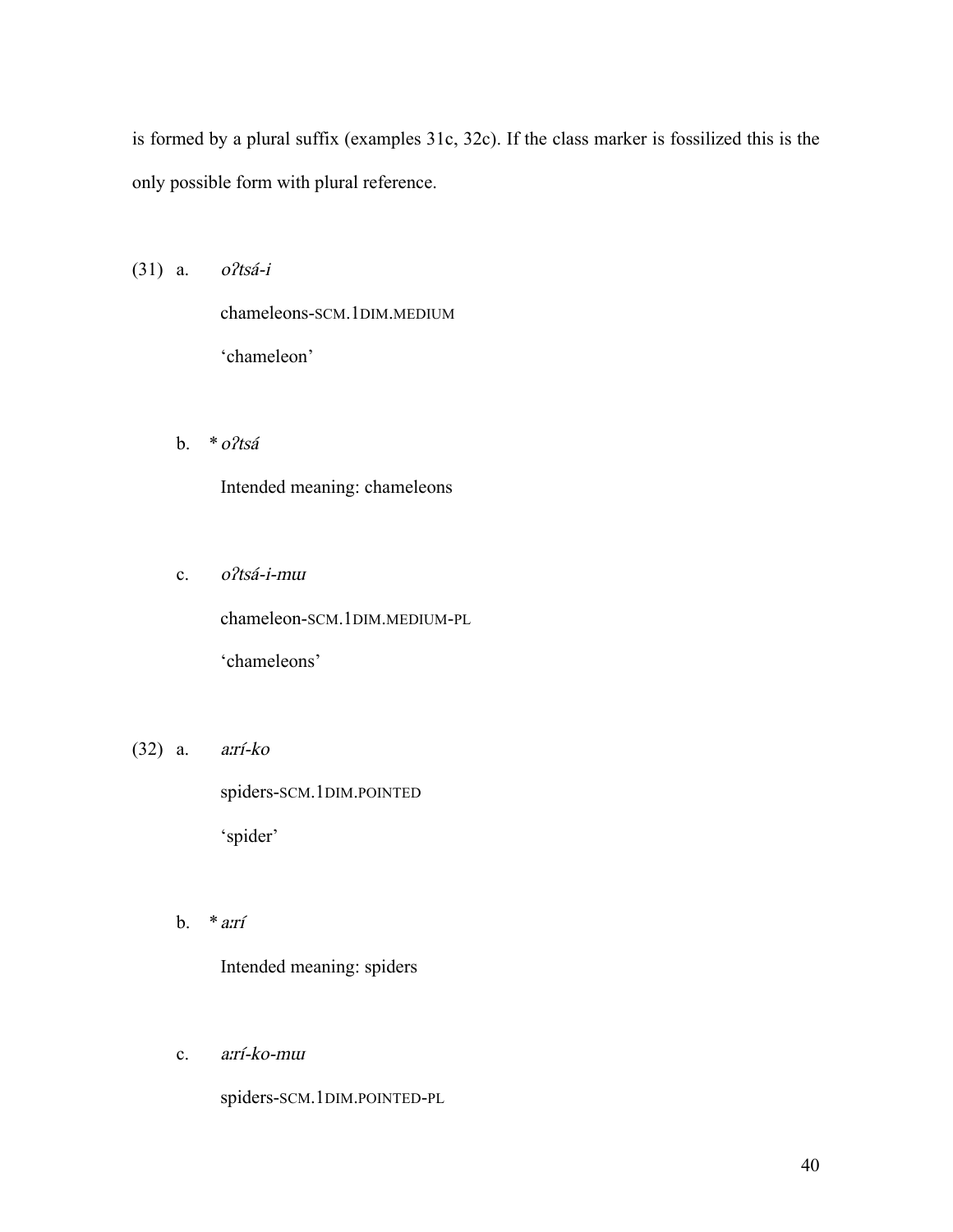'spiders'

Terms for about a dozen big and culturally important animals are of a yet different kind. They are singular object nouns in their underived form without class markers, i.e. the singular-plural distinction is always relevant for these nouns (examples 33–34).

(33) a.  $\dot{x}\beta a$ 

'macaw'

b. *<del>í</del>:βa-mw* 

macaw-PL

'macaws'

(34) a. amána

'dolphin'

b. amána-m<sup>ɯ</sup>

dolphin-PL

'dolphins'

Within nouns with human referents (the next category further up on the Animacy Hierarchy), there are only about a handful of nouns that have non-unitized forms, including ethnonyms (example 36) and the term for 'orphans' (example 36).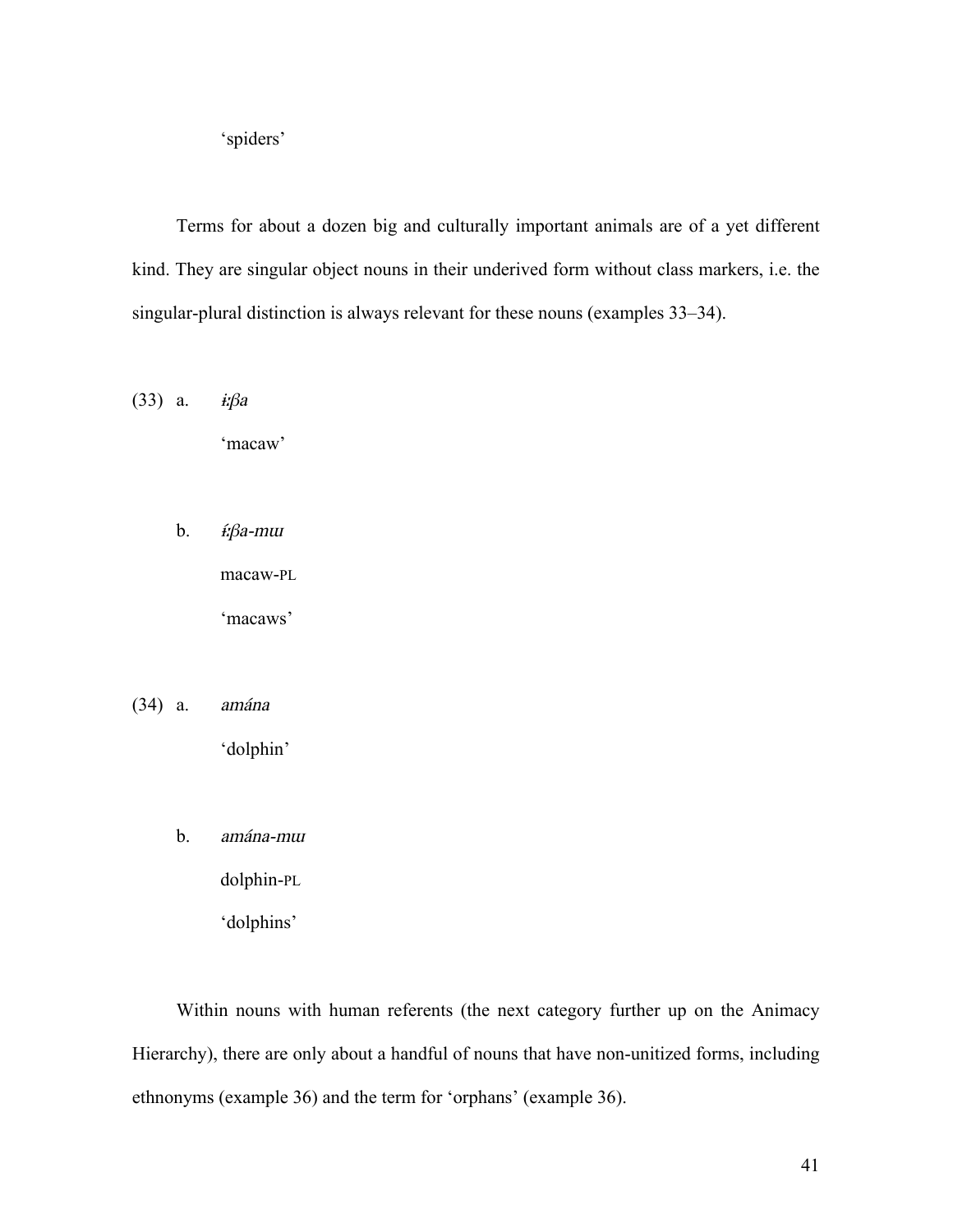(36) a. nóːri

'Resígaro people (a neighboring indigenous group)'

b. noʔrí-gwa

Resígaro-SCM.2DIM.STRAIGHT

'a Resígaro person'

(36) a.  $\hat{t}$   $\hat{t}$   $\hat{t}$ 

'orphans'

b. <sup>ɯ</sup>hóβɛ-<sup>ː</sup>b<sup>ɛ</sup>

orphans-GCM.M.SG

'orphan'

At the top end of the Animacy Hierarchy, all kinship terms are singular object nouns in their basic form and never have a non-unitized form (examples 37–38), like the terms for culturally important animals.

(37) a. naːni 'uncle'

b. náːni-m<sup>ɯ</sup>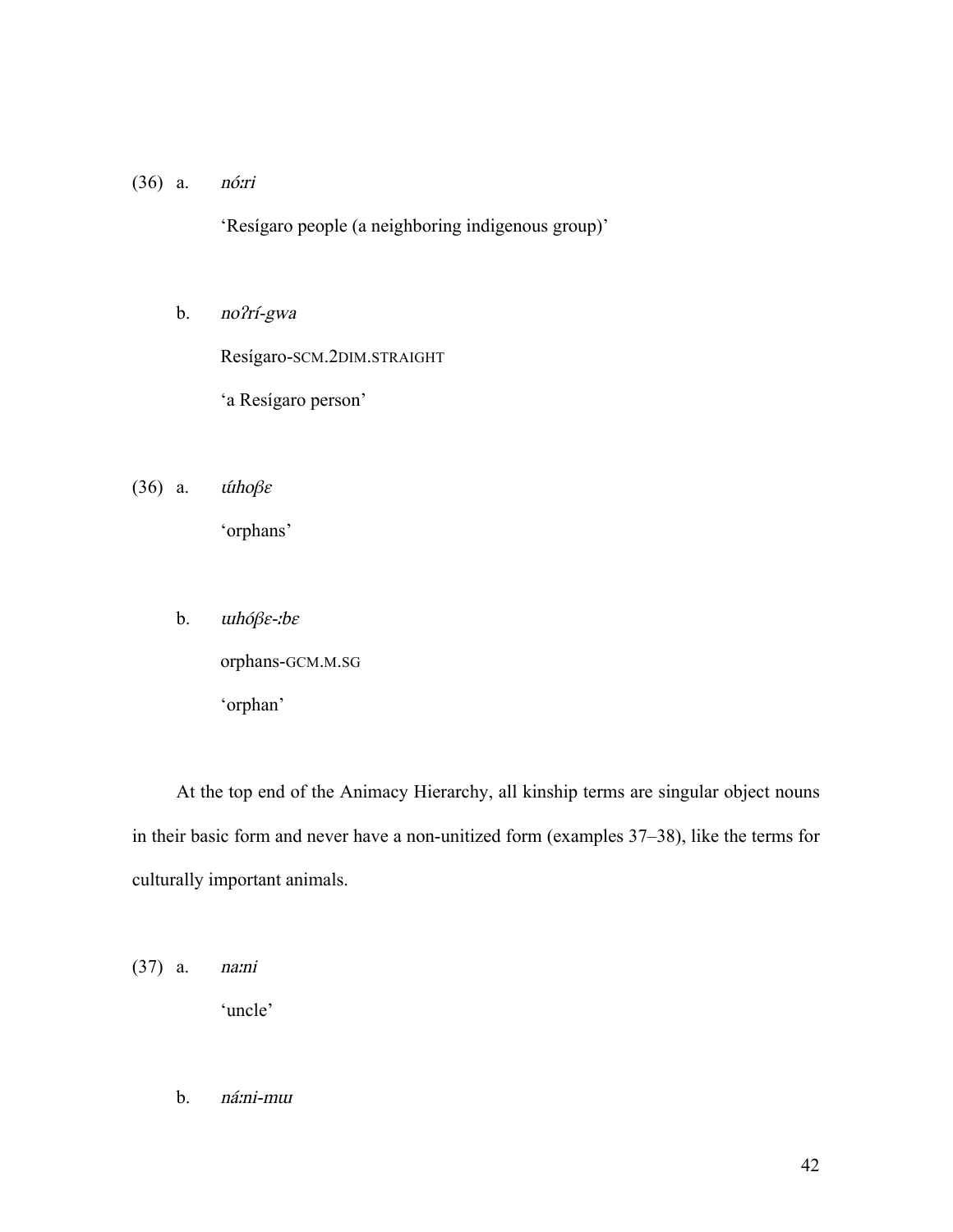uncle-PL

'uncles'

(38) a. kaːni

father

'father'

b. káːni-m<sup>ɯ</sup>

father-PL

'fathers, parents'

In summary, non-unitized nouns—and therefore unitization as a process—exist throughout almost the entire nominal lexicon of Miraña. The proportions of non-unitized nouns in the different sections of the nominal lexicon follows the Animacy Hierarchy: they exist for most inanimate nouns and terms for smaller animals, some larger animals, and few nouns with human referents, but not for kinship terms.

*3.6. Unitization in Miraña: Summary*

Miraña has a large set of unitizing forms, with some overlap with open-class nouns through repeaters. This is reminiscent of numeral classifiers, also with respect to the predominance of shape distinctions, and among these dimensionality in particular. Class markers are used on a variety of expressions, but unitization by class markers takes place only on nouns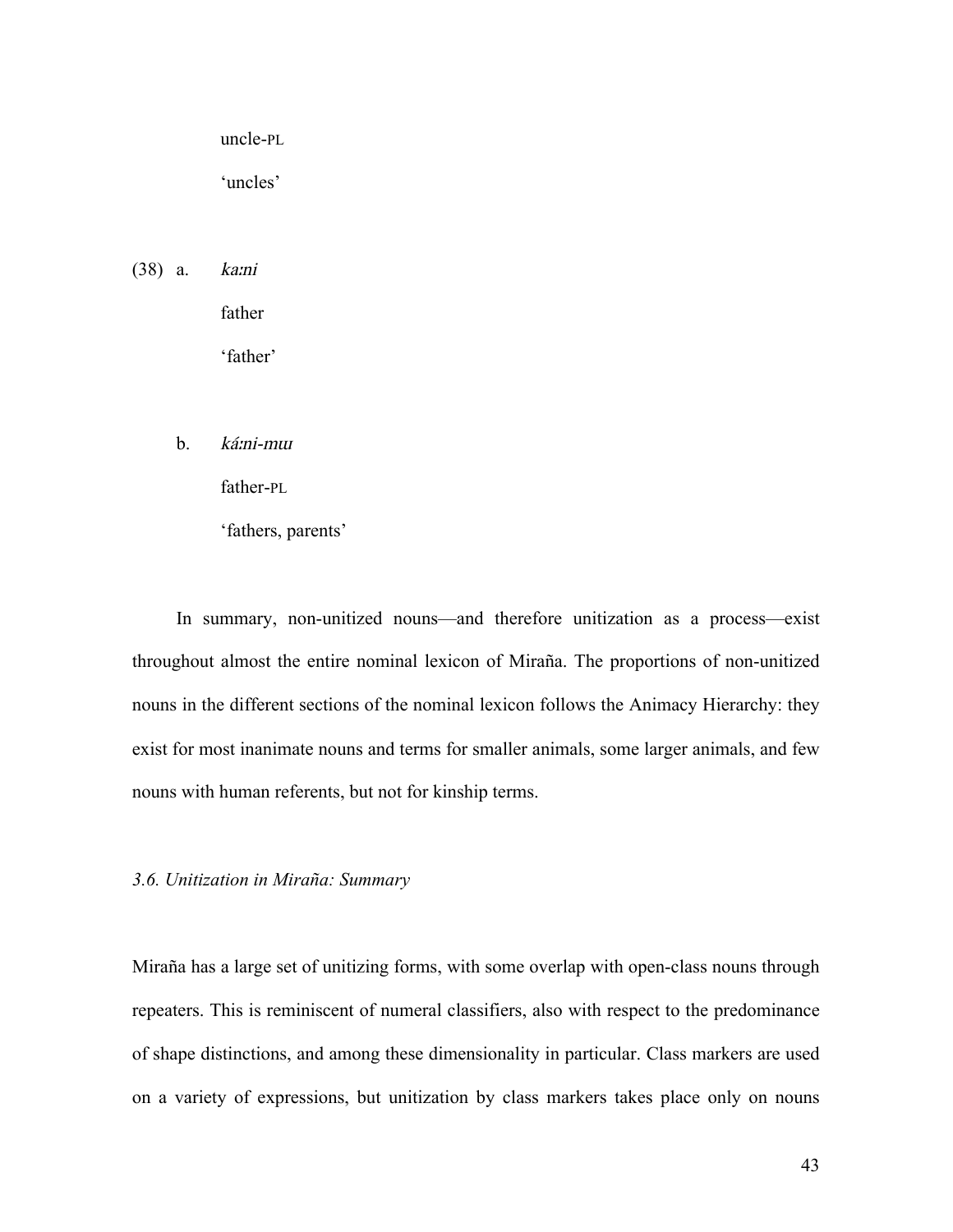themselves. The function of class markers on numerals is agreement marking, not unitization. There are two clearly identifiable noun types: unitized nouns (obligatory plural, combine with numerals) and non-unitized nouns (no plural possible, do not combine with numerals). Within non-unitized nouns, some tend to refer to collective nouns and others to masses, but they are formally hardly distinguishable. Unitization by class markers operates uniformly on all non-unitized nouns, allowing derivation of unitized (singular object) nouns from all non-unitized nouns. Unitization is a widespread process throughout much of the nominal lexicon.

#### **4. Unitization with singulatives and with numeral classifiers**

#### *4.1. Singulatives and numeral classifiers as morphosyntactic unitization devices*

Singulatives and numeral classifiers are two relatively well-known devices for transforming non-unitized nouns into singular object nouns (or noun phrases that have these properties). Both are construction types that display a certain degree of grammaticalization, with a definable set of morphemes that occur systematically and often obligatorily in a clearly definable set of constructions. Therefore they are interesting cases for a typology of morphosyntactic unitization devices, more so than sporadic and unsystematic unitization by purely lexical means, as in, e.g., English *water* vs. *one glass of water*. Both singulatives and numeral classifiers are also interesting here because their primary functions are directly linked to unitization, unlike, e.g., the use of diminutives (e.g. Dutch *drop* 'licorice' vs.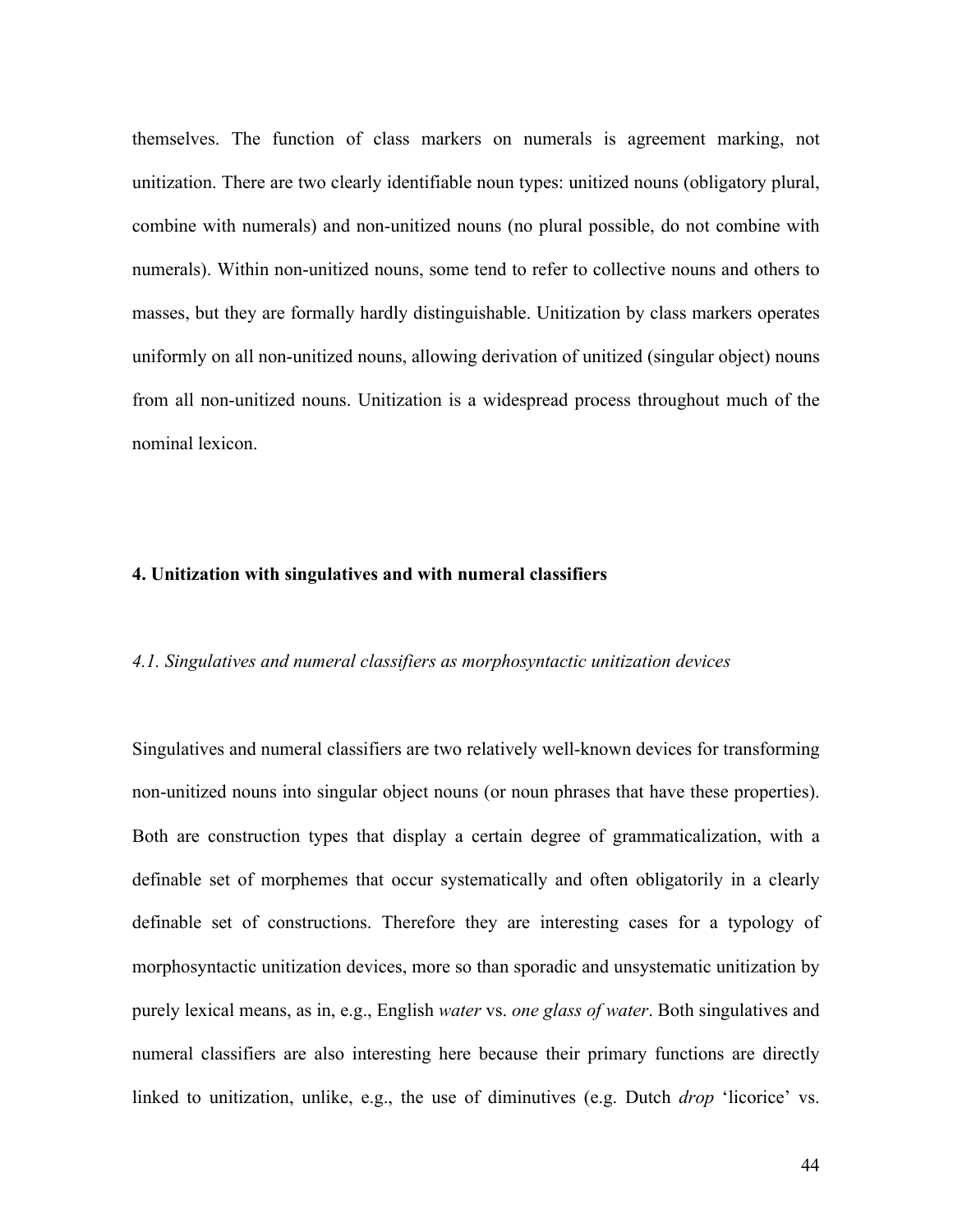*drop-je* '(little) piece of licorice'), which may have as an additional function unitization. Given that extensive information on singulatives and in particular on numeral classifiers is available in published sources, the exemplification in the following sections is limited to a minimum.

#### *4.2. Singulatives*

The term "singulative" is sometimes used to refer to a grammatical category, but I use it here to refer to morphological markers that transfer non-unitized nouns into singular object nouns (Corbett 2000: 17–18). Singulatives as morphological markers are primarily known from Celtic, Afro-Asiatic, and Nilo-Saharan languages. We will first discuss some data from Celtic languages, and then briefly turn to Afro-Asiatic languages.

In Breton (Celtic) most nouns are singular object nouns that obligatorily take the plural suffix -où when plural in reference (examples 39–41, all Breton examples from Press 1986, further information on Breton from Desbordes 1990; Favereau 1997; Press 2004).

(39) a. tog 'hat'

> b. tog-où 'hats'

(40) a. bag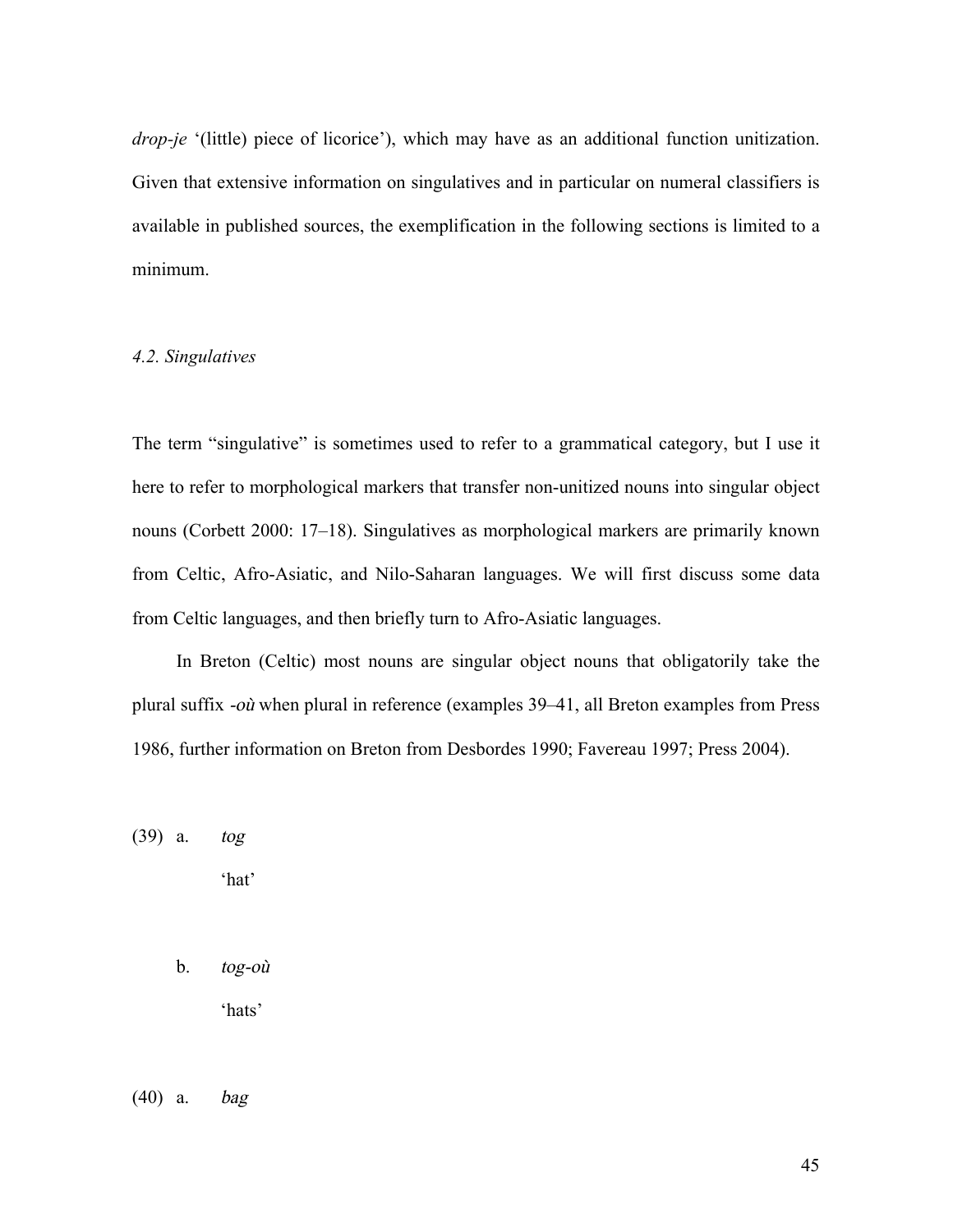'boat'

b. bag-où

'boats'

(41) a. tad

'father'

b. tad-où

'fathers'

In Breton, there are also many nouns that are non-unitized in their basic form. Nonunitized nouns can be defined as a form class by their inability to be accompanied by cardinal numbers and some quantifiers and modifiers (Press 1986: 69–70; Press 2004: 39). Within non-unitized nouns, there are nouns with collective reference (example 42) and nouns with mass reference (example 43), and some that can refer to both (example 44). Collective nouns and mass nouns can be formally distinguished by the number agreement they take: collective nouns take plural agreement and mass nouns take singular agreement (Press 1986: 69). Singular object nouns are formed from both subtypes of non-unitized nouns by suffixing the invariable singulative marker -enn (examples 42b, 43b, 44b).

(42) a. per

'pears'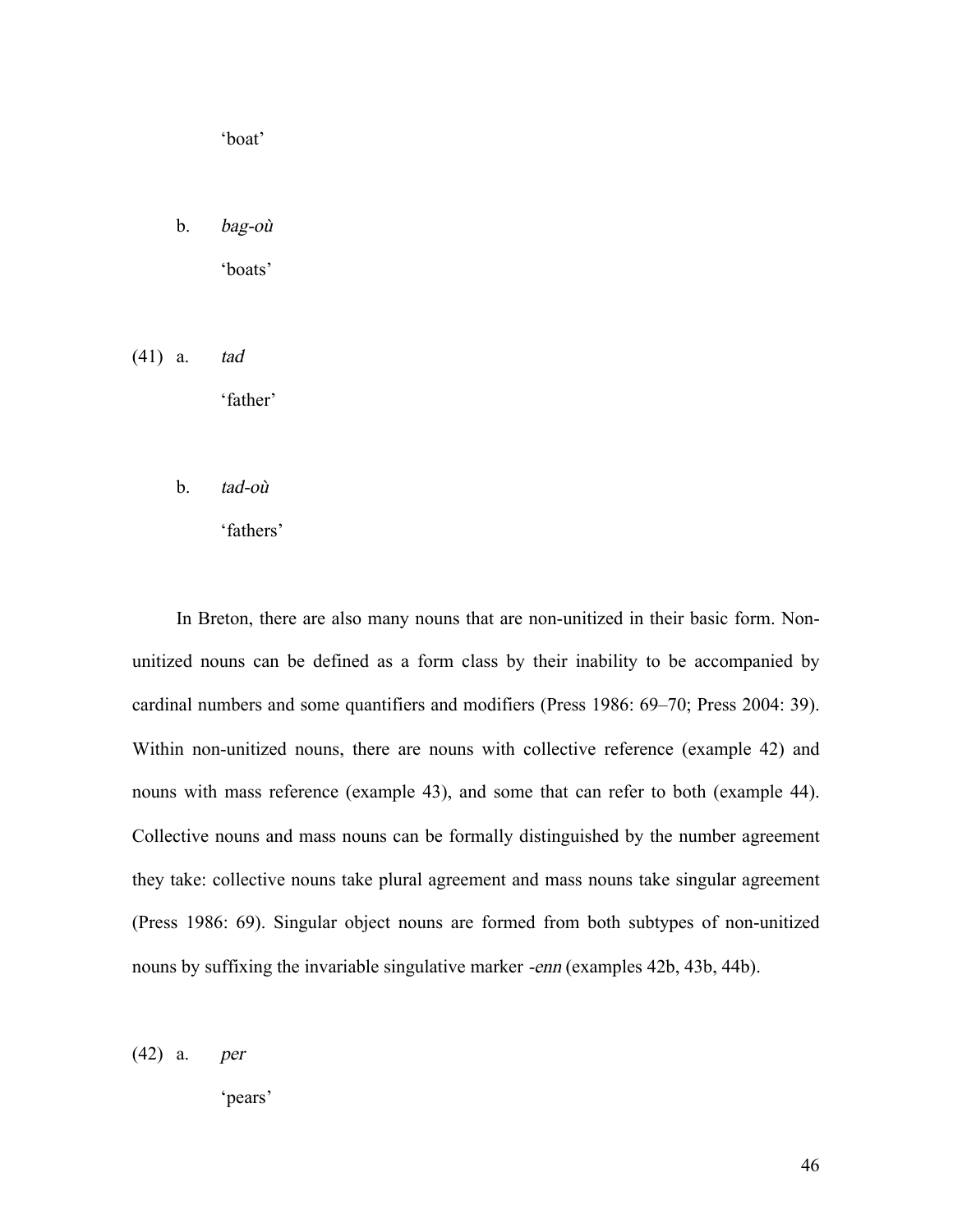b. per-enn

'pear'

- (43) a. ed 'wheat'
	- b. ed-enn 'grain of wheat'
- (44) a. kistin 'chestnut (timber) or chestnuts'
	- b. kistin-enn

'chestnut'

Singulative-marked nouns obligatorily take plural marking when plural in reference (example 45–47), confirming their status as singular object nouns. If the basic, underived form is collective, the plural form refers to a smaller group than the non-unitized noun (compare examples 42–44 with 45–47) .

(45) per-enn-où

'some pears'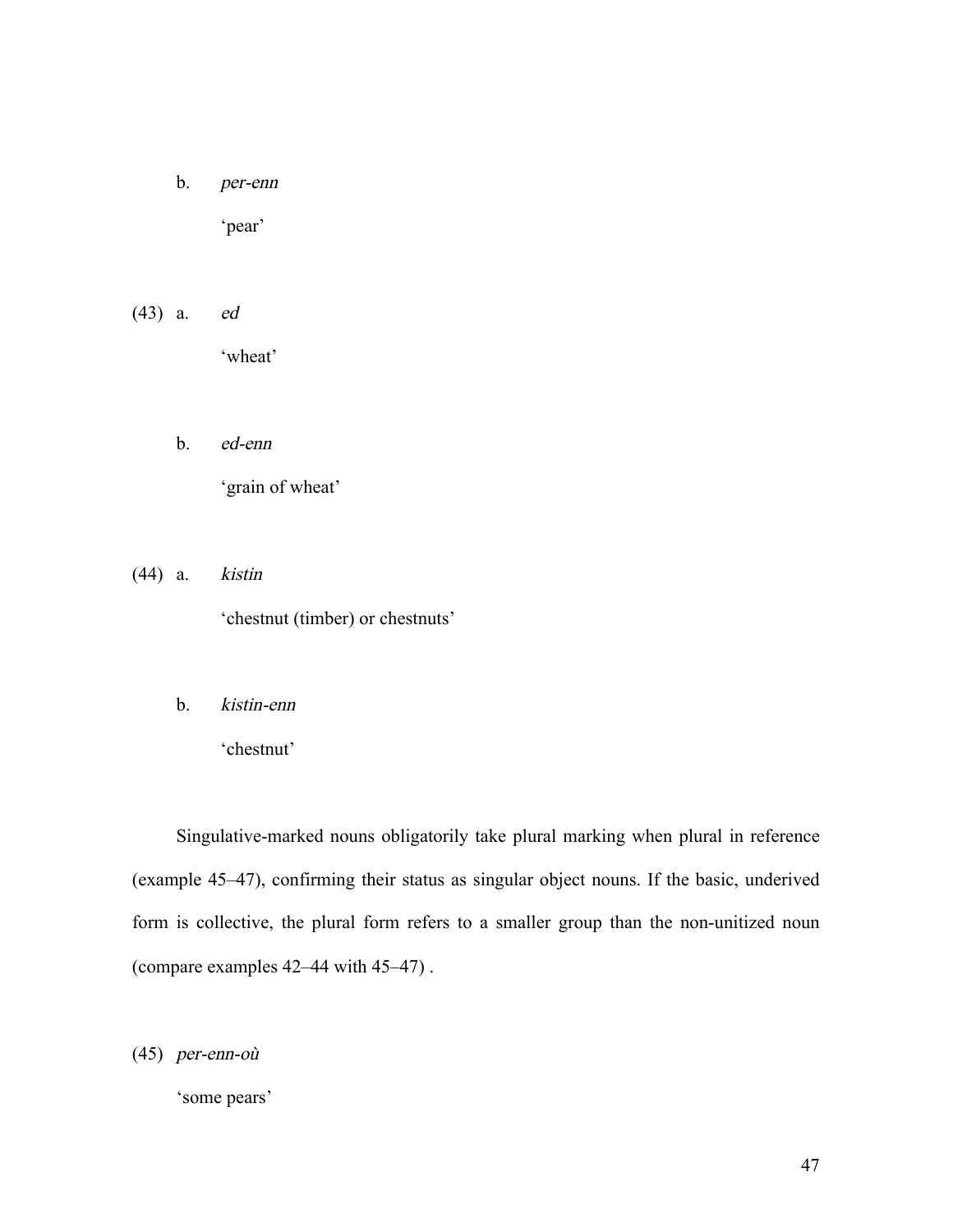(46) ed-enn-où

'some grains of wheat'

(47) kistin-enn-où

'some chestnuts'

Some of the non-unitized nouns can combine directly with plural markers (examples 48–49). This results in a shift of meaning of the basic form to denoting a type (like one reading of English *waters*) (Press 1986: 70). These nouns include mass nouns (example 48a) and collective nouns (example 49b).

(48) a. douri

'water'

b. douri-où

'types of waters'

- (49) a. gwez 'trees'
	- b. gwez-où

'types of trees'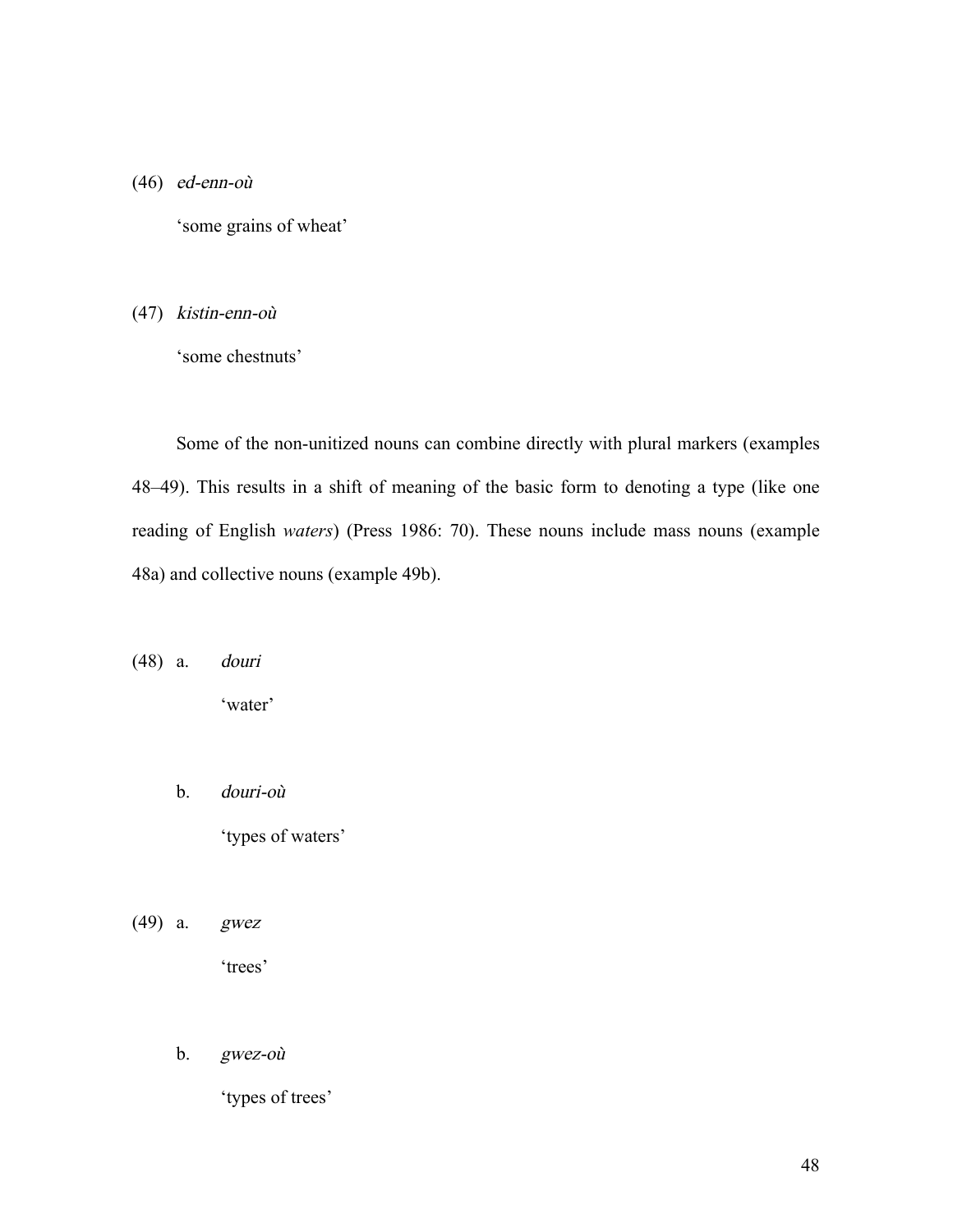Number marking patterns in Afro-Asiatic languages (such as Arabic and Cushitic languages) are often complex, involving different, partially overlapping patterns in different section of the nominal lexicon (Andrzejewski 1960; Hayward 1984; Stroomer 1987; Ratcliffe 1998). In some of these patterns, singulatives may be involved that form singular object nouns from non-unitized nouns, much in the same way as Celtic singulatives. This can be observed in examples 50–52 from the Cushitic language Arbore (Hayward 1984: 161–162). Unlike in Celtic languages, unmarked forms often have transnumeral rather than collective reference (examples 51–52).

(50) a. lássa

'bread'

b. lassa-n

'a loaf'

(51) a. tiísi

'maize cob(s)'

b. tiisi-in

'a maize cob'

(52) a. nebel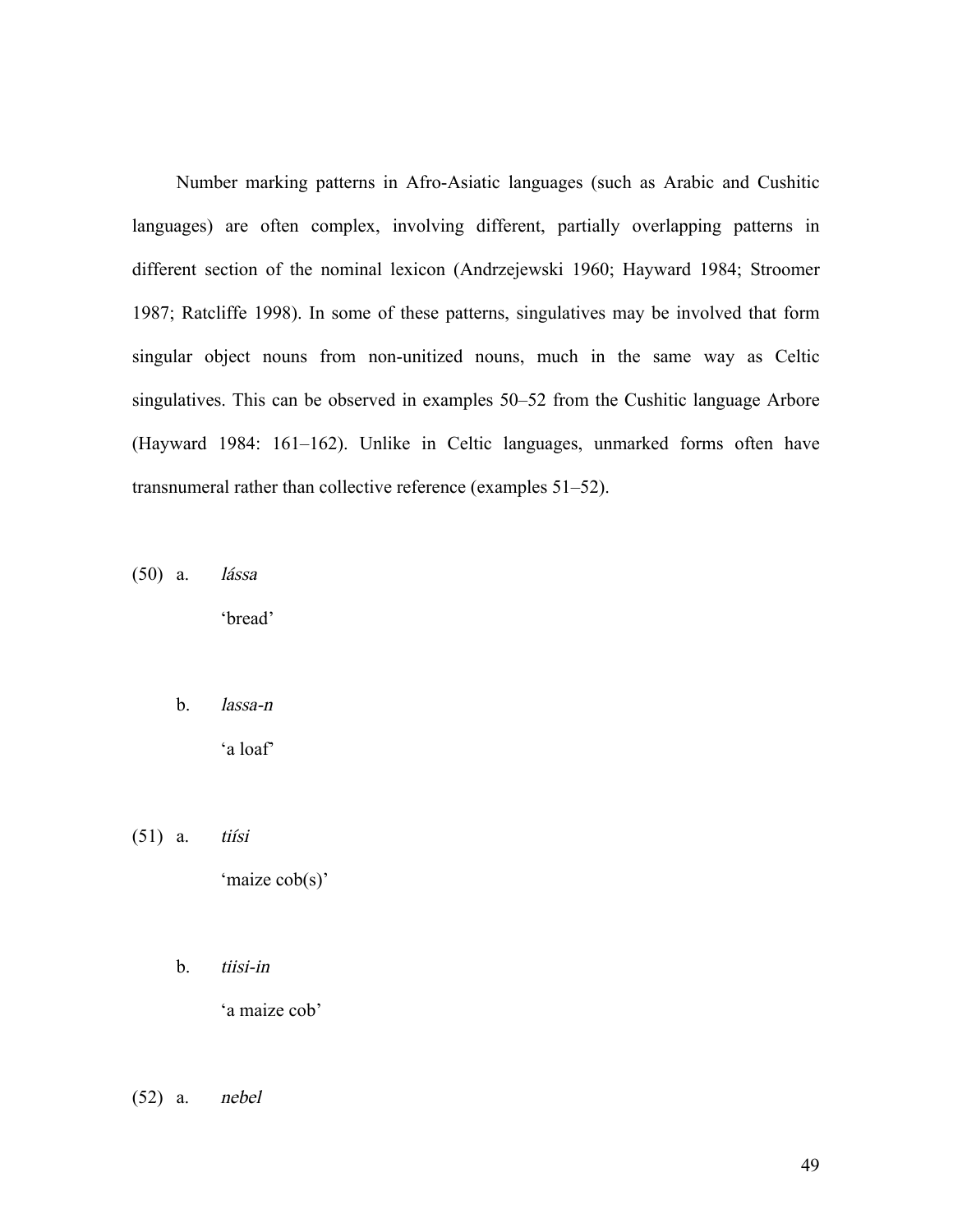#### b. nebel-in

#### 'a cock ostrich'

In summary, singulative marking is a morphosyntactic device for the formation of singular object nouns from non-unitized nouns. Non-unitized nouns include individuated collective or transnumeral nouns and non-individuated mass nouns. Singulative marking takes always place directly on the noun. There is either only one invariable unitizing singulative marker (in Celtic languages), or possibly a very small number of them (as in the Cushitic language Oromo, see Stroomer 1987: 86). In both Celtic and Afro-Asiatic languages, singulative marking applies only to a minor subset of nouns. For instance, in Breton only 4–6% of nouns are collective according to Favereau (1997: 33). Even when adding mass nouns to these (for which no numbers are available), probably the great majority of nouns in these languages are singular object nouns in their basic form to which unitization does not apply.

#### *4.3. Numeral classifiers*

Maybe even more so then singulatives, numeral classifiers are a type of system found with quite uniform characteristics in many languages in different parts of the world (see Aikhenvald 2000: 98–124 for an overview). Examples in this section are from Mandarin Chinese, but the same general structures are found in other East and South East Asian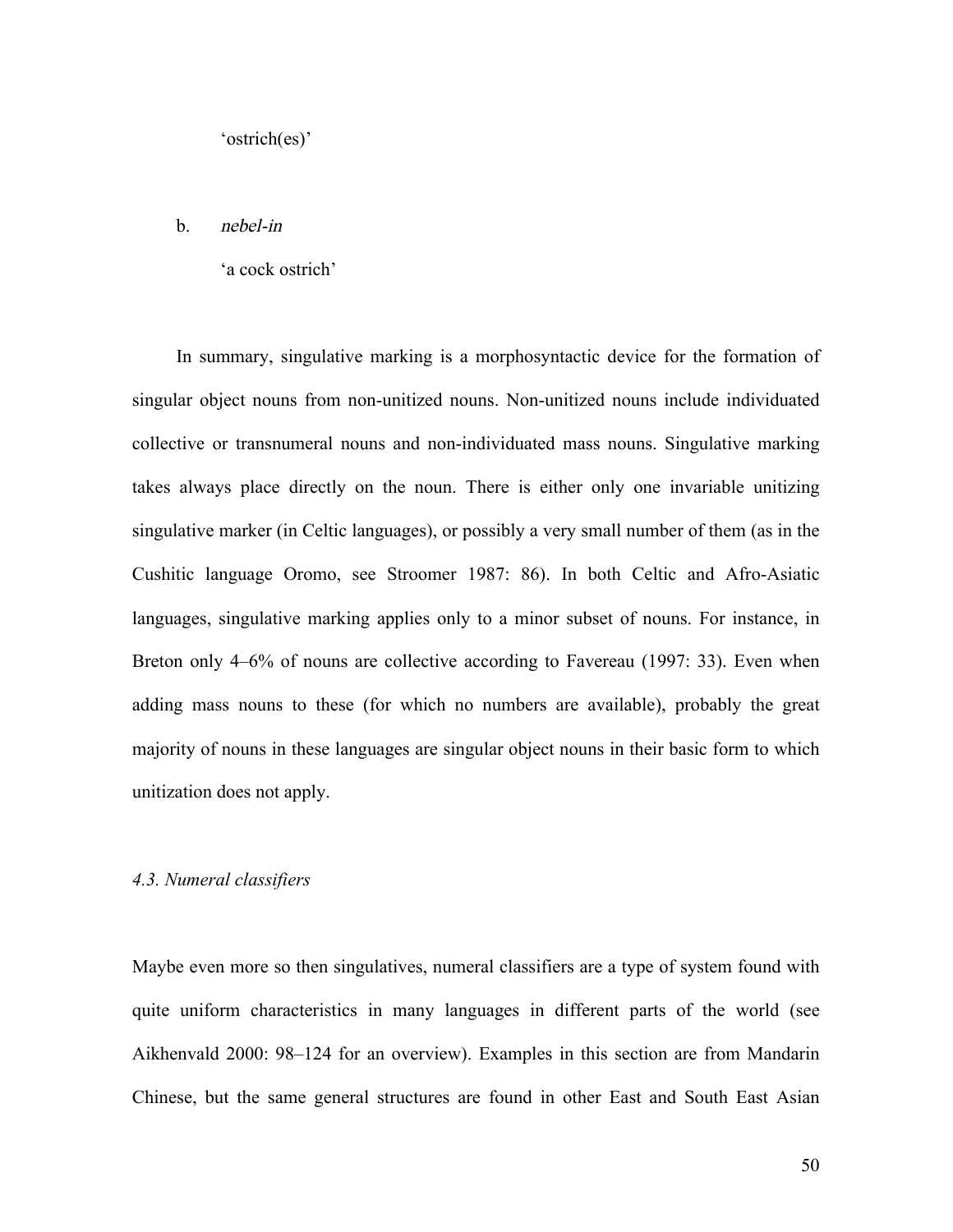languages (such as Vietnamese and Thai, see Bisang 1999 for an overview), although each has different specific characteristics. Numeral classifier languages are also found in Mesoamerica and in different places in Africa.

Mandarin Chinese nouns can be used without further marking to refer to unspecified numbers of objects and/or to substances. They cannot directly combine with numerals and they do not take obligatory plural marking. These are reasons for characterizing them as non-unitized nouns, even though number marking is a less convincing argument for Mandarin Chinese, because there is no plural marking at all in this language. Mandarin Chinese nouns are unitized with a numeral classifier in numeral constructions (examples 53–55, all Mandarin Chinese examples from Li & Thompson 1981).

(53) a. <sup>f</sup>ēij<sup>ī</sup>

'airplane(s)'

- b. <sup>w</sup><sup>ŭ</sup> jià <sup>f</sup>ēij<sup>ī</sup> five CL airplane(s) 'five airplanes'
- (54) a. ròu

'meat'

- b. shí bàng ròu
	- ten pound meat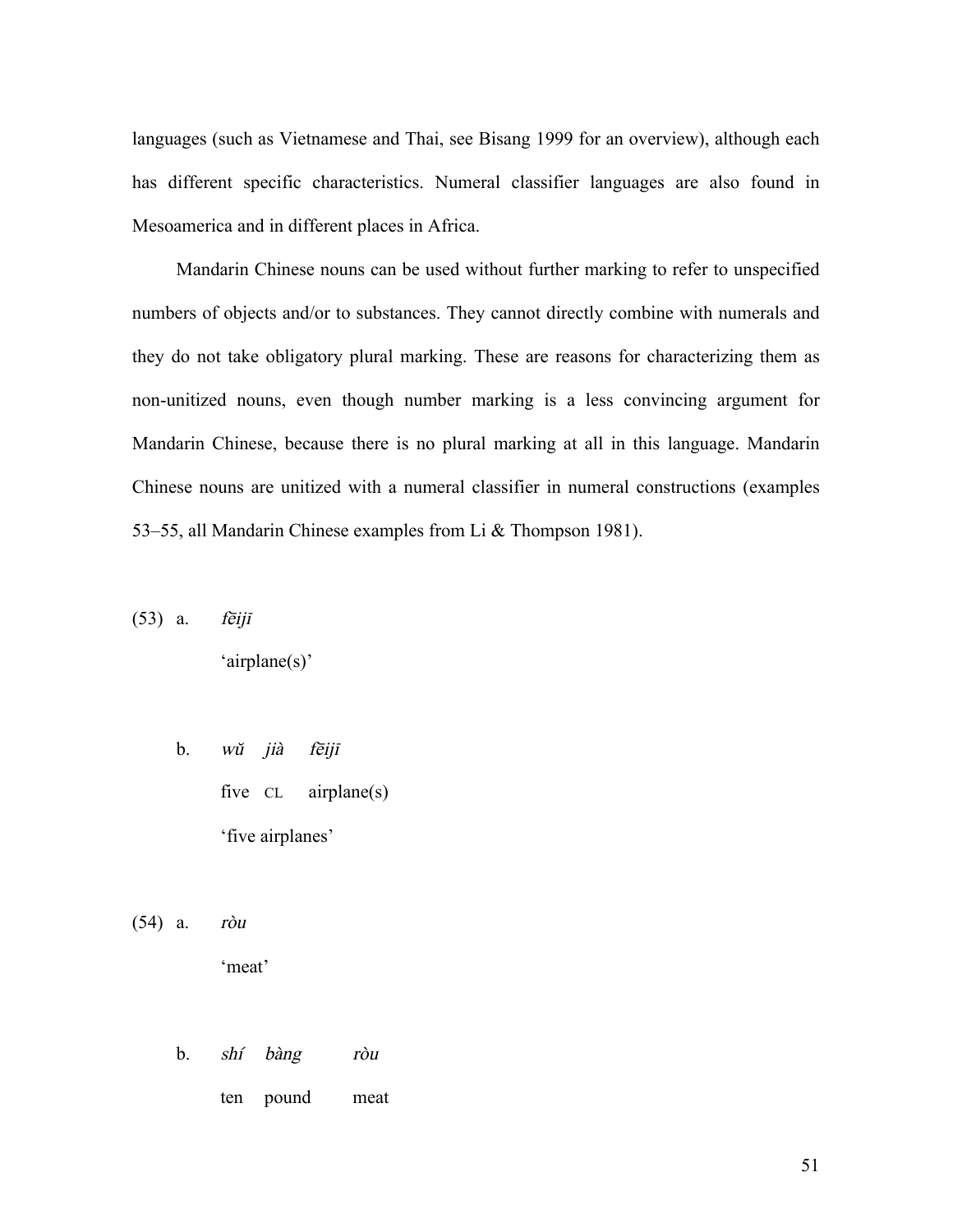'ten pounds of meat'

(55) a. fàn

rice

b. yi gu<sup>ō</sup> fàn one pot rice 'one pot of rice'

There are two types of classifiers in Mandarin Chinese: sortal classifiers and mensural classifiers (sometimes called "mensuratives" or simply "measures") that can be differentiated independently of noun types by distributional criteria (see Sackmann 2000 for Mandarin Chinese; Löbel 2000 for Vietnamese; Hundius and Kölver 1983 for Thai). It is common to identify sort nouns as those which combine with sortal classifiers (example 53) and mass nouns as those that combine with mensural classifiers (examples 54–55). Some numeral classifier languages do not formally differentiate sortal classifiers vs. mensural classifiers and therefore also not sort nouns vs. mass nouns, e.g. Yucatec (Lucy 1992).

For every sort noun, one out of at least several dozen sortal classifiers is used in numeral constructions (examples 53b, 56a–b), in some cases the general classifier -ge can also be used (example 56c), comparable to the general inanimate class marker *-*n<sup>ɛ</sup> in Miraña. Through these associations, numeral classifiers impose a classification on the nominal lexicon into, e.g., all nouns that are enumerated with *jià* (example 53a), *ch*ăng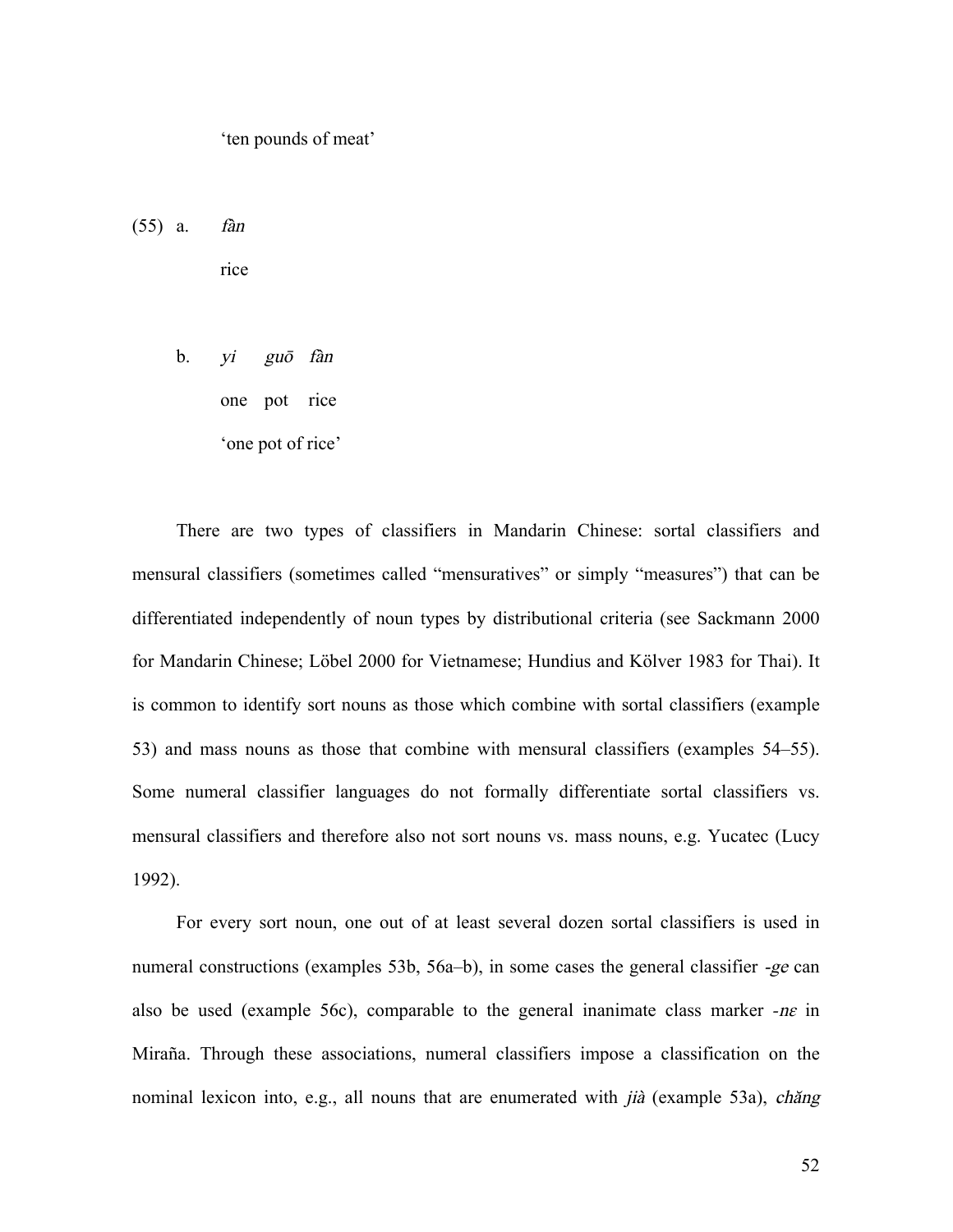(example 56a), etc. The semantic basis of this classification (which derives from the semantics of sortal numeral classifiers) typically includes animacy and physical properties, such as shape, dimensionality, and arrangement (Croft 1994: 152; Aikhenvald 2000: 286– 293; Grinevald 2000: 72–73). Mensural classifiers combine more freely with nouns, specifying different measures (example 53b, 54b). Numeral classifiers usually also occur in contexts other than numerals in Mandarin Chinese, primarily with demonstratives (Greenberg 1977), as in example 56c.

- (56) a*.* yi chăng dianyĭng one CL movie 'one movie'
	- b. liù bĕ<sup>n</sup> sh<sup>ū</sup> six CL book 'six books'
	- c. nèi dào cài / nèi ge cài that CL food / that CL food 'that course of food'

It is typical of numeral classifier languages—particularly of the isolating languages of East and Southeast Asia—that there is some overlap between classifiers and nouns. For instance, classifiers are analyzed as a subclass of nouns in Mandarin Chinese (Sackmann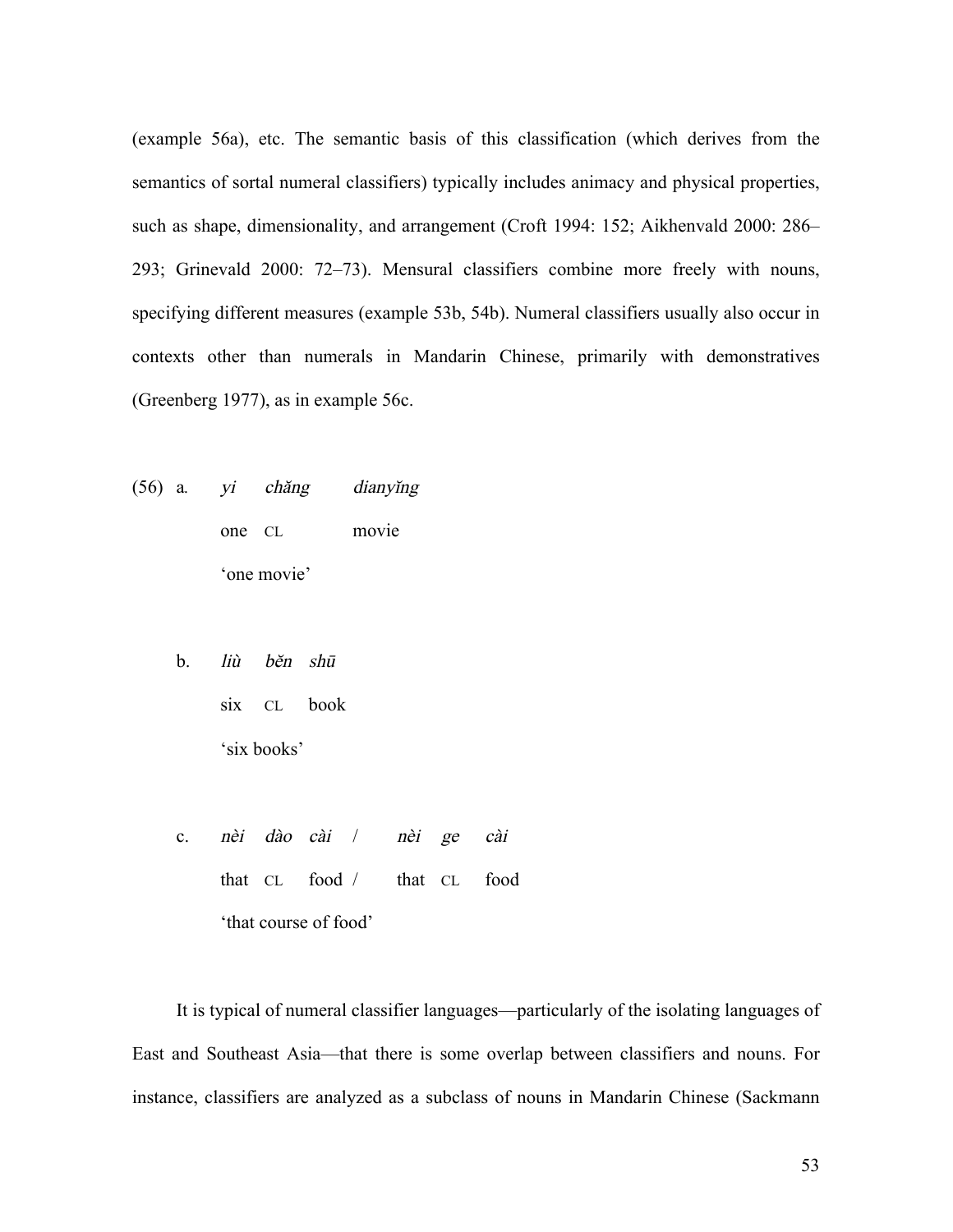2000) and Löbel (2000) argues for Vietnamese that classifiers are a syntactic position rather than a word class separate from nouns.

A universal feature of numeral classifiers is that they always form a phrase with the numeral before (or at the same times as) syntactically linking with the enumerated noun. For instance, the phrase structure of numeral constructions in Mandarin Chinese is [[numeral classifier] noun]]. In less isolating languages, numeral classifiers are often suffixed to numerals (e.g. in Yucatec, see example 57, from Lucy 1992: 74). Accordingly, there is a syntactic universal that numeral classifiers are always adjacent to the numeral, but not necessarily adjacent to the noun (Greenberg 1977: 293). Another universal about numeral classifiers is that they never co-occur with obligatory plural marking in the same phrase (Sanches and Slobin 1973; Greenberg 1977; Lucy 1992). This is true also for numeral classifier language that do have inflectional number marking (unlike Mandarin Chinese), for instance Yucatec (example 58, from Lucy 1992: 43, 48). In these languages, number markers are not used in numeral constructions, at least not obligatorily (example 58a), even though they may be used in other constructions (example 58b) (see also Smith-Stark 1974; Lucy 1992: 62; Corbett 2000: 56).

- $(57)$  a. 'un- $e'$ iit che' one-CL.1DIM wood 'one (wooden) stick'
	- b.  $'un-e'$ íit há'as one-CL.1DIM banana(s)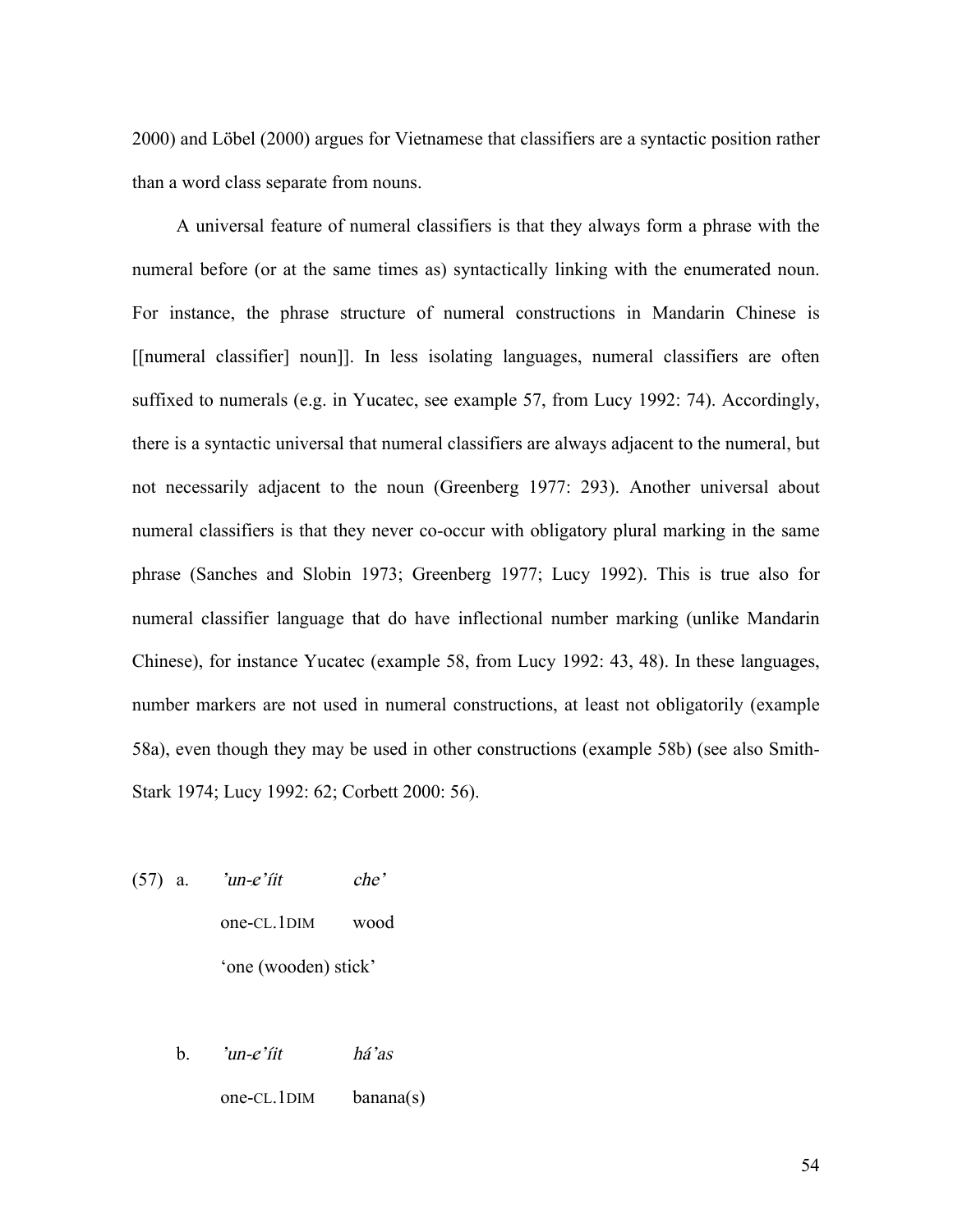'one banana (fruit)'

- c. 'un-wáal há'as one-CL.2DIM banana(s) 'one banana (leaf)'
- (58) a. ká'a-túul 'úulum two-CL.ANIM man 'two men'
	- b. wàakaš-ó'ob'

cow-PL

'cows/bulls'

There is some debate about the characterization in terms of noun types of "sort nouns" in numeral classifier languages. Some authors argue that they actually lack a specification of a unit in their lexical semantics, and the meaning of a noun such as *feiji* 'airplane(s)' is accordingly characterized as the "concept" of an airplane (Lucy 1992; Rijkhoff 2002). Others argue that such nouns should be analyzed as transnumeral nouns, i.e. nouns that do denote a particular unit, but are unspecific about their number, explicitly admitting redundant expression of the unit (in the noun and in the classifier) (Croft 2001: 119–129). There are also recent formal semantic considerations that support this argument (Krifka 2008; Doetjes to appear). If this is the case, the process of unitization by sortal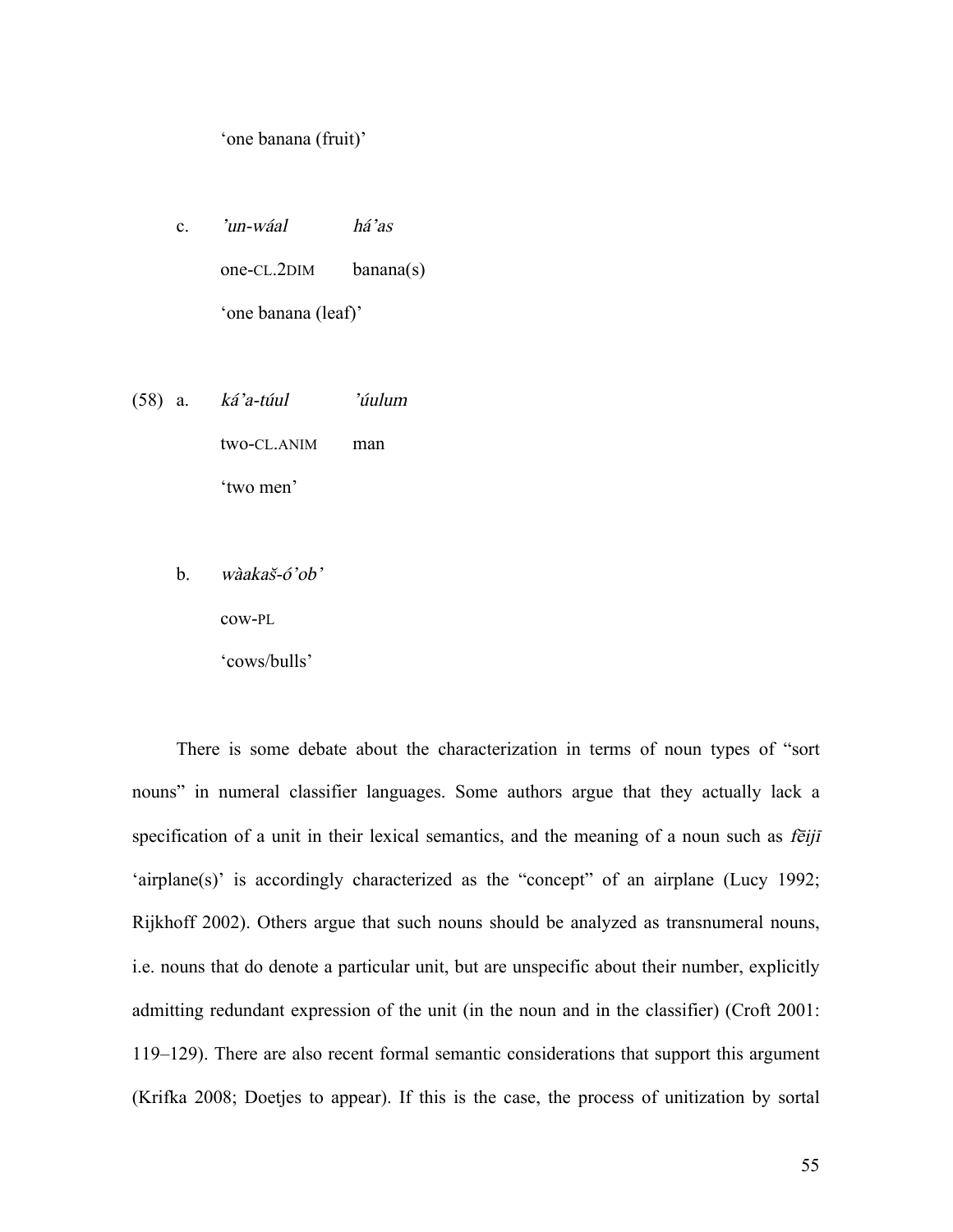classifiers would be one of singularization of transnumeral nouns, and true individuation would take place only with mensural classifiers and mass nouns. Important for the current paper's purpose, these two processes are morphosyntactically very closely related in numeral classifier languages. If a difference can be established at all, it cannot be established in the construction itself (e.g. examples 53 vs. 54–55), but only through sometimes painstaking—distributional tests carried out on the unitizing elements (sortal vs. mensural classifiers) in other contexts (see, e.g. Hundius and Kölver 1983).

#### **5. Towards a typology of unitization**

The previous sections have discussed relevant aspects of three types of morphosyntactic devices that languages employ to form singular object nouns (or noun phrases that have these properties) from nouns that are not singular object nouns in their basic form: Miraña noun classes, singulatives, and numeral classifiers. Table 6 compares the main characteristics of these systems, highlighting where they converge and where they differ. It is suggested here that these characteristics can be used as parameters in a typology of unitization, describing the variability in a multidimensional typological space and recurrent systems as partially overlapping clusters of certain characteristics.

[approximate place of Table 6]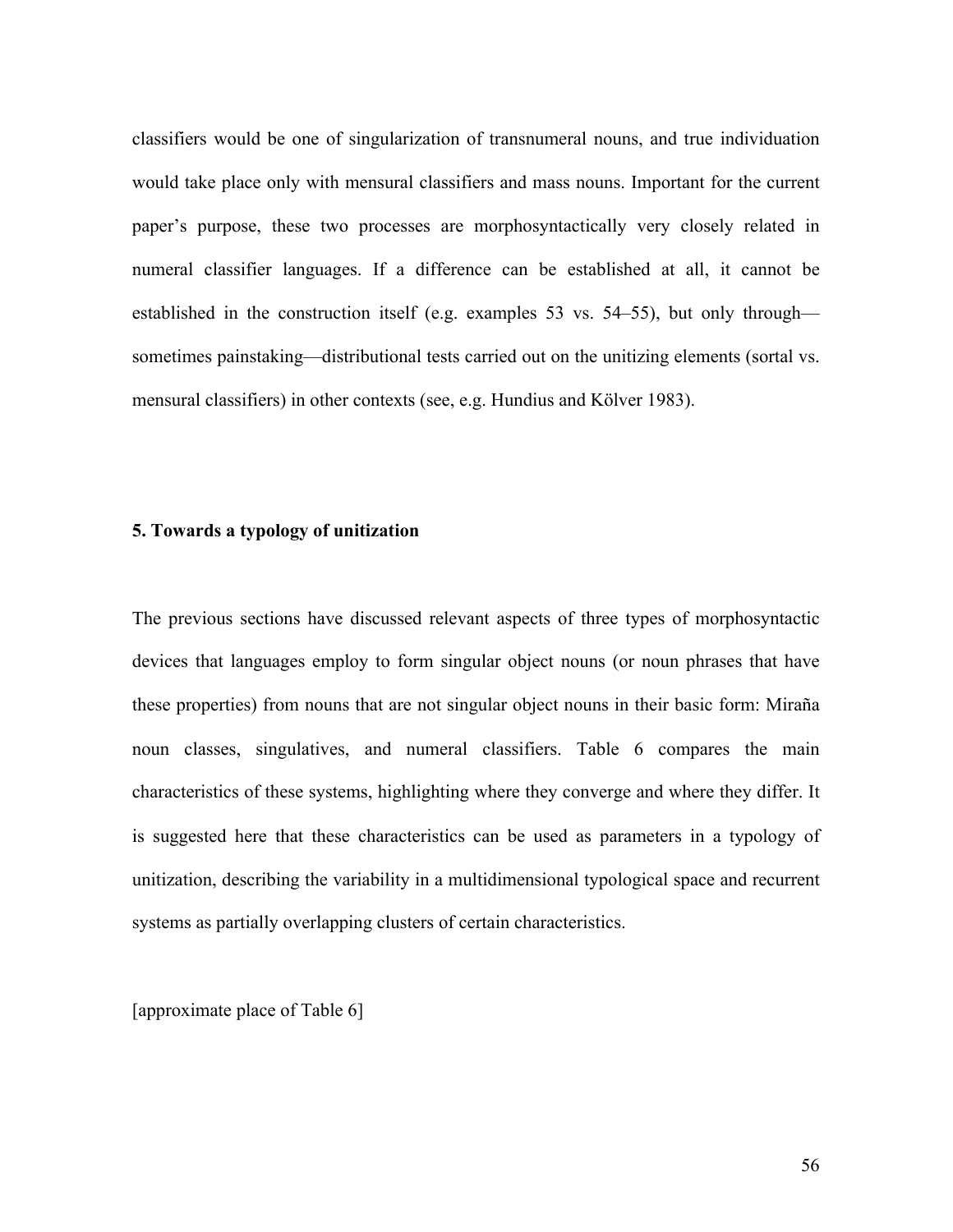With respect to the types of nouns that unitization applies to (parameters  $1-3$ ), it is interesting that all three systems considered here apply unitization in much the same way to non-individuated nouns, i.e. nouns that are not specified for any particular unit, such as mass nouns, and individuated nouns that are either collective or transnumeral in their basic form. The two processes of unitization that are associated with these two noun types individuation of non-individuated nouns and singularization of collective and/or transnumeral nouns—are often viewed as fundamentally different. This difference is not reflected in the morphosyntactic properties of the systems considered here. At least the superficial structures are the same in all three cases, even though differences can be established, through distributional tests on the elements involved outside the unitizing construction in some languages. For instance, number agreement is different for collective vs. mass nouns in Breton, and sortal classifiers can be differentiated from mensural classifiers in Mandarin Chinese. In other cases, such as Miraña and Yucatec no formal difference can be established between mass nouns and collective nouns.

A number of characteristics are specific to numeral classifiers as one type of unitization system, setting it apart from singulatives (parameters 3–8). Some of these are shared with Miraña (parameters 3–5). Both types of unitizing elements, numeral classifiers and Miraña noun class markers, apply to a relatively large section of the nominal lexicon (parameter 3) and they are both large set of forms with a classificatory effect on nouns (parameter 4). Numeral classifiers and Miraña noun classes also share the characteristic that the unitizing elements occur in numerals (parameter 5).

However, there is a crucial difference in the function of the unitizing elements in combination with numerals: numeral classifiers perform their unitizing function in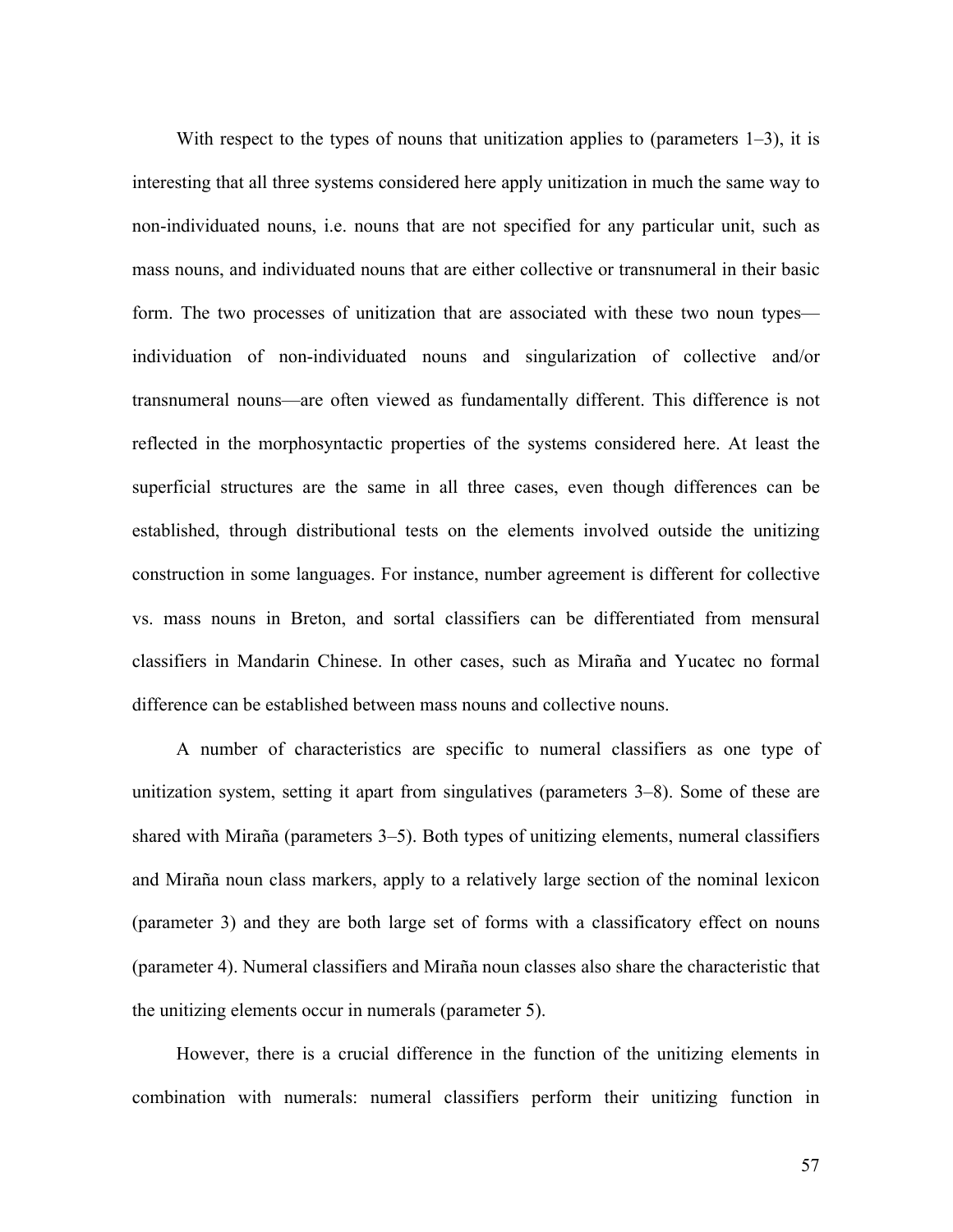combination with numerals, but Miraña noun classes do not (parameter 6). With respect to the locus of the unitizing function (as opposed to the mere occurrence of a unitizing element) Miraña noun classes pattern with singulatives: in both types of systems, unitization takes place on the nouns themselves (parameter 7). Miraña also shares with singulatives that unitization co-occurs with number marking within the same phrase, again setting these two systems apart from numeral classifiers (parameter 8).

The comparison of the three types of systems confirms a number of correlations of characteristics that had been observed in the well-known unitization systems: One is that large sets of unitizing forms with classificatory effect apply to large sets of the lexicon. Another is that unitization which takes place on numerals does not co-occur with number marking. However, some other characteristics that have been assumed to correlate (because they do so in the well-known singulative and numeral classifier systems) can be shown to not necessarily go together. In particular, large systems of unitizing elements that apply to large sections of the nominal lexicon are not restricted to systems that are confined to numeral constructions, but may occur directly on nouns. On the other hand, unitization that takes place on nouns directly may apply beyond a minor subset of nouns and use many different forms with a classificatory effect as a result.

A crucial step in the comparative study of unitization devices in this paper has been to carefully distinguish between different functions of unitizing elements in numeral constructions. This is directly relevant for refining a universal that has been claimed for numeral classifiers. Sanches & Slobin (1973: 6; see also Greenberg 1977: 290) claim that "when in a quantification expression, there is an element which encodes semantic information in agreement with the item being enumerated, there will be no element in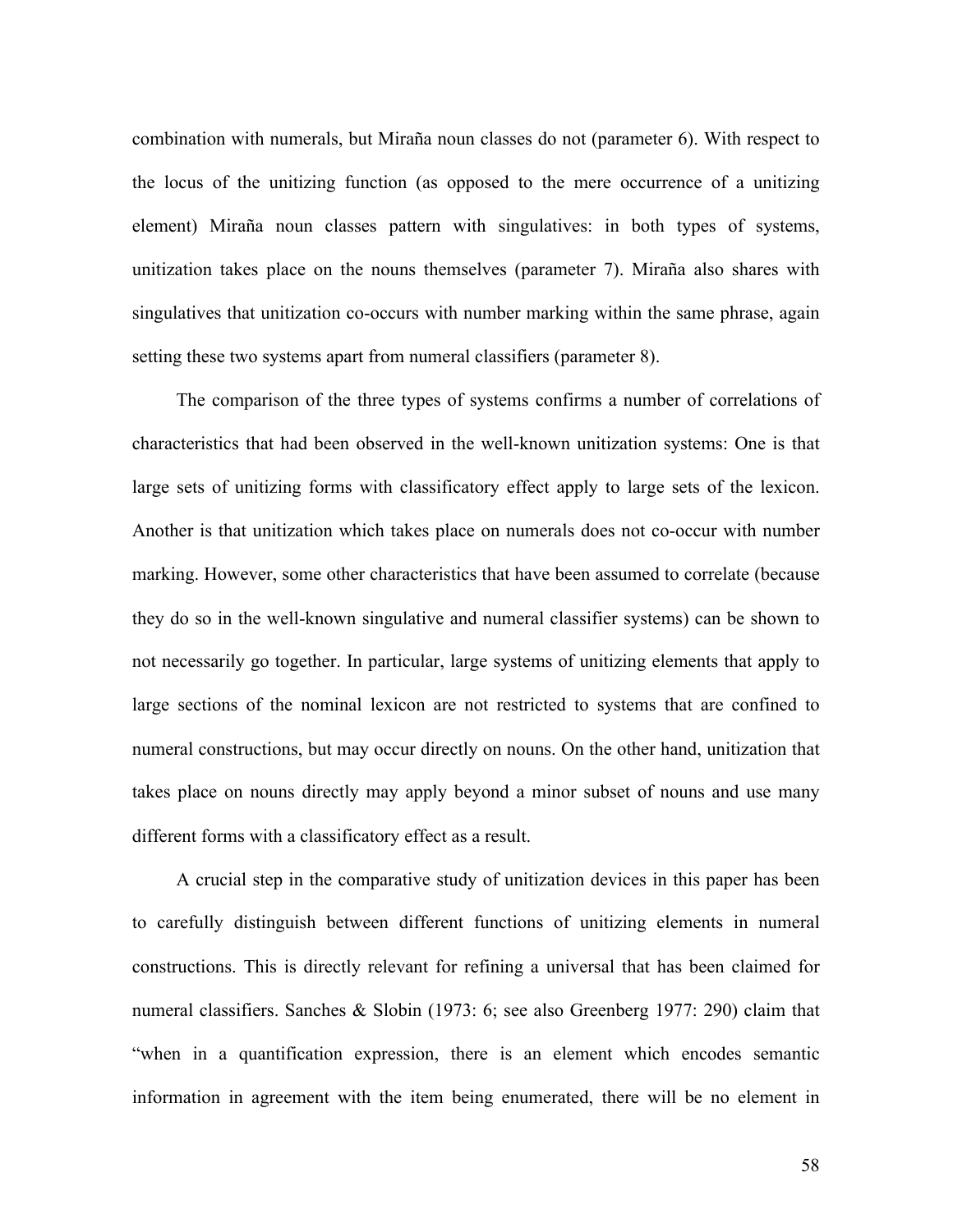conjunction with the item being enumerated which marks number". This universal should be restricted to numeral classifiers in a more narrow sense, excluding Miraña noun classes, e.g. by adding the constraint that the "element which encodes semantic information in conjunction with the item being enumerated" must be used in a unitizing function in direct construction with the numeral. This refinement may also exclude and thus render irrelevant at least some putative counterexamples to this universal from Northwest Amazonian languages with systems similar to Miraña mentioned by Aikhenvald (2000: 100–101, 249).

In summary, the new data and analysis presented in this study and the comparison with other, already well-described unitization devices shows that there is greater variability in morphosyntactic unitization devices then previously assumed. Within a proposed typology of unitization, three types of systems can be described as three, partially overlapping clusters of a number of characteristics.

#### **Abbreviations**

|                  | 1DIM one-dimensional | <b>INAN</b> | inanimate               |
|------------------|----------------------|-------------|-------------------------|
| 2 <sub>DIM</sub> | two-dimensional      | M           | masculine               |
| 3 <sub>DIM</sub> | three-dimensional    | NMZ         | nominalization          |
| <b>ANIM</b>      | animate              | PL          | plural                  |
| CL               | classifier           | <b>PRX</b>  | proximate demonstrative |
| <b>COP</b>       | copula               | RP          | repeater                |
| DU               | dual                 | <b>SCM</b>  | specific class marker   |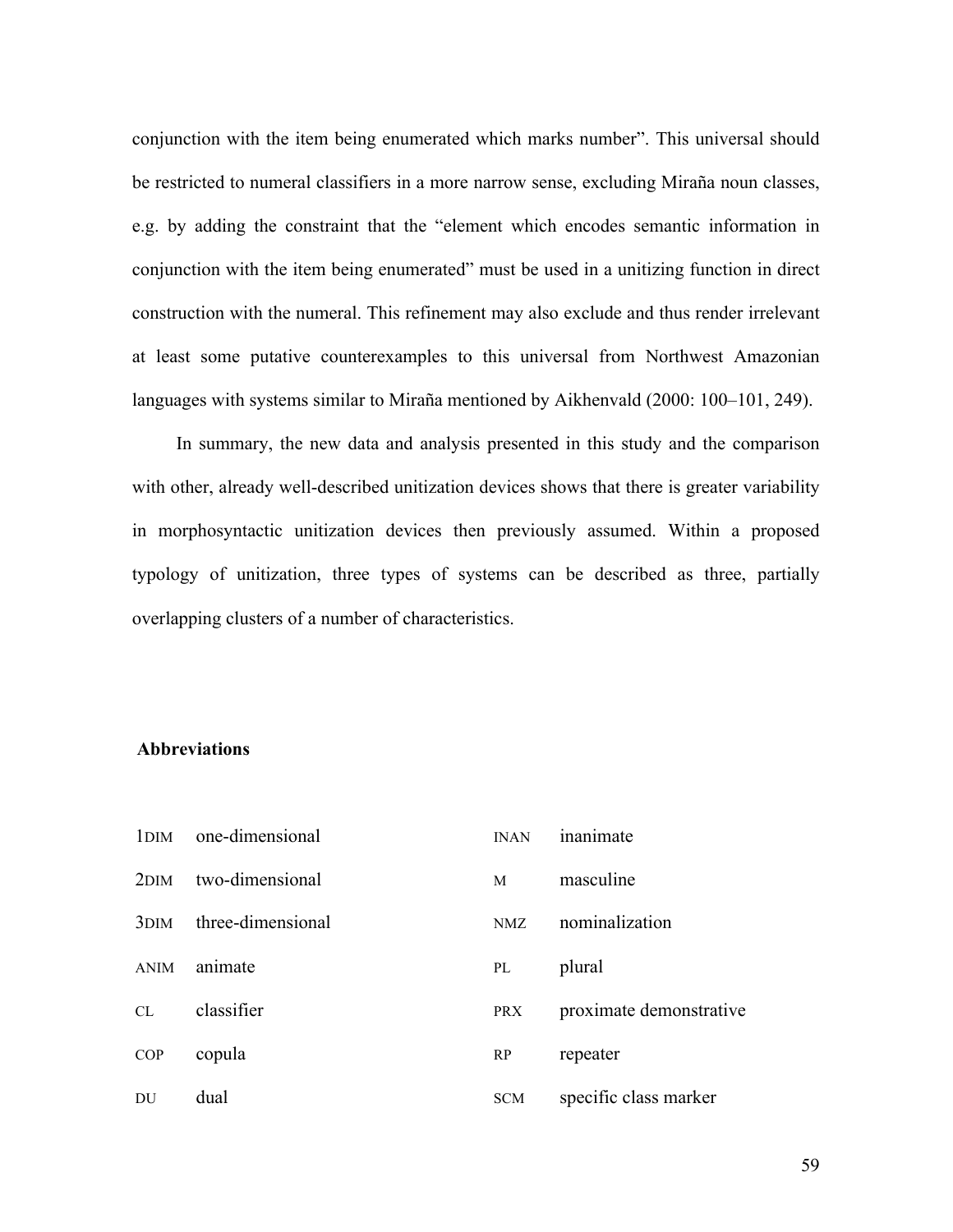## F feminine SG singular GCM general class marker

#### **References**

- Aikhenvald, Alexandra Y. 2000. *Classifiers. A typology of noun categorization devices*. Oxford: Oxford University Press.
- Aikhenvald, Alexandra Y. 2007. Classifiers in multiple environments: Baniwa of Içana/Kurripako: a North Arawak perspective. *International Journal of American Linguistics* 73(4): 475–500.
- Andrzejewski, B. W. 1960. The categories of number in noun forms in the borana dialect of Galla. *Africa: Journal of the International African Institute* 30(1): 62–75.
- Aschmann, Richard P. 1993. *Proto Witotoan*. Dallas: The Summer Institute of Linguistics and the University of Texas at Arlington.
- Barnes, Janet. 1990. Classifiers in Tuyuca. *Amazonian linguistics. Studies in Lowland South American Languages*, Doris L. Payne (ed.), 273–292. Austin: Texas University Press.
- Bisang, Walter. 1999. Classifiers in East and Southeast Asian languages. Counting and beyond. *Numeral Types and Changes Worldwide*, Jadranka Gvozdanović (ed.), 113–185. Berlin: Mouton de Gruyter.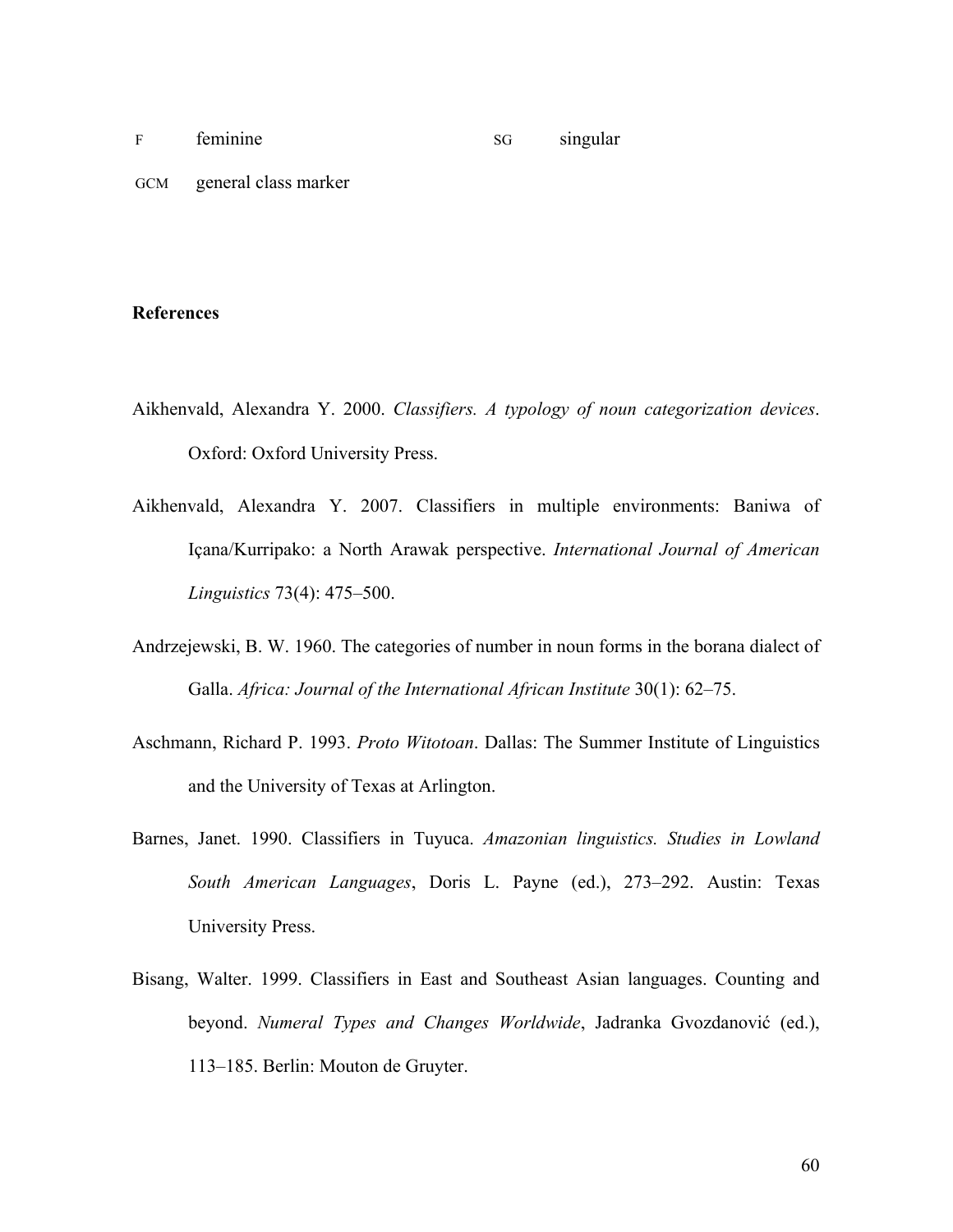Chierchia, Gennaro. 1985. Formal semantics and the grammar of predication. *Linguistic Inquiry* 16(3): 417–443.

Corbett, Greville G. 2000. *Number*. Cambridge: Cambridge University Press.

Croft, William. 1994. Semantic universals in classifier systems. *Word* 45(2): 145–171.

Croft, William. 2001. *Radical Construction Grammar*. Oxford: Oxford University Press

- Derbyshire, Desmond & Doris L. Payne. 1990. Noun classification systems of Amazonian languages. *Amazonian linguistics. Studies in Lowland South American Languages*, Doris L. Payne (ed.), 243–272. Austin: Texas University Press.
- Desbordes, Yann. 1990. *Petite Grammaire du Breton Moderne* (2nd edn)*.* Lesneven: Mouladurioù Hor Yezh.
- Doetjes, Jenny. To appear. Count/mass distinctions across languages. Semantics. An International Handbook of Natural Language Meaning, Claudia Maienborn, Klaus von Heusinger & Paul Portner (eds.). Berlin & New York: Mouton de Gruyter
- Favereau, Francis. 1997. *Grammaire du breton contemporain. Yezhadur ar brezhoneg a vremañ*. Morlaix: Skol Vreizh.
- Gomez-Imbert, Elsa. 2007. Tukano nominal classification. The Tatuyo system. *Language Endangerment and Endangered Languages: Linguistic and Anthropological Studies with Special Emphasis on the Languages and Cultures of the Andean-Amazonian Border Area*, Leo Wetzels (ed.), 402–428. Leiden: CNWS Publications.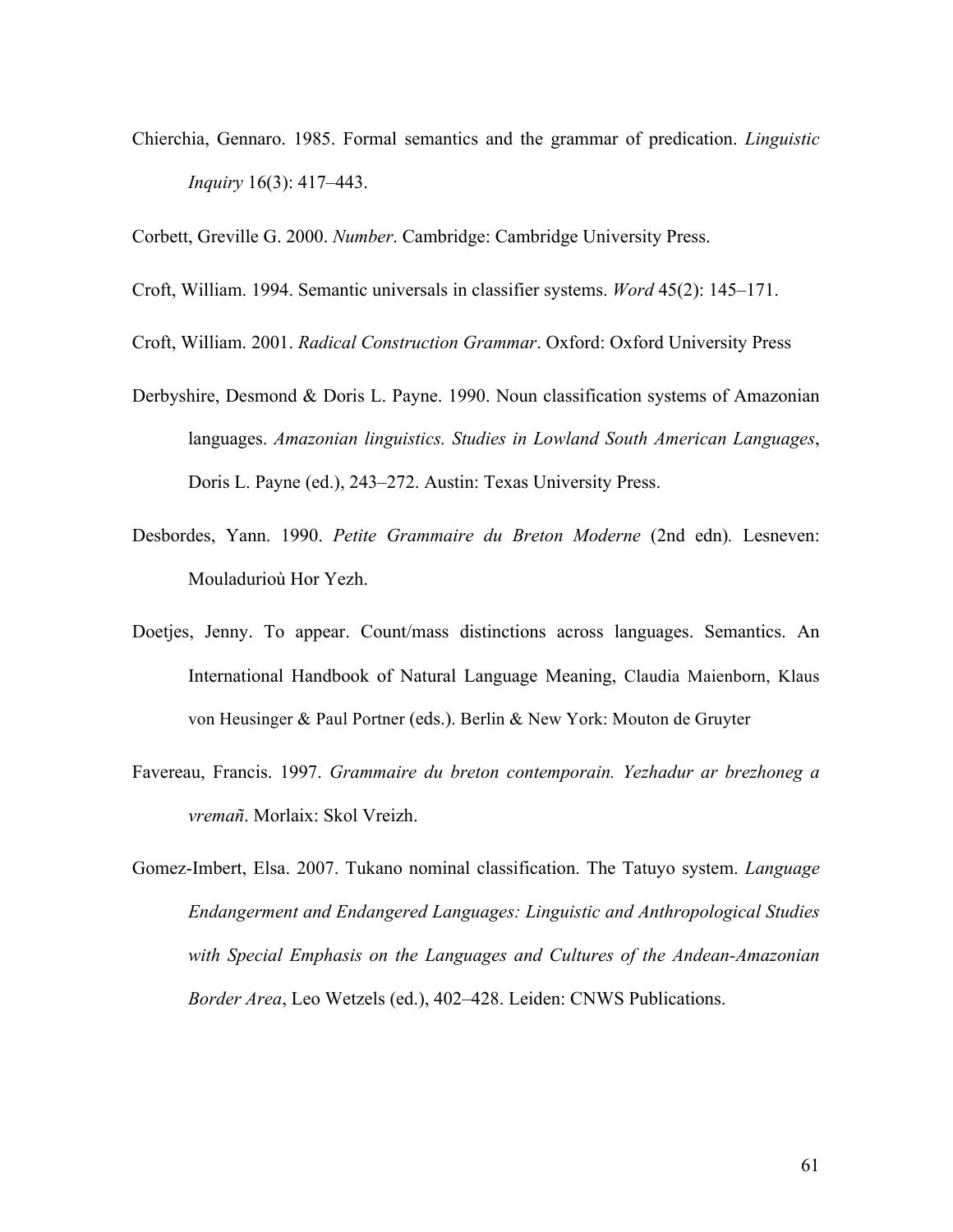- Greenberg, Joseph H. 1977. Numeral classifiers and substantival number: Problems in the genesis of a linguistic type. *Linguistics at the Crossroads*, Adam Makkai, Valerie Becker Makkai & Luigi Heilmann (eds.), 276–300. Padova: Liviana Editrice.
- Grinevald, Colette. 2000. A morphosyntactic typology of classifiers. *Systems of Nominal Classification*, Gunter Senft (ed.), 50–92. Cambridge: Cambridge University Press.
- Grinevald, Colette & Frank Seifart. 2004. Noun classes in African and Amazonian languages. Towards a comparison. *Linguistic Typology* 8(2): 243–285.
- Hayward, Dick. 1984. *The Arbore language: a first investigation, including a vocabulary*. Hamburg: Buske.
- Hundius, Harald & Ulrike Kölver. 1983. Syntax and semantics of numeral classifiers in Thai. *Studies in Language* 7(2): 165–214.
- Krifka, Manfred. 2008. Different kinds of count nouns and of plurals. Paper presented at Syntax of the World's Languages III. Freie Universität Berlin, 25–28 September.
- Li, Charles N. & Sandra A. Thompson. 1981. *Mandarin Chinese: A functional reference grammar*. Berkeley CA: California University Press.
- Link, Godehard. 1983. The logical analysis of plurals and mass terms. A lattice-theoretical approach. *Meaning, Use, and Interpretation of Language*, Rainer Bäuerle, Christoph Schwarze & Armin von Stechow (eds.), 302–323. Berlin: Mouton de Gruyter.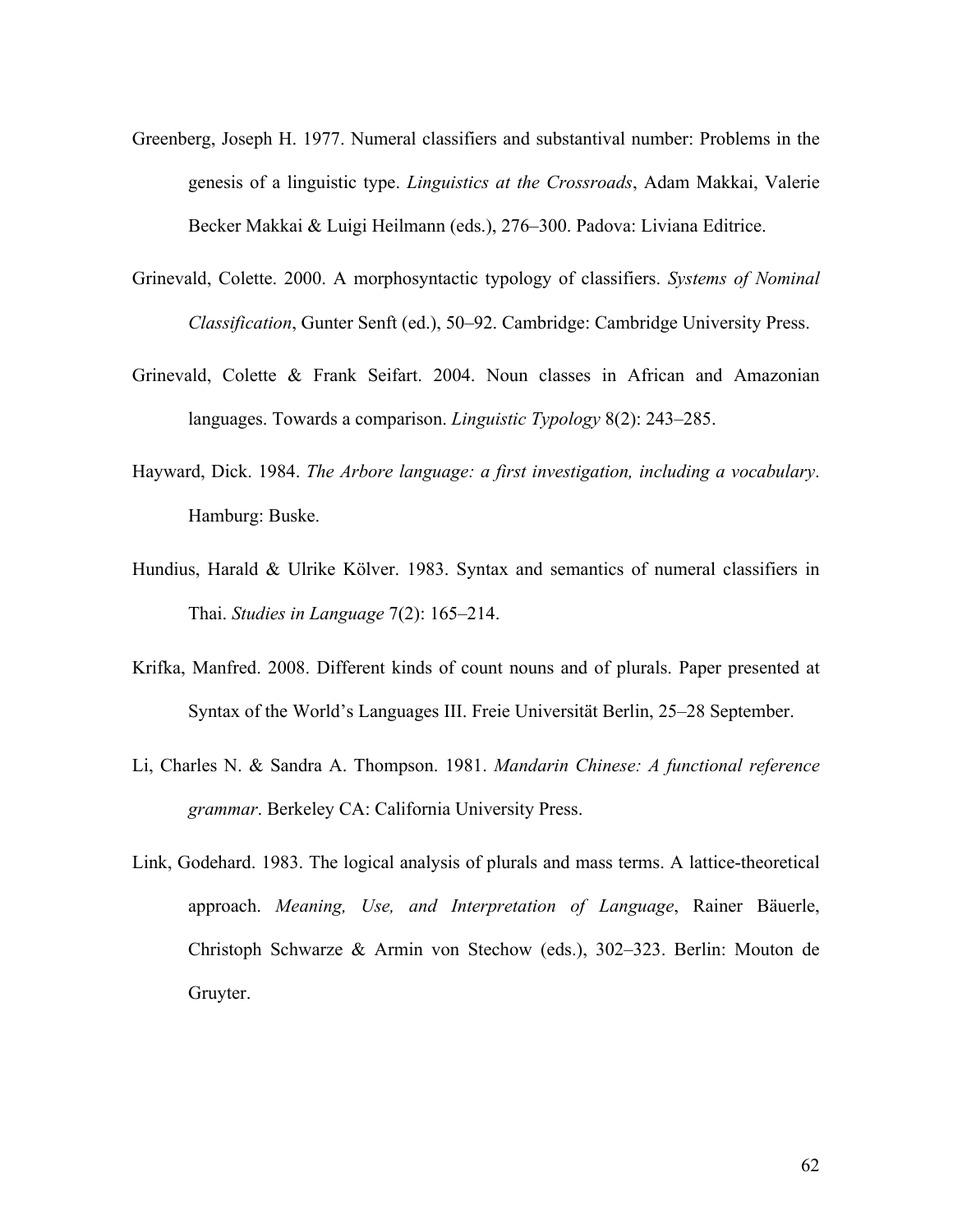- Löbel, Elisabeth. 2000. Classifiers versus genders and noun classes: A case study in Vietnamese. *Gender in Grammar and Cognition*, Barbara Unterbeck & Matti Rissanen (eds.), 259–319. Berlin: Mouton de Gruyter.
- Lucy, John A. 1992. *Grammatical categories and cognition. A case study of the linguistic relativity hypothesis*. Cambridge: Cambridge University Press.
- Morse, Nancy L. & Michael R. Maxwell. 1999. *Cubeo Grammar*. Arlington TX: Summer Institute of Linguistics.
- Payne, Doris L. 1987. Noun classification in the Western Amazon. *Language Science* 9(1): 22–44.
- Press, Ian. 1986. *A Grammar of modern Breton*. Berlin: Mouton de Gruyter.
- Press, Ian. 2004. *Standard Breton*. Munich: Lincom Europa.
- Ratcliffe, Robert R. 1998. *The "broken" plural problem in Arabic and comparative Semitic: allomorphy and analogy in non-concatenative morphology*. Amsterdam: John Benjamins.
- Rijkhoff, J. 2002. *The Noun Phrase*. Oxford: Oxford University Press.
- Sackmann, Robin. 2000. Numeratives in Mandarin Chinese. *Approaches to the Typology of Word Classes*, Petra M. Vogel & Bernard Comrie (eds.), 421–477. Berlin, New York: Mouton de Gruyter.
- Sanches, Mary & Linda Slobin. 1973. Numeral classifiers and number marking: An implicational universal. *Working Papers in Languages Universales, Stanford University* 11: 1–22.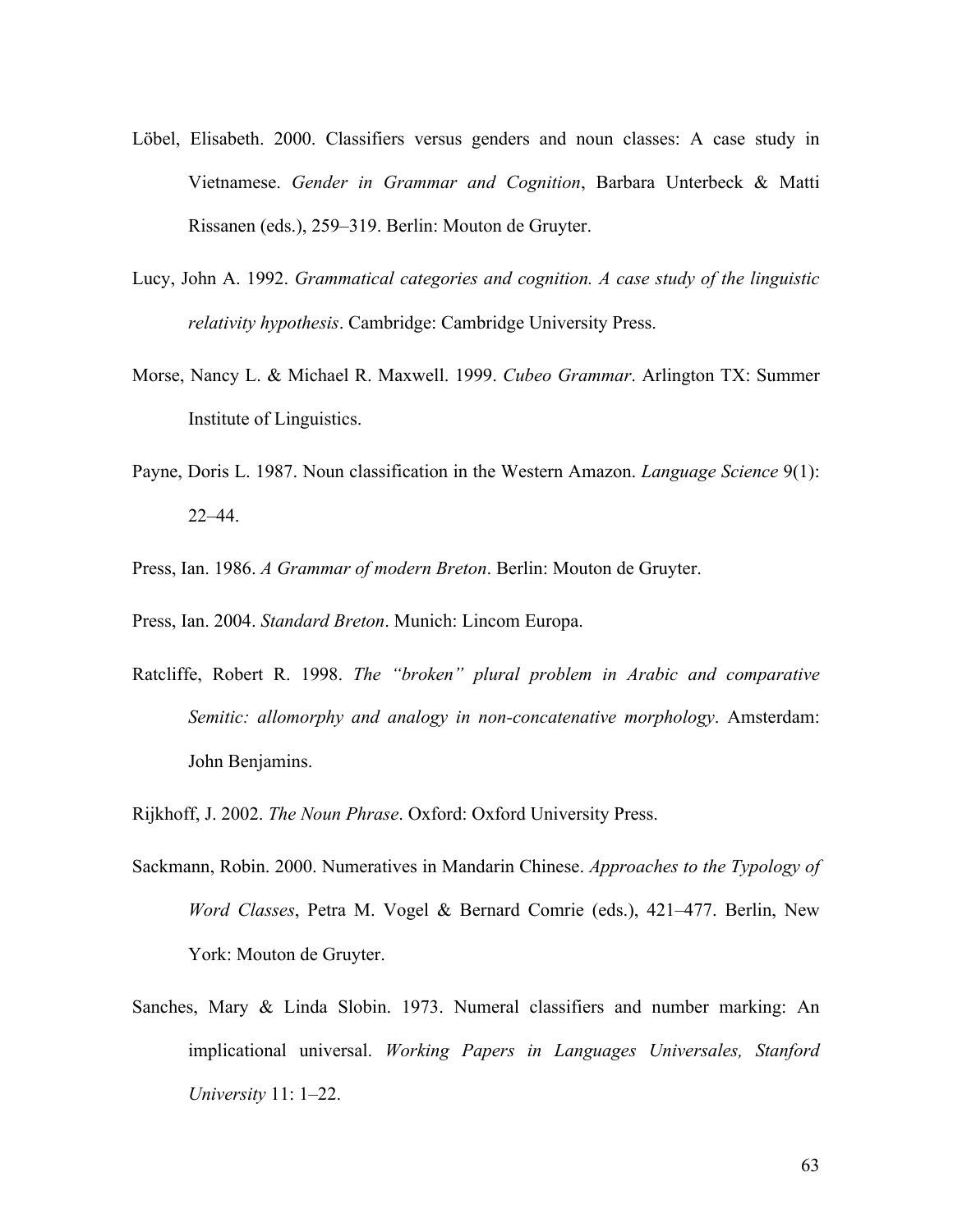- Seifart, Frank. 2005. *The structure and use of shape-based noun classes in Miraña (North West Amazon)*. Nijmegen: Max Planck Institute for Psycholinguistics.
- Seifart, Frank. In press. Multidimensional typology and Miraña class markers. New challenges in typology II, Patience Epps & Alexandre Arkhipov (eds.). Berlin: Mouton de Gruyter.
- Seifart, Frank & Doris L. Payne. 2007. Nominal classification in the North West Amazon: Issues in areal diffusion and typological characterization. *International Journal of American Linguistics* 73(4): 381–387.
- Smith-Stark, T. Cedric. 1974. The plurality split. *Papers from the Tenth Regional Meeting of the Chicago Linguistic Society*, Michael W. La Galy, Robert. A. Fox & Anthony Brück (eds.), 657–671. Chicago: Chicago Linguistic Society.
- Stroomer, Harry. 1987. *A comparative study in three southern Oromo dialects in Kenya: phonology, morphology, and vocabulary*. Hamburg: Buske.
- Thiesen, Wesley. 1996. *Gramática del idioma Bora*. Yarinacochoa, Pucallpa: Instituto Lingüístico de Verano.
- Wiese, Heike. 1997. Semantics of nouns and nominal number. *ZAS Papers in Linguistics* 8: 136–163.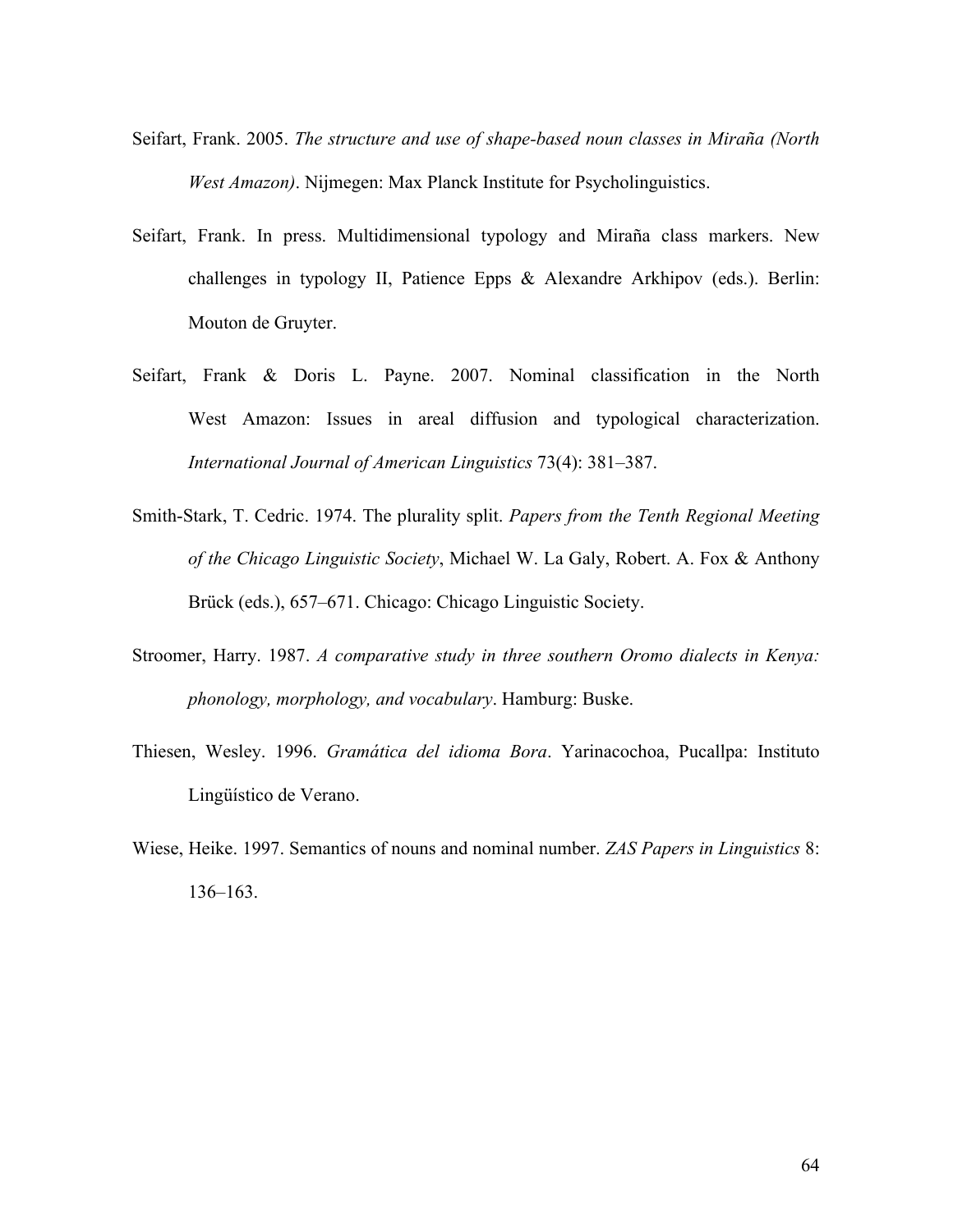|                                 | -Homogeneity             | +Homogeneity     |  |
|---------------------------------|--------------------------|------------------|--|
| -Shape<br>(-bounded,            | general nouns            |                  |  |
| non-individuated,<br>non-count) | sort (concept) nouns     | mass nouns       |  |
| $+$ Shape<br>(+bounded,         | set (transnumeral) nouns |                  |  |
| individuated,<br>count)         | singular object nouns    | collective nouns |  |

TABLE 1: NOUN TYPES (BASED ON RIJKHOFF 2002)

| Process         | Input                                                    | Output               |  |
|-----------------|----------------------------------------------------------|----------------------|--|
| Individuation   | general, sort, or mass nouns                             | singular object noun |  |
| Singularization | transnumeral or collective noun<br>singular object noun  |                      |  |
| Unitization     | general, sort, mass, transnumeral,<br>or collective noun | singular object noun |  |

TABLE 2: INDIVIDUATION, SINGUALARIZATION, AND UNITIZATION

| General class               | Specific class markers (66) |                         | Repeaters $(53)$ :              |
|-----------------------------|-----------------------------|-------------------------|---------------------------------|
| markers $(6)$ :             | monosyllabic:               | polysyllabic:           |                                 |
| $-d\overline{z}\varepsilon$ | -ko                         | -i:?o                   | tsá-bahkui<br>báhkui            |
| GCM.F.SG                    | SCM. 1DIM. POINTED          | <b>SCM.LITTLE.STICK</b> | one-RP.BONE bone                |
| -mutsi                      | -hɨ                         | -hur:?o                 | 'one bone'                      |
| GCM.M.DU                    | SCM.2DIM.ROUND              | <b>SCM.PALMLEAF</b>     |                                 |
| $-n\varepsilon$             | $-2o$                       | -?babaj                 | <i><u> ?ohtsi</u></i><br>bajhke |
| <b>GCM.INAN</b>             | SCM.2DIM.OBLONG             | SCM.BAG                 | RP.ROOT RP.HAND                 |

TABLE 3: EXAMPLES OF MIRAÑA CLASS MARKERS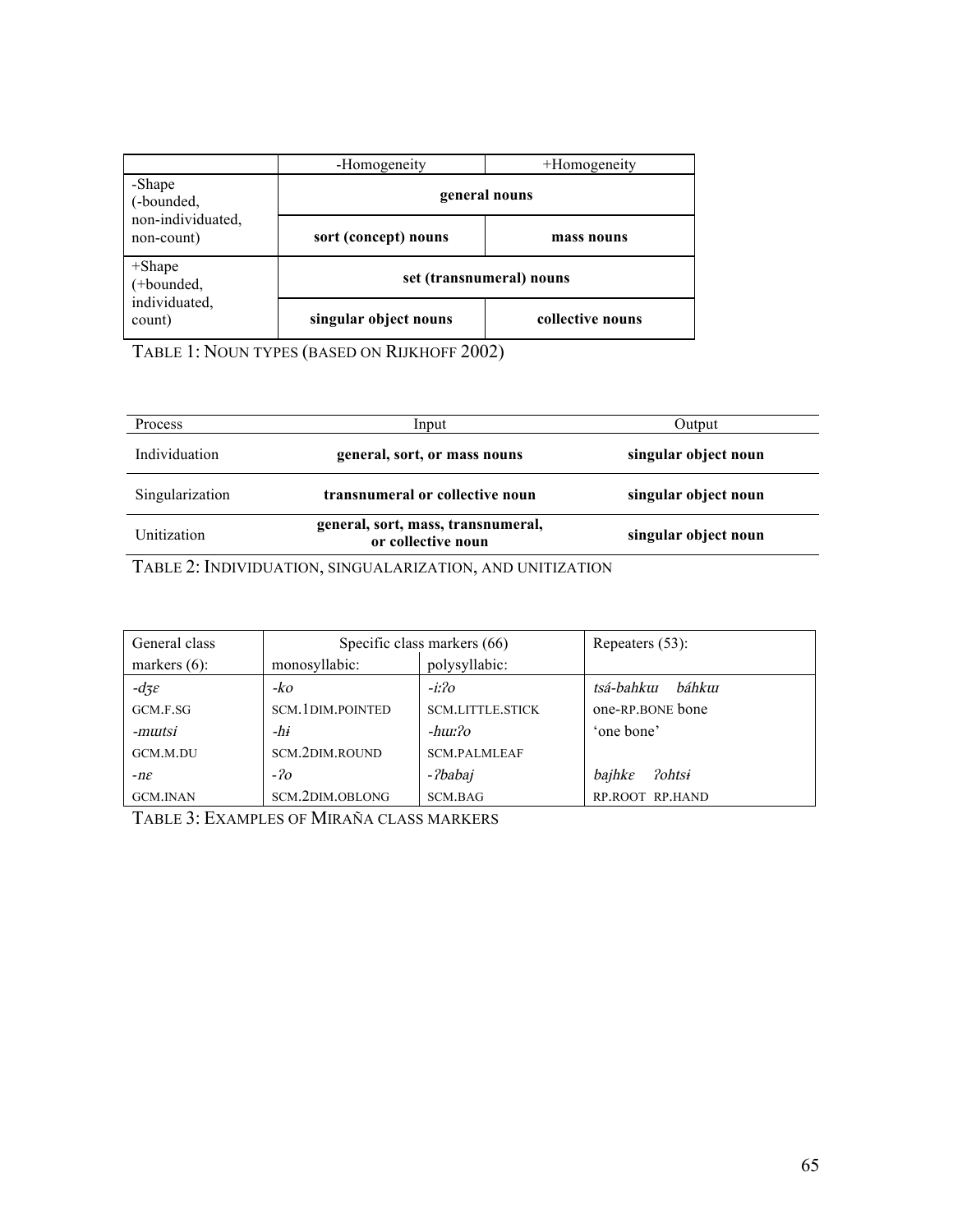| noun class                                         | examples                                       |  |
|----------------------------------------------------|------------------------------------------------|--|
| -gwa                                               | nihtú-gwa 'bar of soap'                        |  |
| SCM.2DIM.STRAIGHT                                  | <i>bo?dó-gwa</i> 'paddle'                      |  |
|                                                    | <i>ígwa-gwa</i> 'board of sancona (tree, sp.)' |  |
|                                                    | kú:hu-gwa 'fire'                               |  |
| $-hi$                                              | <i>bo?dó-hi</i> 'plate'                        |  |
| SCM.2DIM.ROUND                                     | <i>má:?o-hi 'cazabe</i> (manioc bread) loaf'   |  |
|                                                    | gwatáhko-hi 'hat'                              |  |
|                                                    | $di$ -hi 'ground chili'                        |  |
| -i                                                 | $k_0$ :- <i>i</i> 'wooden stick'               |  |
| SCM.1DIM.MEDIUM                                    | ka:nú-i 'pestle'                               |  |
|                                                    | <i>kuthkú -i</i> 'walking stick'               |  |
|                                                    | <i>i?gwá-i</i> 'his jawbone'                   |  |
| TABLE 4: SOME MEMBERS OF THREE MIRAÑA NOUN CLASSES |                                                |  |

|                   | non-unitized noun                      | singular object noun                           |
|-------------------|----------------------------------------|------------------------------------------------|
|                   | (bare noun root /<br>nominalized verb) | (derived noun)                                 |
| botanical species | $te$ ? $ke$                            | te?ké-ba                                       |
|                   | 'tree, sp.'                            | tree, sp-SCM.3DIM                              |
|                   |                                        | 'calabash (= fruit of the $te2ke$ -tree, sp.)' |
|                   | tó:ke                                  | tó:ke-?i                                       |
|                   | 'palm, sp.'                            | palm, sp-SCM.BUNCH                             |
|                   |                                        | 'bunch of palm fruits'                         |
|                   | ahi                                    | áhi-?í:ba                                      |
|                   | 'palm, sp.'                            | palm, sp.-SCM.SMALL.PALMTREE                   |
|                   |                                        | 'palm tree, sp.'                               |
| natural kinds     | ko                                     | $ko-i$                                         |
|                   | 'wood'                                 | wood-SCM.1DIM.MEDIUM                           |
|                   |                                        | 'wooden stick'                                 |
|                   | núpáhki                                | núpáhki-ba                                     |
|                   | 'clay'                                 | clay-SCM.3DIM                                  |
|                   |                                        | 'piece of clay'                                |
|                   | né:gwaj                                | né:gwaj-u                                      |
|                   | 'stone'                                | stone-SCM.3DIM.ROUND                           |
|                   |                                        | 'pebble'                                       |
| artifacts         | ka:nui                                 | ka:núi-i                                       |
|                   | pound.NMZ                              | pound.NMZ-SCM.1DIM.MEDIUM                      |
|                   | 'pounding'                             | 'pestle'                                       |
|                   | bo?do                                  | bo?dó-gwa                                      |
|                   | paddle.NMZ                             | paddle.NMZ-SCM.2DIM.STRAIGHT                   |
|                   | 'paddling'                             | '(a) paddle'                                   |
|                   | gwatáhko                               | gwatáhko-hi                                    |
|                   | cover.NMZ                              | cover.NMZ-SCM.2DIM.ROUND                       |
|                   | 'covering'                             | 'hat'                                          |

TABLE 5: UNITIZATION OF INANIMATE NOUNS

 $\overline{\phantom{0}}$ 

÷,

 $\overline{\phantom{0}}$ 

 $\sim$ 

 $\overline{\phantom{0}}$ 

 $\overline{\phantom{a}}$